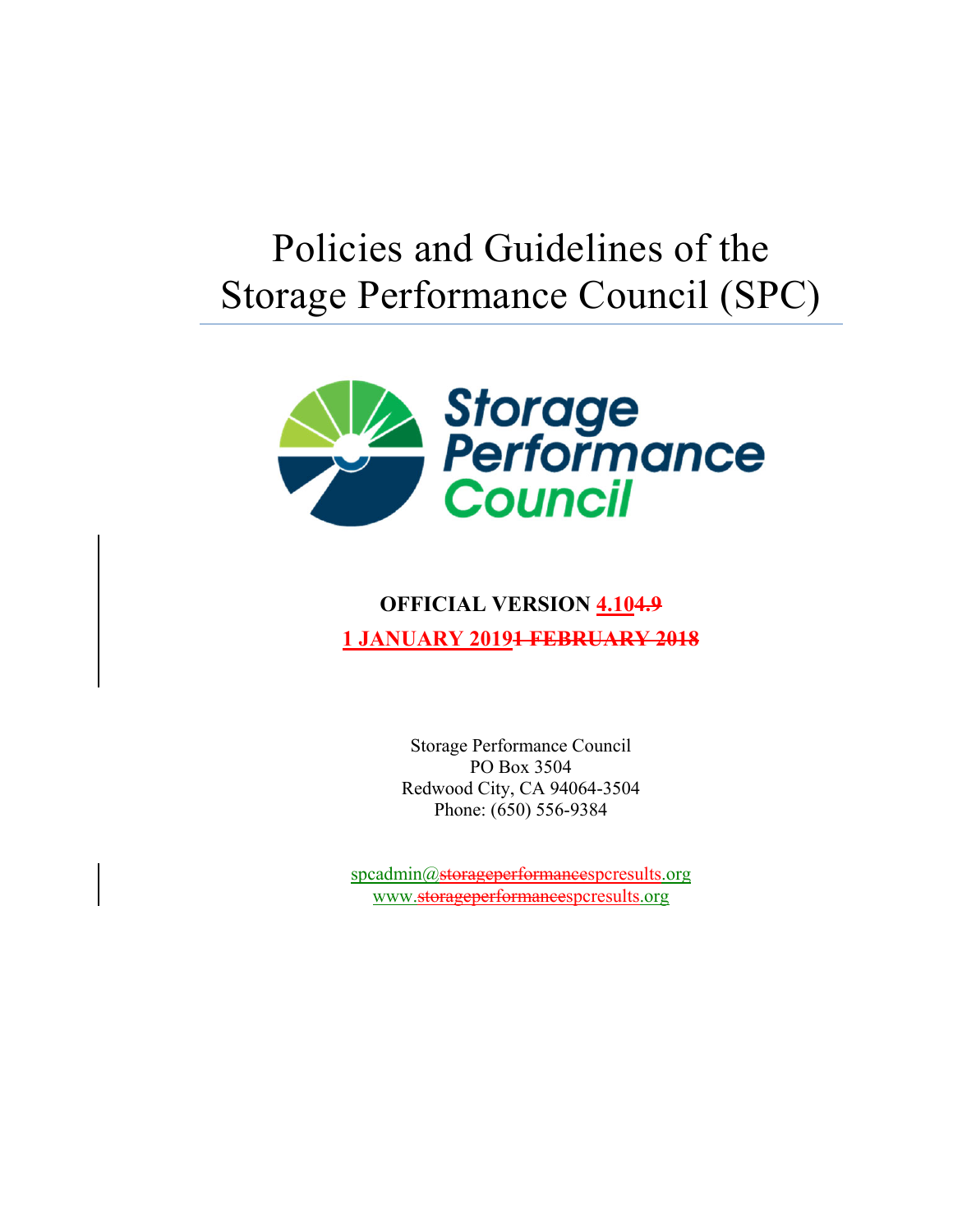# **TABLE OF CONTENTS**

| 3.1   |     |
|-------|-----|
| 3.2   |     |
|       |     |
|       |     |
|       |     |
| 3.3   |     |
|       |     |
| 3.3.2 |     |
| 3.4   |     |
| 3.5   |     |
|       |     |
| 4.1   |     |
|       |     |
|       |     |
| 4.3.1 |     |
| 4.3.2 | .20 |
| 4.3.3 |     |
| 4.3.4 |     |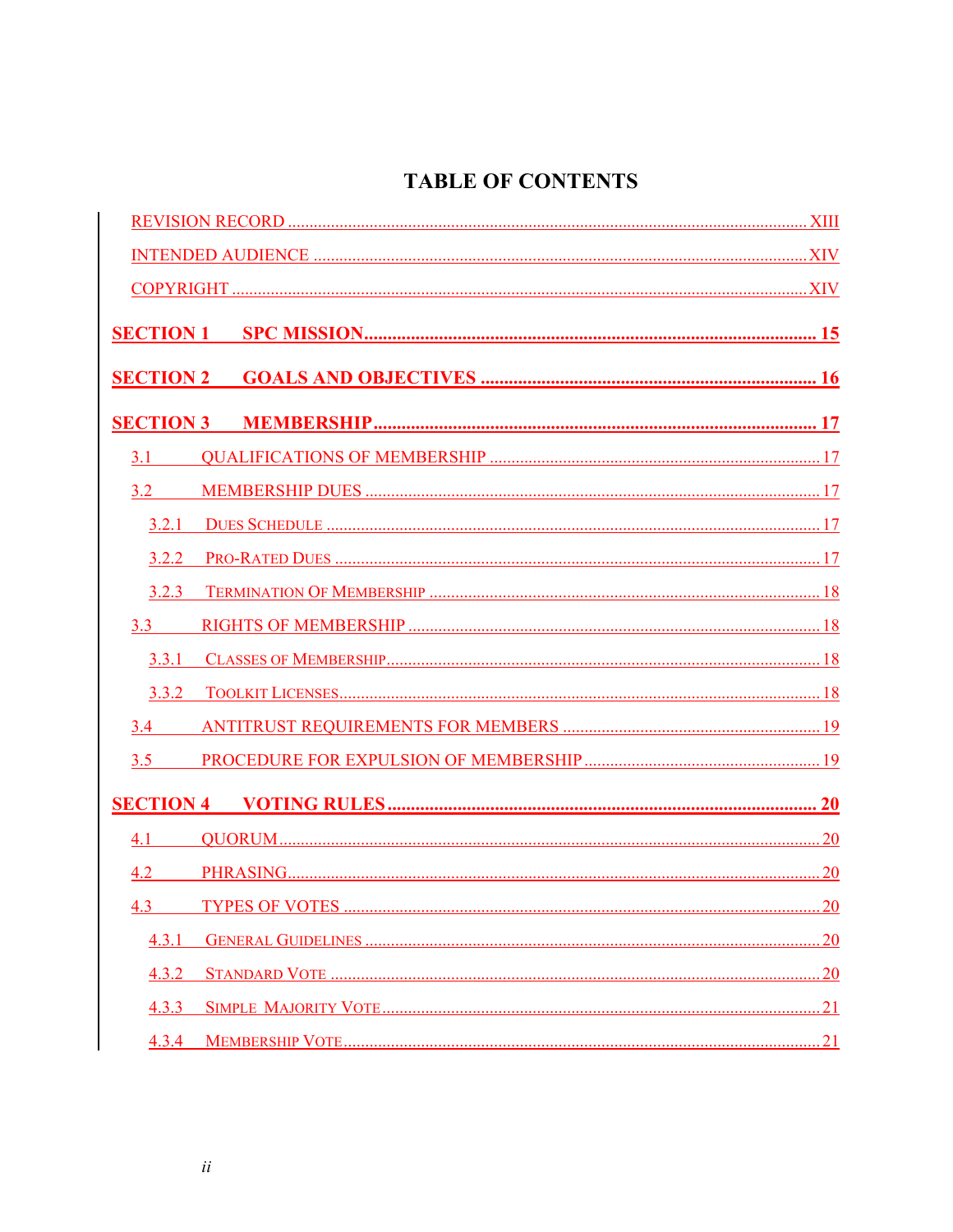| 5.1   |  |
|-------|--|
| 5.1.1 |  |
| 5.1.2 |  |
|       |  |
| 5.2.1 |  |
| 5.2.2 |  |
| 5.2.3 |  |
| 5.2.4 |  |
| 5.2.5 |  |
| 5.2.6 |  |
| 5.2.7 |  |
| 5.3   |  |
| 5.3.1 |  |
| 5.3.2 |  |
| 5.3.3 |  |
| 5.4   |  |
| 5.4.1 |  |
| 5.4.2 |  |
| 5.4.3 |  |
| 5.4.4 |  |
| 5.4.5 |  |
| 5.4.6 |  |
| 5.5   |  |
| 5.5.1 |  |
| 5.5.2 |  |
| 5.5.3 |  |
| 5.5.4 |  |
|       |  |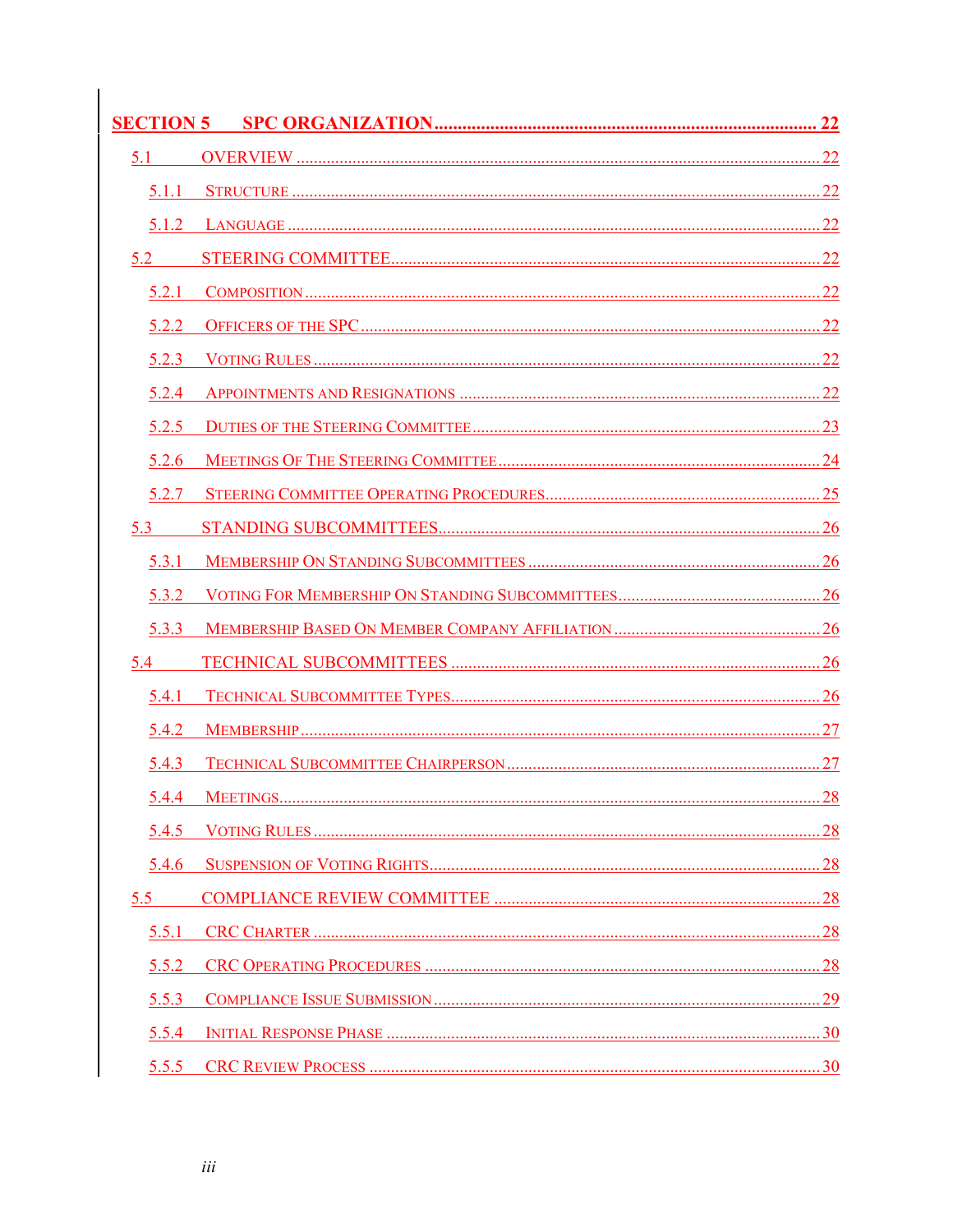| 5.6   |    |
|-------|----|
|       |    |
| 5.6.2 |    |
| 5.6.3 |    |
|       |    |
| 5.7   |    |
|       |    |
| 6.1   |    |
| 6.2   |    |
| 6.3   |    |
| 6.4   |    |
| 6.5   |    |
| 6.6   |    |
| 6.7   |    |
| 6.8   |    |
|       |    |
| 71    |    |
|       |    |
| 7.3   |    |
| 7.4   | 40 |
| 7.5   |    |
|       |    |
| 8.1   |    |
| 8.2   |    |
| 8.3   |    |
| 8.4   |    |
| 8.5   |    |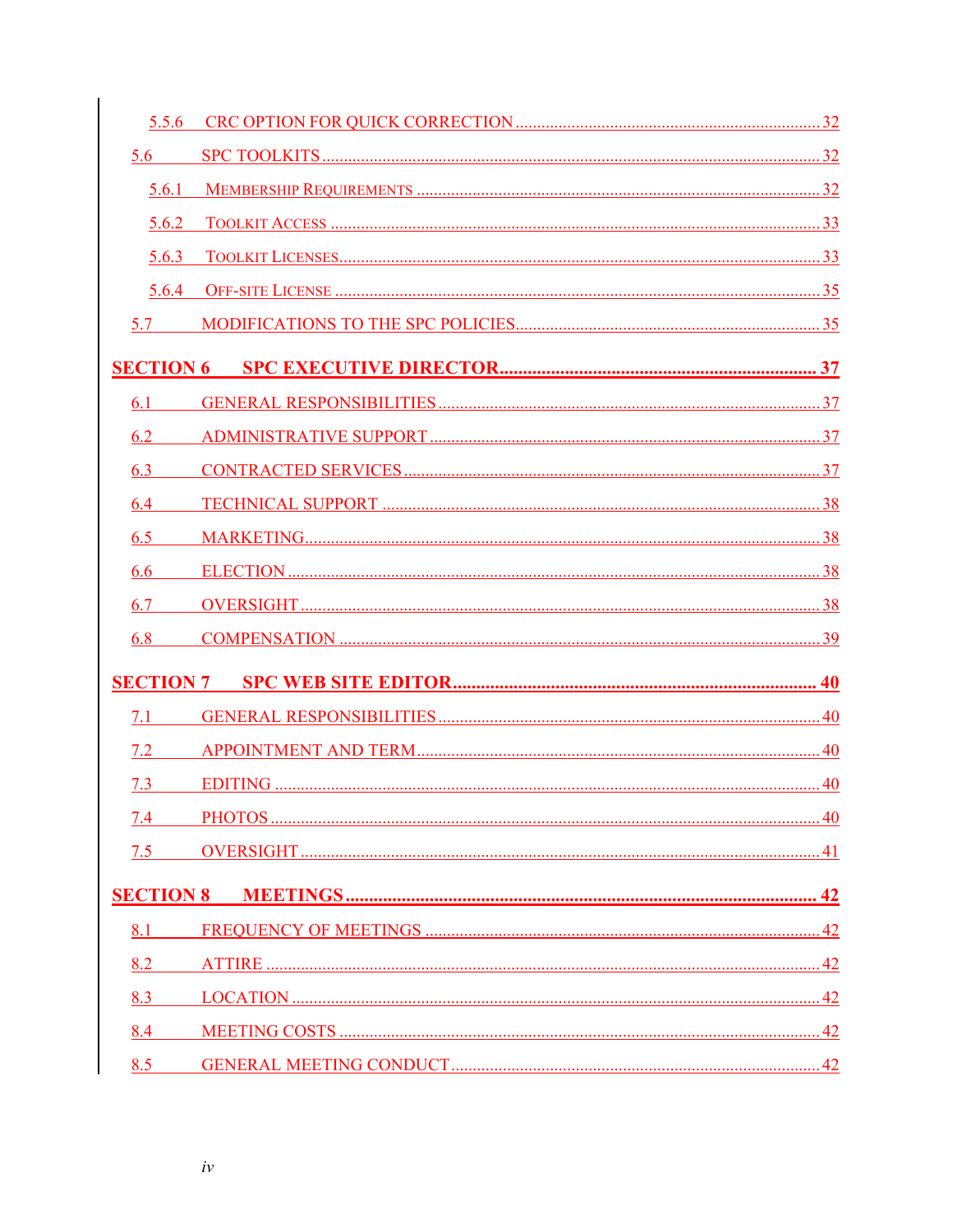| 8.6              |  |
|------------------|--|
| <b>SECTION 9</b> |  |
| 9.1              |  |
| 9.2              |  |
| 9.3              |  |
| 9.3.1            |  |
|                  |  |
| 9.3.3            |  |
|                  |  |
|                  |  |
|                  |  |
| 10.1             |  |
| 10.2             |  |
|                  |  |
|                  |  |
|                  |  |
|                  |  |
|                  |  |
|                  |  |
| 10.3             |  |
|                  |  |
|                  |  |
|                  |  |
|                  |  |
|                  |  |
|                  |  |
| 11.1             |  |
| 11.2             |  |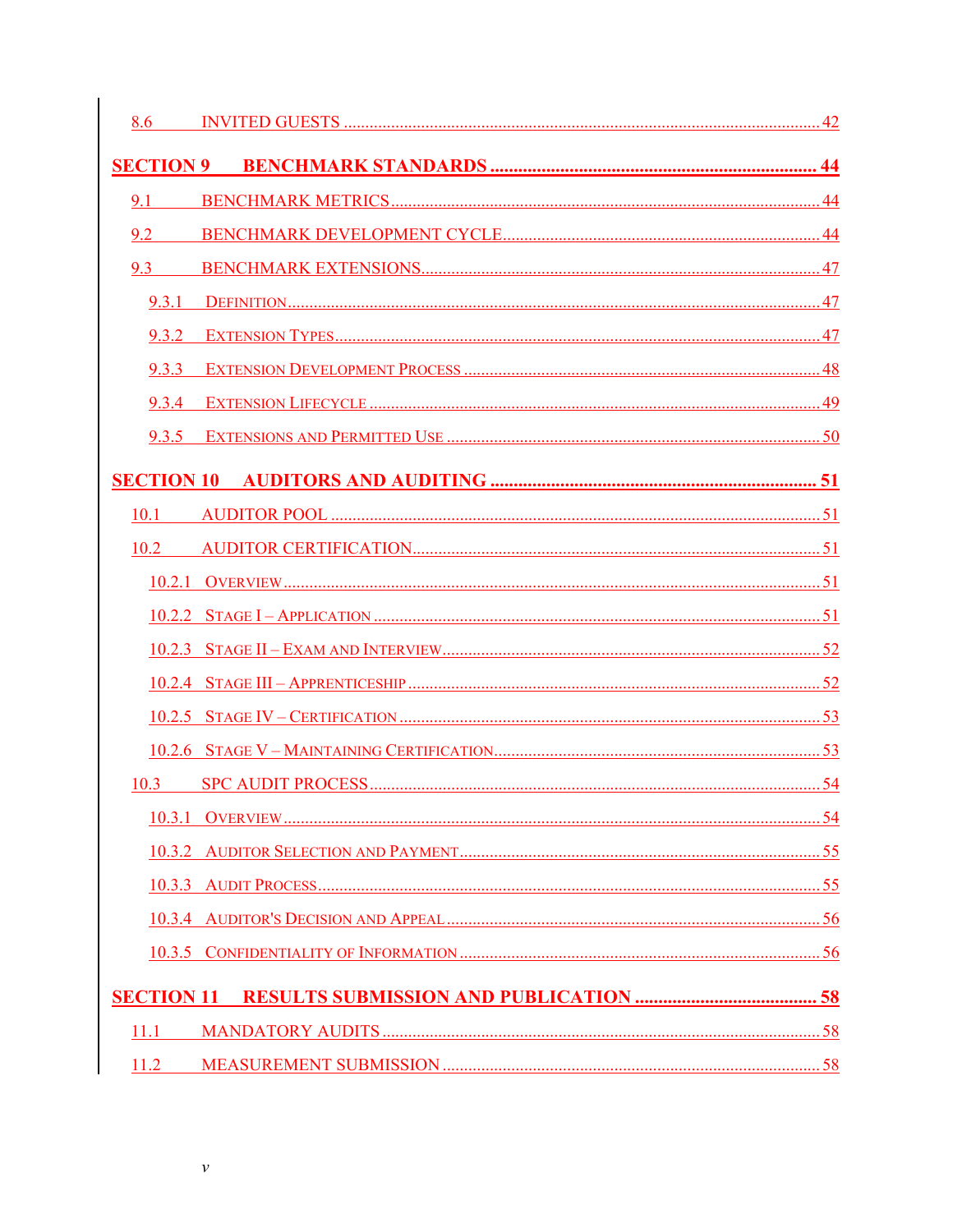| 11.3 |  |
|------|--|
|      |  |
|      |  |
|      |  |
|      |  |
|      |  |
|      |  |
| 11.5 |  |
| 11.6 |  |
| 117  |  |
| 11.8 |  |
| 11.9 |  |
|      |  |
|      |  |
|      |  |
|      |  |
|      |  |
|      |  |
|      |  |
|      |  |
|      |  |
|      |  |
|      |  |
|      |  |
|      |  |
|      |  |
| 12.1 |  |
| 12.2 |  |
| 12.3 |  |
|      |  |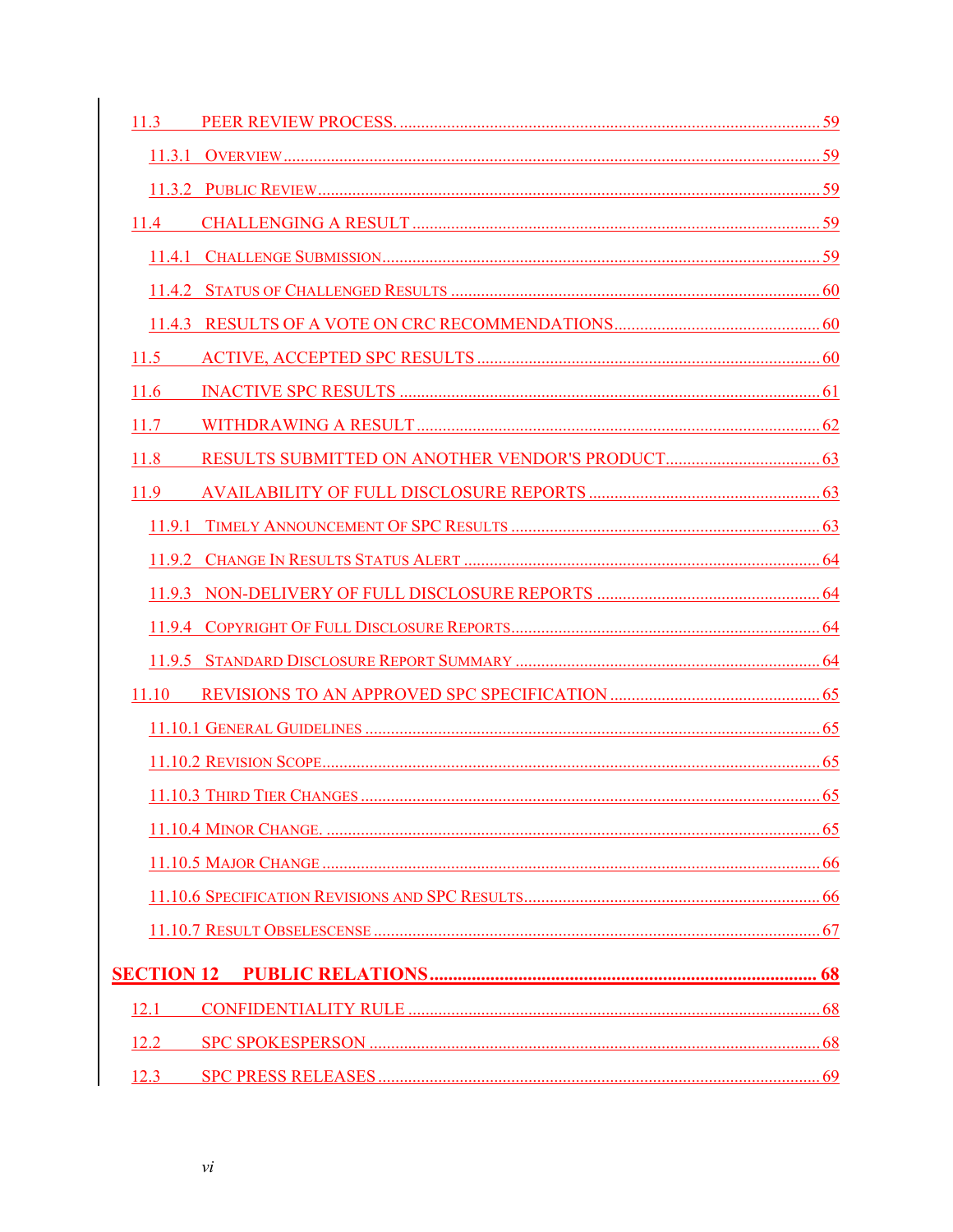| 124                                                            |                         |
|----------------------------------------------------------------|-------------------------|
|                                                                |                         |
|                                                                |                         |
| 13.1                                                           |                         |
|                                                                |                         |
|                                                                |                         |
|                                                                |                         |
|                                                                |                         |
|                                                                |                         |
| <b>SECTION 14 REVIEW AND RESPONSE TO POLICY VIOLATIONS  74</b> |                         |
| 14.1                                                           |                         |
|                                                                |                         |
|                                                                |                         |
|                                                                |                         |
|                                                                |                         |
|                                                                |                         |
|                                                                |                         |
|                                                                |                         |
|                                                                | $\mathbf{I} \mathbf{X}$ |
|                                                                |                         |
|                                                                |                         |
|                                                                |                         |
| <b>MEMBERSHIP</b>                                              |                         |
| <b>OUALIFICATIONS OF MEMBERSHIP</b>                            |                         |
|                                                                |                         |
|                                                                |                         |
| <b>PRO-RATED DUES</b>                                          |                         |
|                                                                |                         |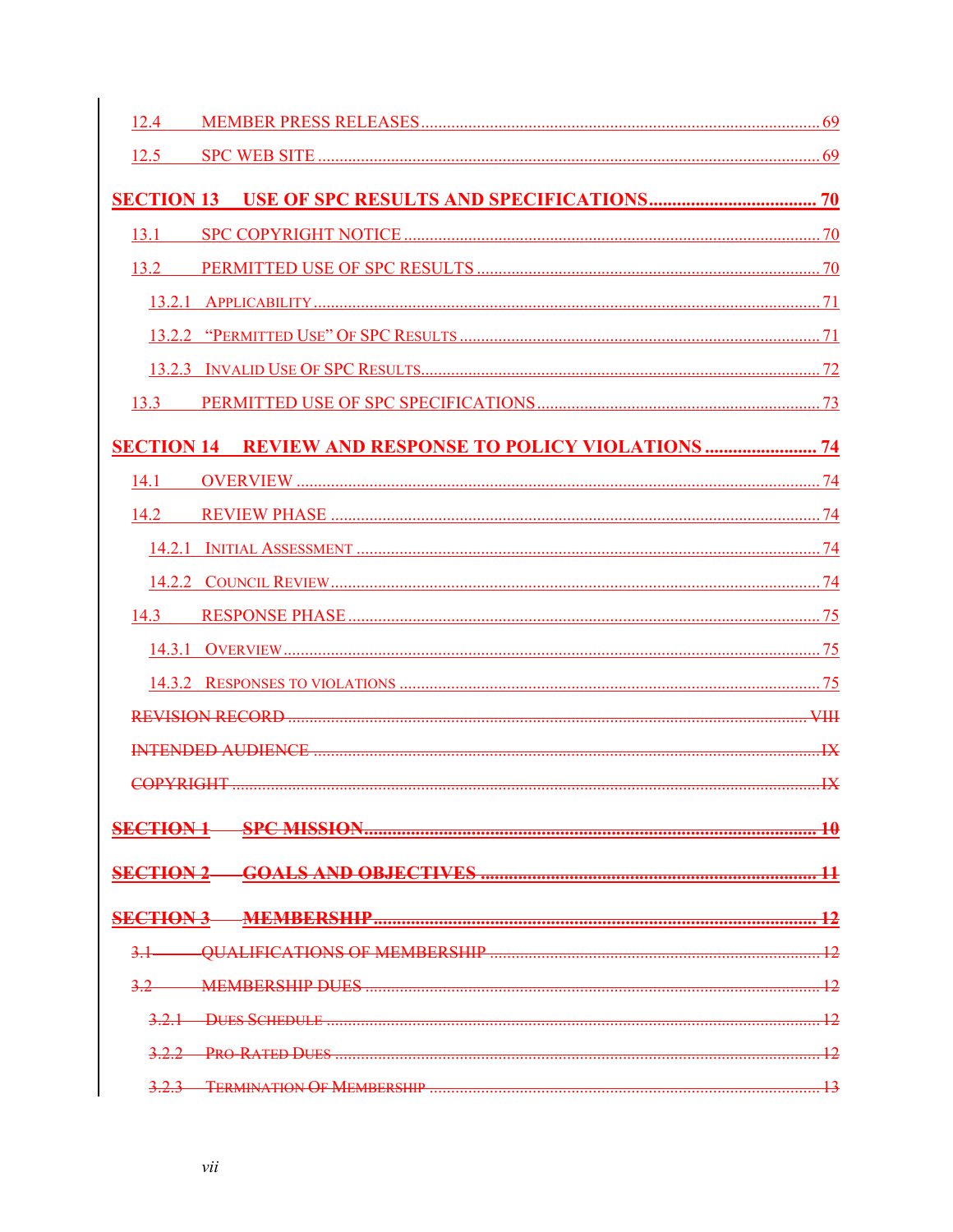|             | RIGHTS OF MEMBERSHIP                                                                                   |                 |
|-------------|--------------------------------------------------------------------------------------------------------|-----------------|
| 331         |                                                                                                        | <u> 12</u>      |
| 332         |                                                                                                        |                 |
|             |                                                                                                        |                 |
|             | <b>PROCEDURE FOR EXPULSION OF MEMBERSHIP</b>                                                           |                 |
|             |                                                                                                        | 45              |
|             |                                                                                                        |                 |
|             | <b>PHRASING</b>                                                                                        |                 |
|             | <b>TYPES OF VOTES</b>                                                                                  |                 |
|             |                                                                                                        |                 |
| $\sqrt{22}$ | <b>STANDARD VOTE</b>                                                                                   | $\overline{15}$ |
| 133         |                                                                                                        |                 |
|             | <b>MEMBERSHIP VOTE</b>                                                                                 |                 |
|             |                                                                                                        |                 |
|             |                                                                                                        |                 |
|             | COMPOSITION                                                                                            |                 |
| 512         | OFFICERS OF THE SPC                                                                                    | 17              |
|             | VOTING RULES                                                                                           |                 |
| 51A         | APPOINTMENTS AND RESIGNATIONS                                                                          | $\overline{17}$ |
|             |                                                                                                        | $\overline{17}$ |
|             | <b>MEETINGS OF THE STEERING COMMITTEE.</b>                                                             | 18              |
|             | STEERING COMMITTEE OPERATING PROCEDURES                                                                | $\overline{19}$ |
| 52          |                                                                                                        | -20             |
| 521         | <b>MEMBERSHIP ON STANDING SURCOMMITTEES</b>                                                            | -20             |
|             |                                                                                                        | -20             |
|             |                                                                                                        | 20              |
|             | <b>TECHNICAL SURCOMMITTEES</b><br><u> 1989 - Johann Barbara, martxa alemaniar argametar (h. 1989).</u> | $-20$           |
| 531         | <b>TECHNICAL SUBCOMMITTEE TYPES</b>                                                                    | -20             |
|             | <b>MEMBERSHIP</b>                                                                                      |                 |
|             |                                                                                                        |                 |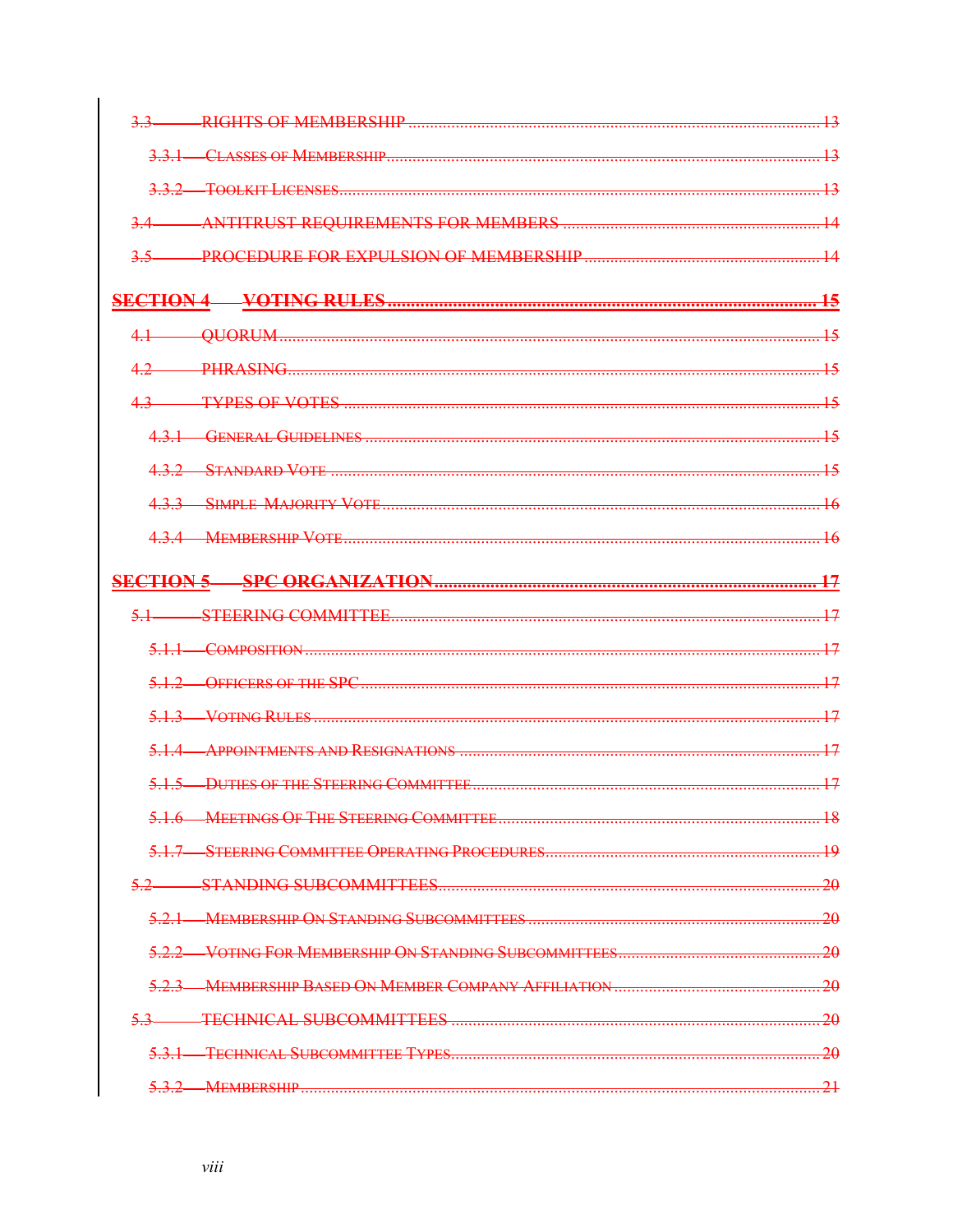| <u>קר</u><br><b>TECHNICAL SUBCOMMITTEE CHAIRPERSON</b> |
|--------------------------------------------------------|
| <u>ာ၁</u>                                              |
| <u>ာ၁</u>                                              |
| <u>ာ၁</u>                                              |
| <u>ာာ</u>                                              |
| <u>ာာ</u>                                              |
| 23                                                     |
| 23                                                     |
|                                                        |
| <u>גר</u>                                              |
| $\overline{26}$                                        |
| SPC TOOLKITS<br>27                                     |
| 27                                                     |
| 27                                                     |
| <u>רכ</u>                                              |
| <u>ാറ</u>                                              |
| $\frac{30}{2}$                                         |
| -31                                                    |
| $\overline{31}$                                        |
| $\overline{31}$                                        |
| $\overline{.31}$                                       |
| -32                                                    |
|                                                        |
|                                                        |
|                                                        |
| -33                                                    |
|                                                        |
| -34                                                    |
|                                                        |
|                                                        |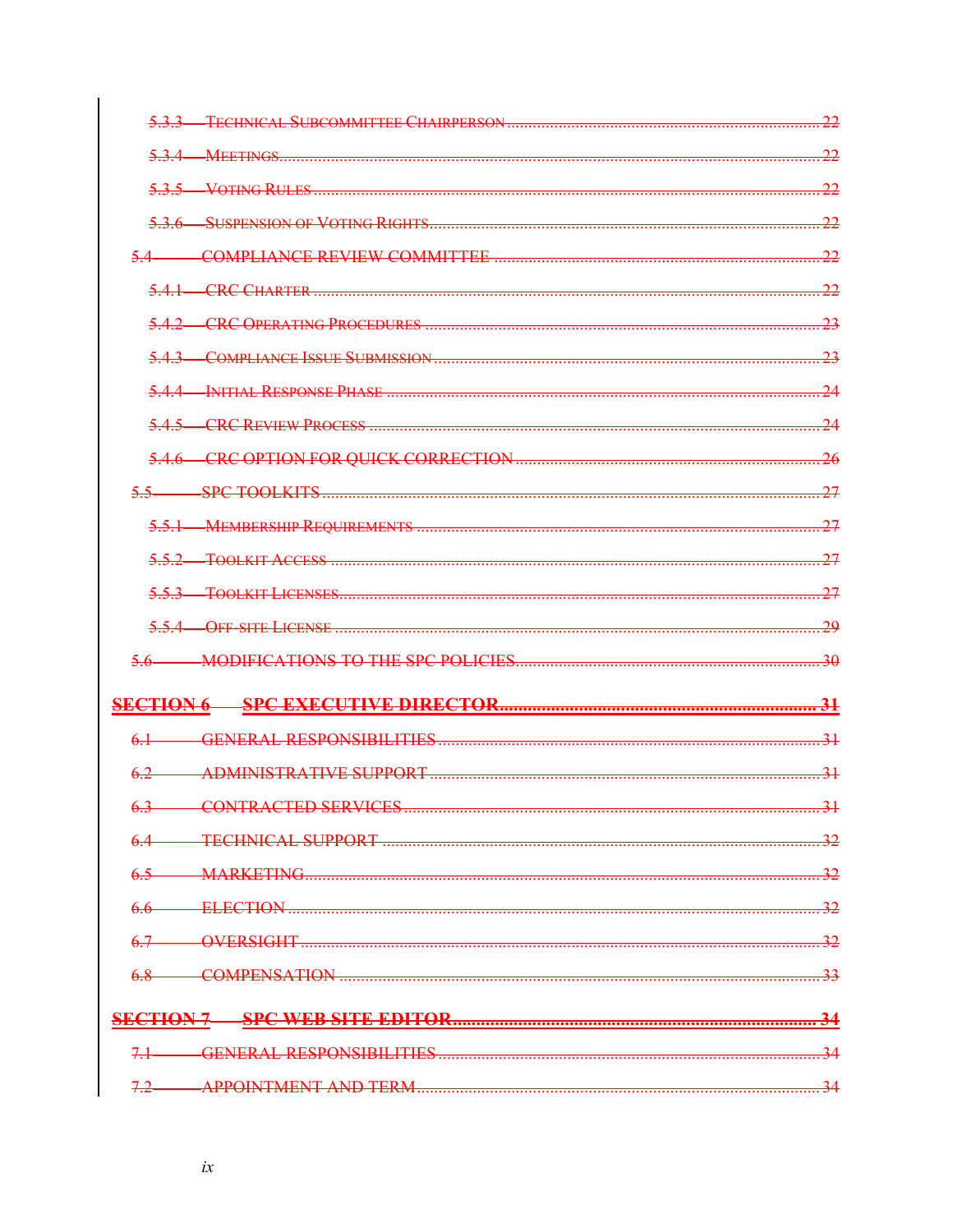| 73              | <b>EDITING</b>                      |                 |
|-----------------|-------------------------------------|-----------------|
| -PHOTOS         |                                     |                 |
|                 | <b>OVERSIGHT</b>                    |                 |
|                 |                                     |                 |
|                 |                                     |                 |
| 8.2             | ATTIRE                              |                 |
| 83              |                                     |                 |
| $8-4$           | <b>MEETING COSTS</b>                |                 |
| 8.5             |                                     |                 |
|                 |                                     |                 |
|                 |                                     |                 |
|                 |                                     |                 |
| $\overline{0}1$ |                                     | 38              |
|                 |                                     | $\overline{38}$ |
| 93              | <b>BENCHMARK EXTENSIONS</b>         | 4Ω              |
|                 | 9.3.1 DEFINITION                    | 4Ω              |
|                 | 9.3.2 EXTENSION TYPES               |                 |
|                 | 9.3.3 EXTENSION DEVELOPMENT PROCESS |                 |
|                 | 9.3.4 EXTENSION LIFECYCLE.          |                 |
|                 | 9.3.5 EXTENSIONS AND PERMITTED USE  |                 |
|                 |                                     |                 |
|                 |                                     |                 |
| 10 1            | AUDITOR POOL                        |                 |
| <u>م 10</u>     |                                     |                 |
| 1021            | QVFRVIFW                            | 44              |
|                 |                                     | <u>A A</u>      |
|                 |                                     | 45              |
|                 |                                     | 45              |
| 1025            |                                     | 46              |
|                 |                                     | 46              |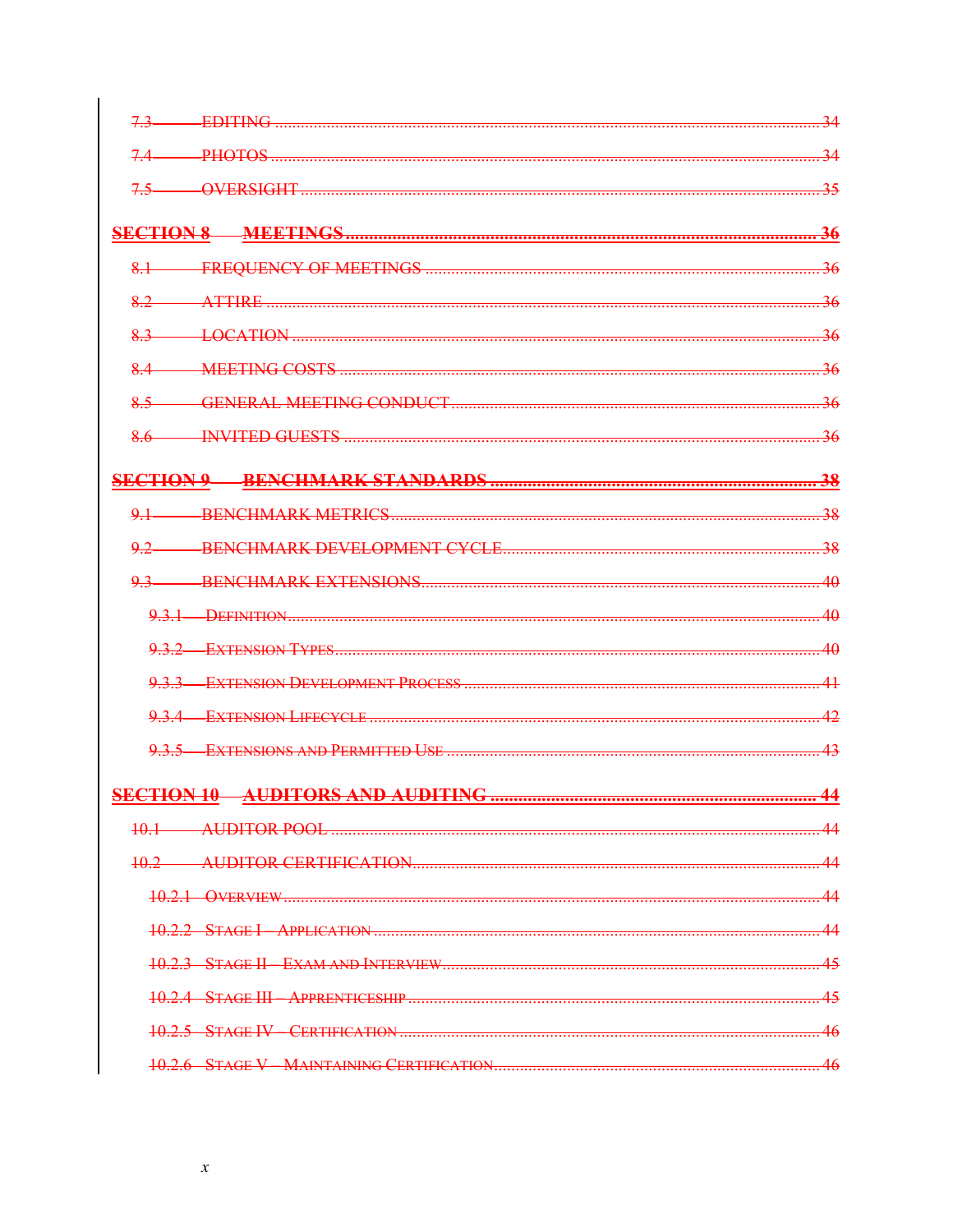| 10.3                                               | 47    |
|----------------------------------------------------|-------|
|                                                    |       |
|                                                    |       |
|                                                    |       |
|                                                    | 40    |
|                                                    |       |
|                                                    |       |
|                                                    |       |
|                                                    |       |
|                                                    | 52    |
|                                                    |       |
|                                                    |       |
|                                                    |       |
|                                                    |       |
|                                                    | 53    |
|                                                    |       |
|                                                    |       |
|                                                    |       |
|                                                    | 55    |
| 11.8 RESULTS SUBMITTED ON ANOTHER VENDOR'S PRODUCT |       |
| 11.9 AVAILABILITY OF FULL DISCLOSURE REPORTS.      | -56   |
|                                                    | -56   |
|                                                    |       |
|                                                    |       |
|                                                    |       |
|                                                    |       |
|                                                    |       |
|                                                    | $-58$ |
|                                                    |       |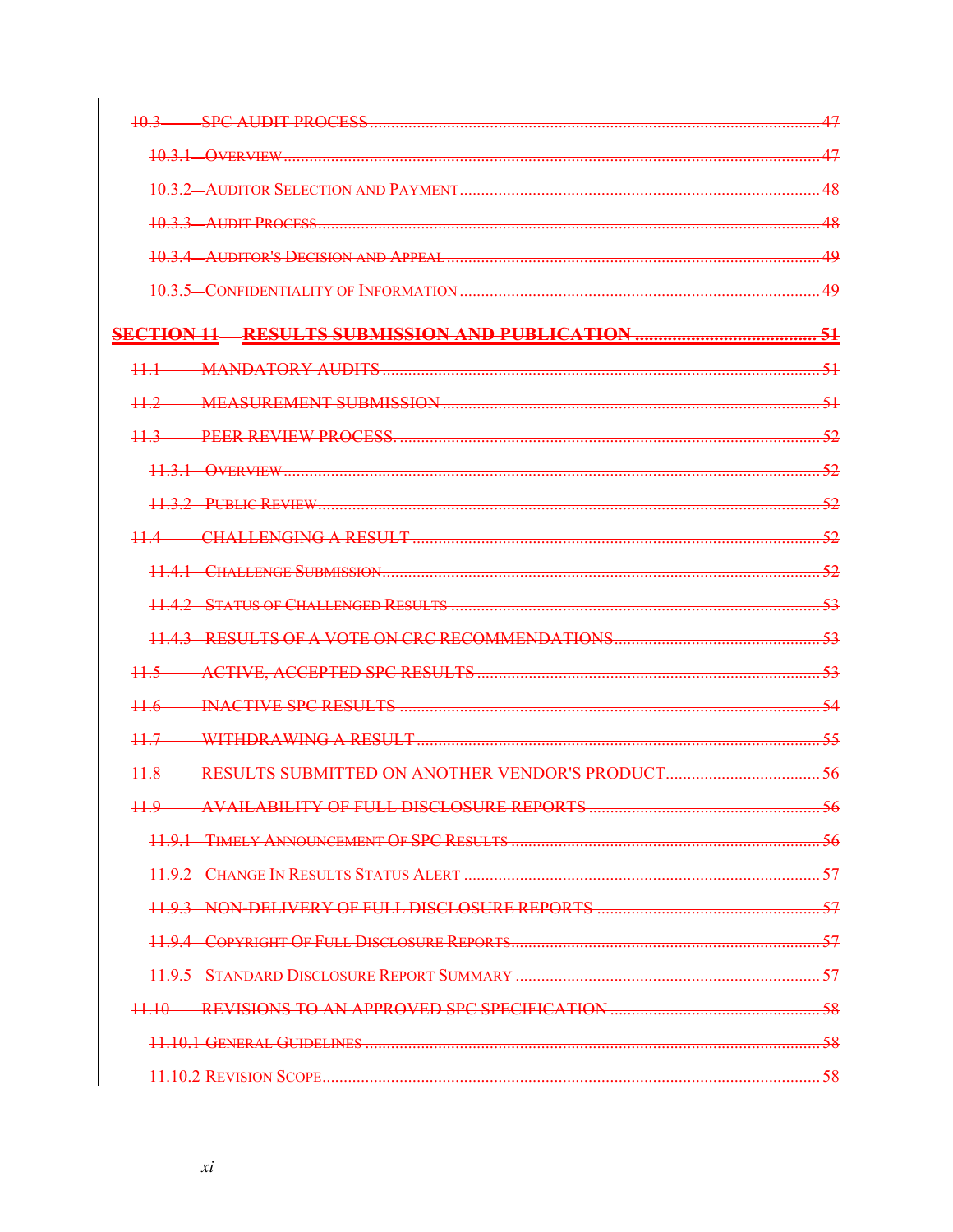|                                                                | 58  |
|----------------------------------------------------------------|-----|
|                                                                |     |
|                                                                | مى  |
|                                                                |     |
|                                                                | 60  |
|                                                                |     |
|                                                                |     |
|                                                                |     |
|                                                                |     |
|                                                                |     |
|                                                                |     |
| $12.5$ SPC WEB SITE                                            |     |
|                                                                |     |
|                                                                |     |
|                                                                | 63  |
|                                                                | -64 |
|                                                                |     |
|                                                                |     |
|                                                                | -66 |
| <b>SECTION 14 REVIEW AND RESPONSE TO POLICY VIOLATIONS  67</b> |     |
|                                                                |     |
| <b>DEVIEW DHANE</b>                                            |     |
| INITIAL ACCECCMENT                                             |     |
| COUNCIL REVIEW                                                 |     |
| RESPONSE PHASE                                                 | 68  |
| $\Delta$ verview $\sim$                                        |     |
|                                                                | 68  |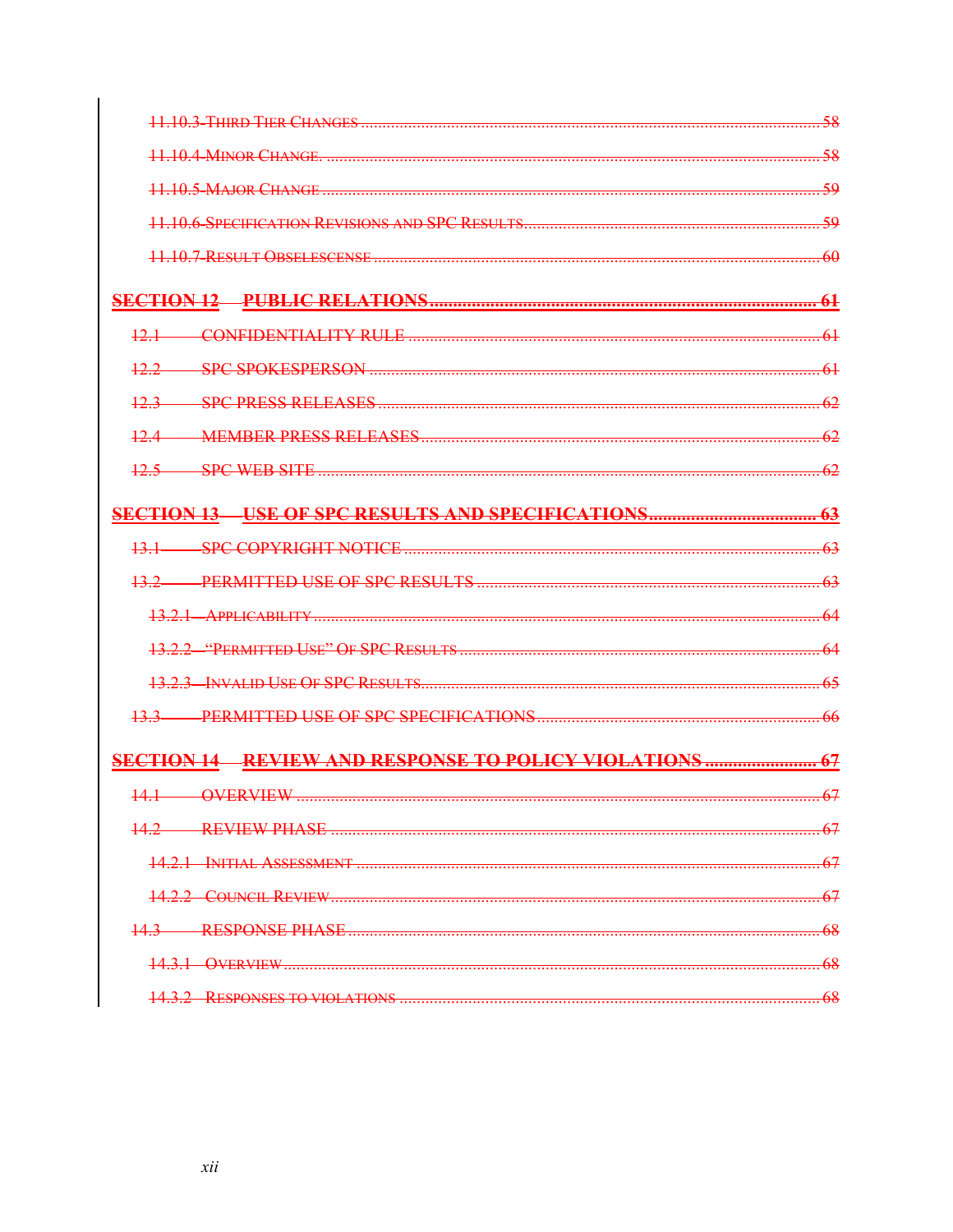### **REVISION RECORD**

| <b>Revision</b> | Date              | <b>Description of Change</b>                                                                                                               |
|-----------------|-------------------|--------------------------------------------------------------------------------------------------------------------------------------------|
| Draft 1.0       | 14 Mar1998        | Draft Release                                                                                                                              |
| 1.0             | 22 Sep1998        | Approved by Council                                                                                                                        |
| 2.0             | 8 Nov 2000        | Approved by Council                                                                                                                        |
| 3.0             | 23 Jan 2008       | Approved by Council                                                                                                                        |
|                 |                   | Sections 3.2, 9.1, 9.2,, 9.6, 9.7, and 11.2.1                                                                                              |
| 4.0             | 1 Jan 2013        | Dues payment schedule<br>Reorganization of CRC section<br>Inactive results<br>Clarified voting rules                                       |
| 4.1             | 26 May 2015       | Revised Active/Inactive Results wording (Sections 9.4 and<br>9.5)                                                                          |
|                 |                   | Creation of Off-Site License (Section 5.5.4)                                                                                               |
|                 |                   | Clarification of "Accepted", Active and Inactive<br>(Sections $9.4$ and $9.5$ )                                                            |
|                 |                   | Clarification of status with unpaid Audit invoices<br>(Section $9.4.2$ )                                                                   |
| 4.2             | 26 May 2016       | SPC address change                                                                                                                         |
|                 |                   | Remove audit from Administrator duties (6.4)                                                                                               |
|                 |                   | Define new audit process and role of a Certified auditor<br>(new Clause 9)                                                                 |
|                 |                   | Clarify Administrator role within the CRC and CRC<br>procedures                                                                            |
| 4.3             | September 28 2016 | Formalize process for changes to this document (Section<br>5.6)                                                                            |
|                 |                   | Clarify Auditor responsibilities after certification (Section<br>9.2.6.1)                                                                  |
| 4.4             | 1 January 2017    | Overhaul of licensing model (Sections 3.3.2 and 5.5)<br>Clarify process for invited guests<br>Clarify process for membership class changes |
| 4.5             | 27 January 2017   | Align antitrust requirements with Bylaws version 2.1                                                                                       |
| 4.6             | 24 May 2017       | Clarify technical subcommittee participation requirements                                                                                  |
| 4.7             | 18 July 2017      | Define Emeritus membership class and align with Bylaws<br>v2.2                                                                             |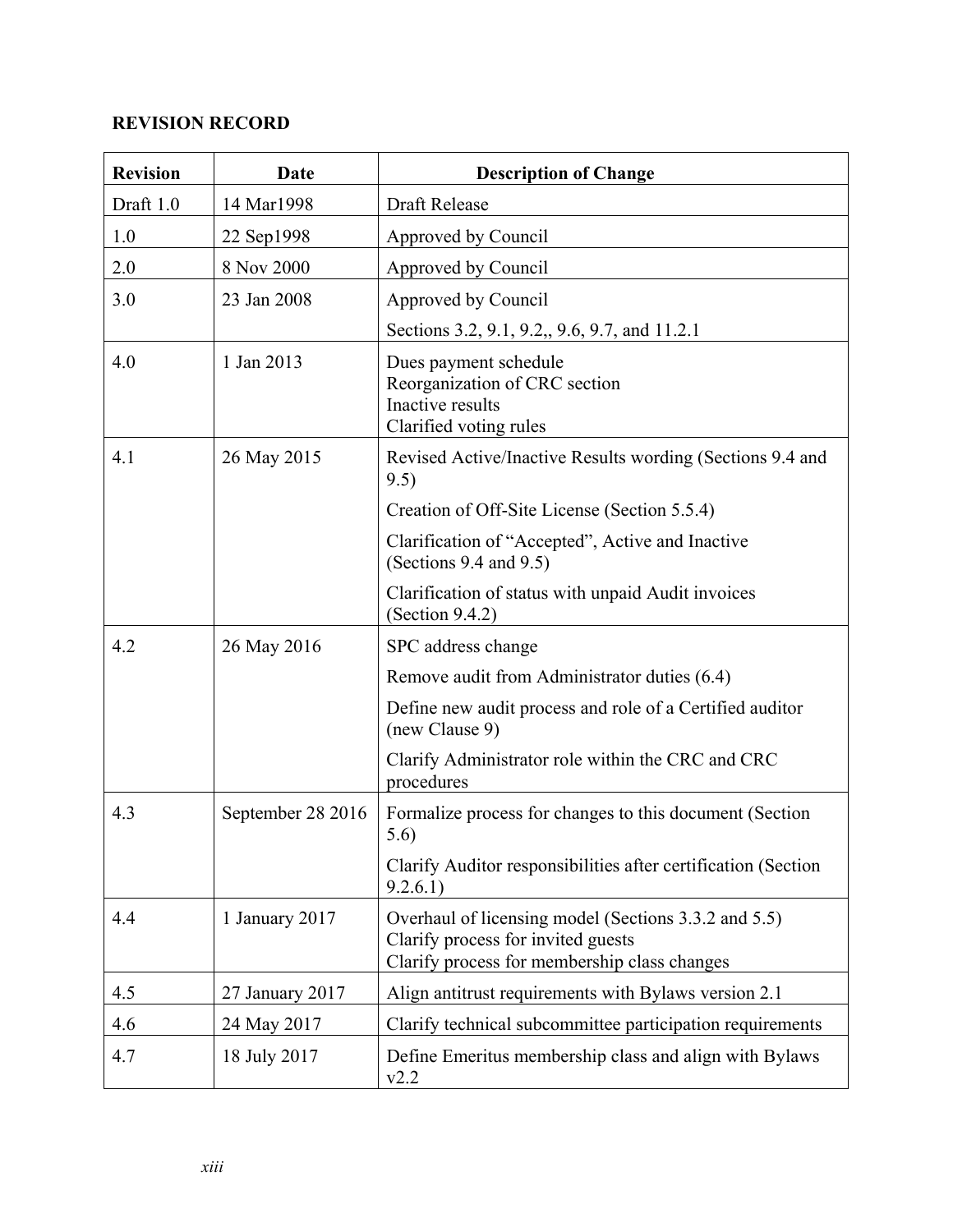| <b>Revision</b> | Date                               | <b>Description of Change</b>                                                                                                                                                                                               |
|-----------------|------------------------------------|----------------------------------------------------------------------------------------------------------------------------------------------------------------------------------------------------------------------------|
| 4.8             | 15 November 2017                   | Rename Administrator to Executive Director<br>Pro-rate any dues increase related to a change in<br>membership class<br>Creation of SPC Web Editor                                                                          |
| 4.9             | 6-24 January<br><b>August</b> 2018 | Benchmark extensions defined                                                                                                                                                                                               |
| 4.10            | 1 January 2019                     | Council business to be conducted in English<br>Membership applications require an English-language web<br>site<br>Define the SC responsibility for membership application<br>review<br>Define benchmark retirement process |

#### **INTENDED AUDIENCE**

This document is intended for use by members of the Storage Performance Council (SPC).

# **COPYRIGHT**

This document is Copyright © Storage Performance Council 2018; All Rights Reserved.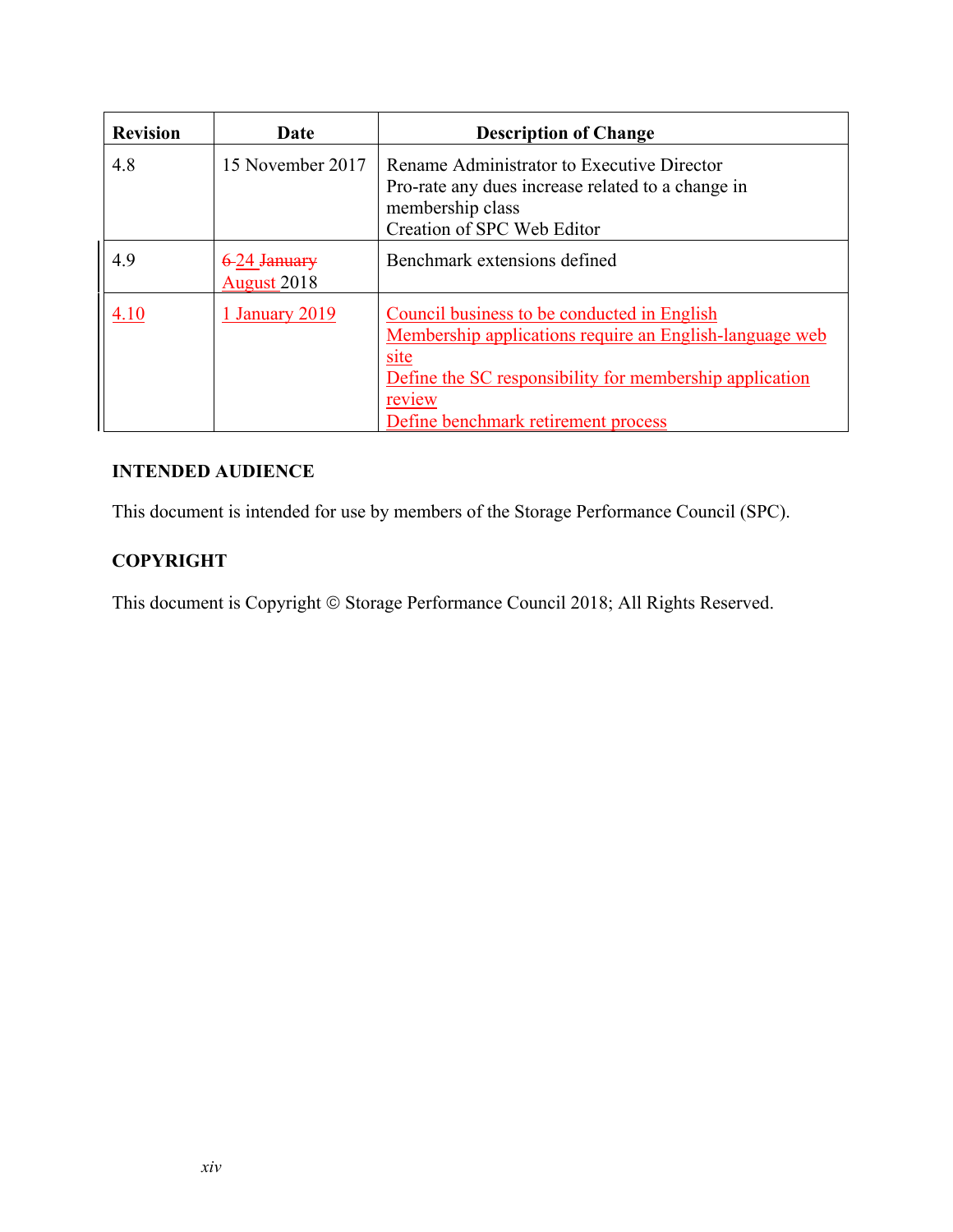# **SECTION 1 SPC MISSION**

The mission of the Storage Performance Council ("SPC" or "Council") is defined in Article I of the *SPC Bylaws*.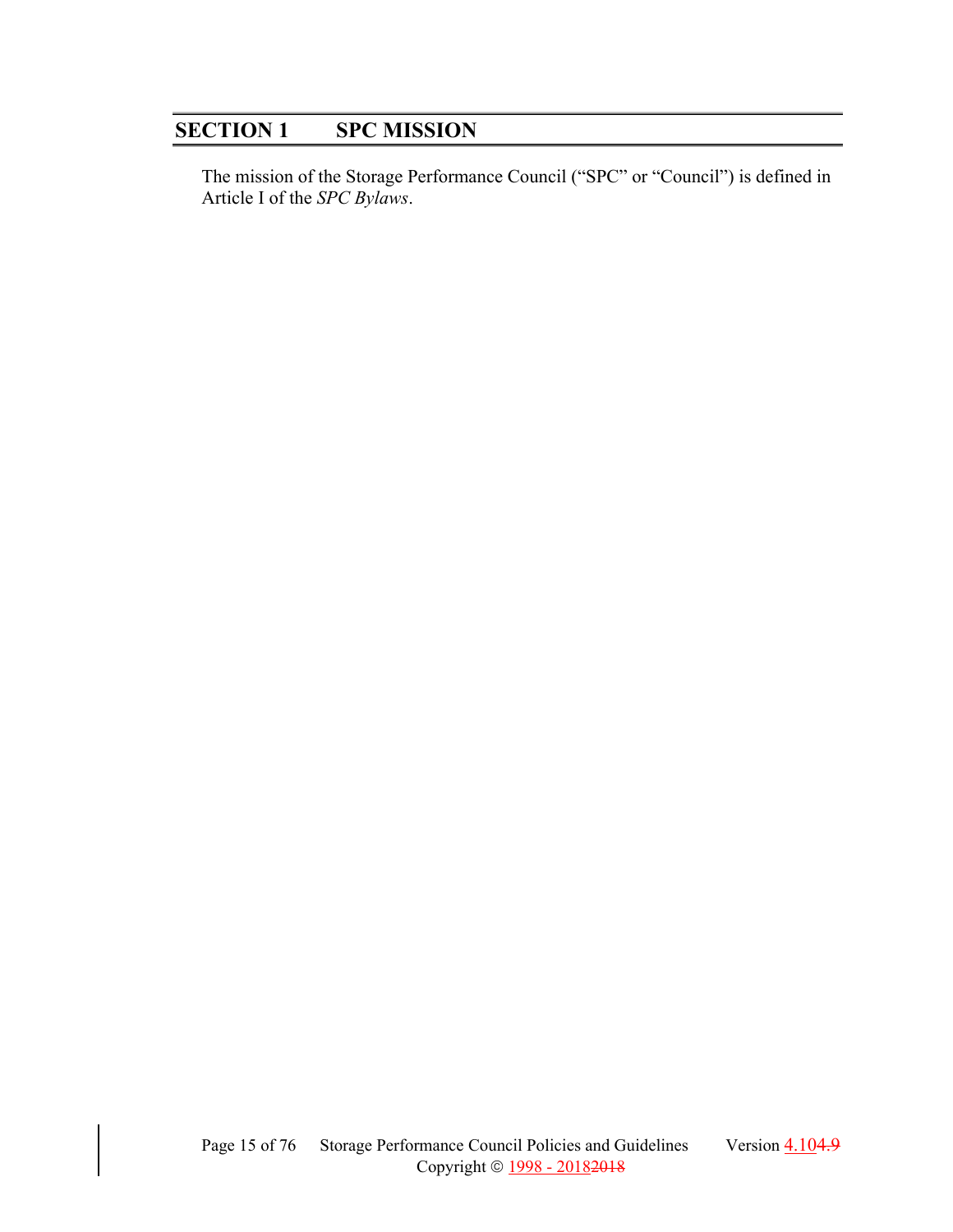# **SECTION 2 GOALS AND OBJECTIVES**

The goal of the SPC is to serve as a catalyst for performance improvement in storage subsystems. It works to foster the free and open exchange of ideas and information, and to ensure fair and vigorous competition between vendors as a means of improving the products and services available to the general public. As set forth in Article I of the Bylaws, it is the policy of SPC to comply fully with U.S. Federal state and local laws, including the antitrust laws and applicable foreign competition laws. In support of its goals the SPC develops benchmarks focusing on storage subsystems. These subsystems include components like: electronic disks, magnetic disks, magnetic tapes, optical disks, media robots, media robot software systems, media library software systems, backup/archival software systems, hierarchical storage management systems, as well as the adapters, controllers, and networks that connect storage devices to the computer system.

The SPC is also focused on expanding the recognition and use of its industrystandard benchmarks as well as publicizing those benchmark results. As a result, customers will be able to more accurately assess the performance and price/performance of competing storage products prior to acquisition.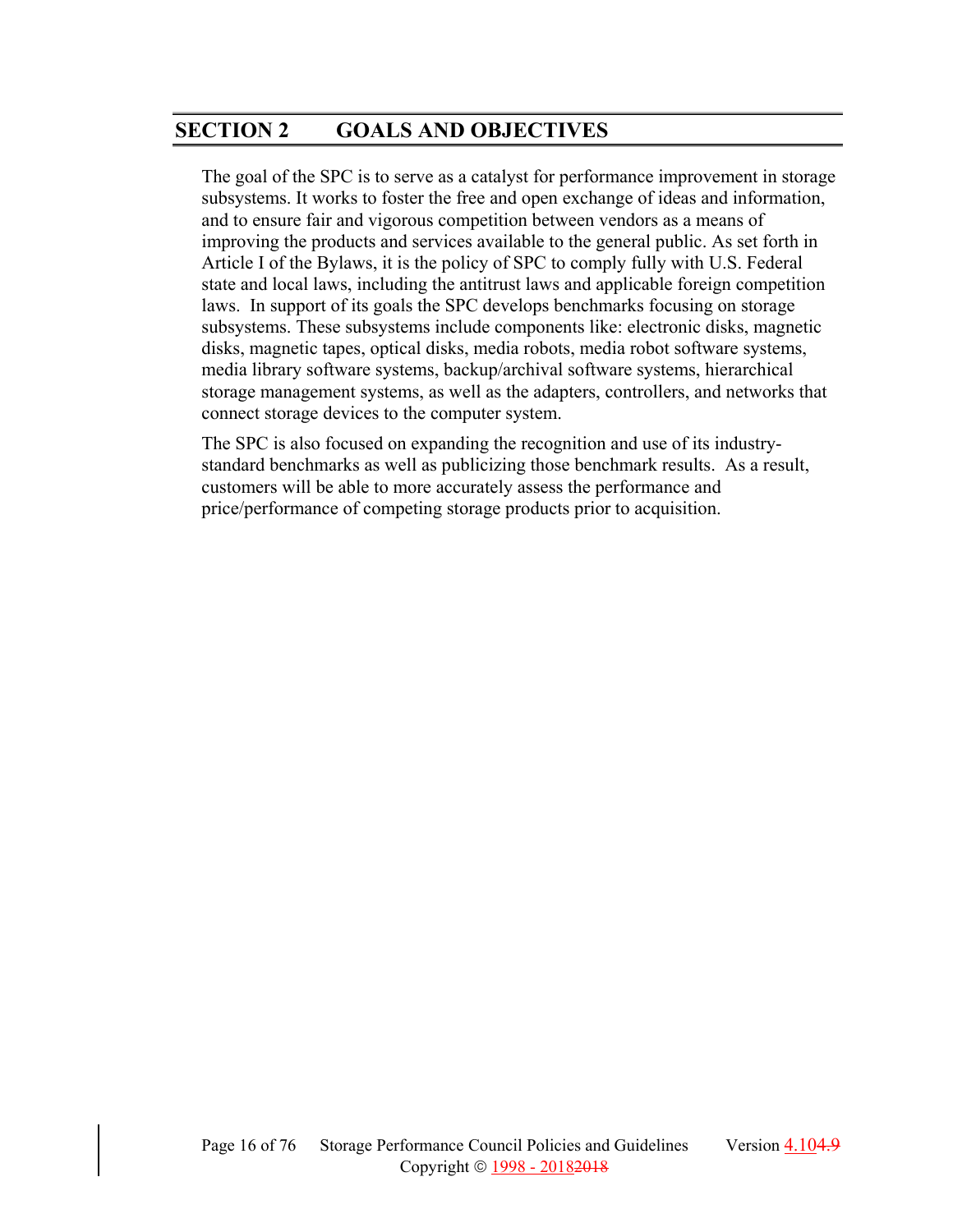# **SECTION 3 MEMBERSHIP**

#### **3.1 QUALIFICATIONS OF MEMBERSHIP**

Article III of the *SPC Bylaws* contains the formal definitions and requirements for membership in the SPC.

#### **3.2 MEMBERSHIP DUES**

#### **3.2.1 DUES SCHEDULE**

Invoices for a given year's membership dues shall be issued prior to January 15 of that year. Payment of dues should be received by the SPC prior to April 1st of the year for which they were assessed. Table 3-1Table 3-1 summarizes the consequences for payments not received by that time.

**Table 3-1 Payment Schedule** 

| Dues Unpaid as of | Actions                                           |  |
|-------------------|---------------------------------------------------|--|
| 1 April           | Dues are past due.<br>SPC toolkit licenses expire |  |
| 1 July            | Membership suspended                              |  |
| 1 September       | Membership terminated                             |  |

If dues payment has not been received by 1 April, but the member can demonstrate that the payment process is underway, they may request a single, 30-day extension for their toolkit licenses. The extension may be granted at the sole discretion of the Executive Director.

A member, on learning of the amount of dues determined by the Steering Committee for a given year, may avoid liability for the dues by resigning from membership within the first ninety (90) days of given year. However, should a member be liable for the dues from a prior year, said liability cannot be avoided through resignation.

#### **3.2.2 PRO-RATED DUES**

A new member shall be liable for a full year's membership dues at the then-current rate for their membership class upon acceptance of their membership application. If the member renews their membership the next year, they are entitled to a one-time reduction in annual dues during their second year of membership, based on the calendar quarter in which their membership application was approved. The discounts to be applied are summarized in Table 3-2Table 3-2.

Dues levels for all subsequent years shall not be discounted.

If a member changes their class of membership (see Bylaws, 3.05), any additional dues paid at the time that the change in membership was approved shall be similarly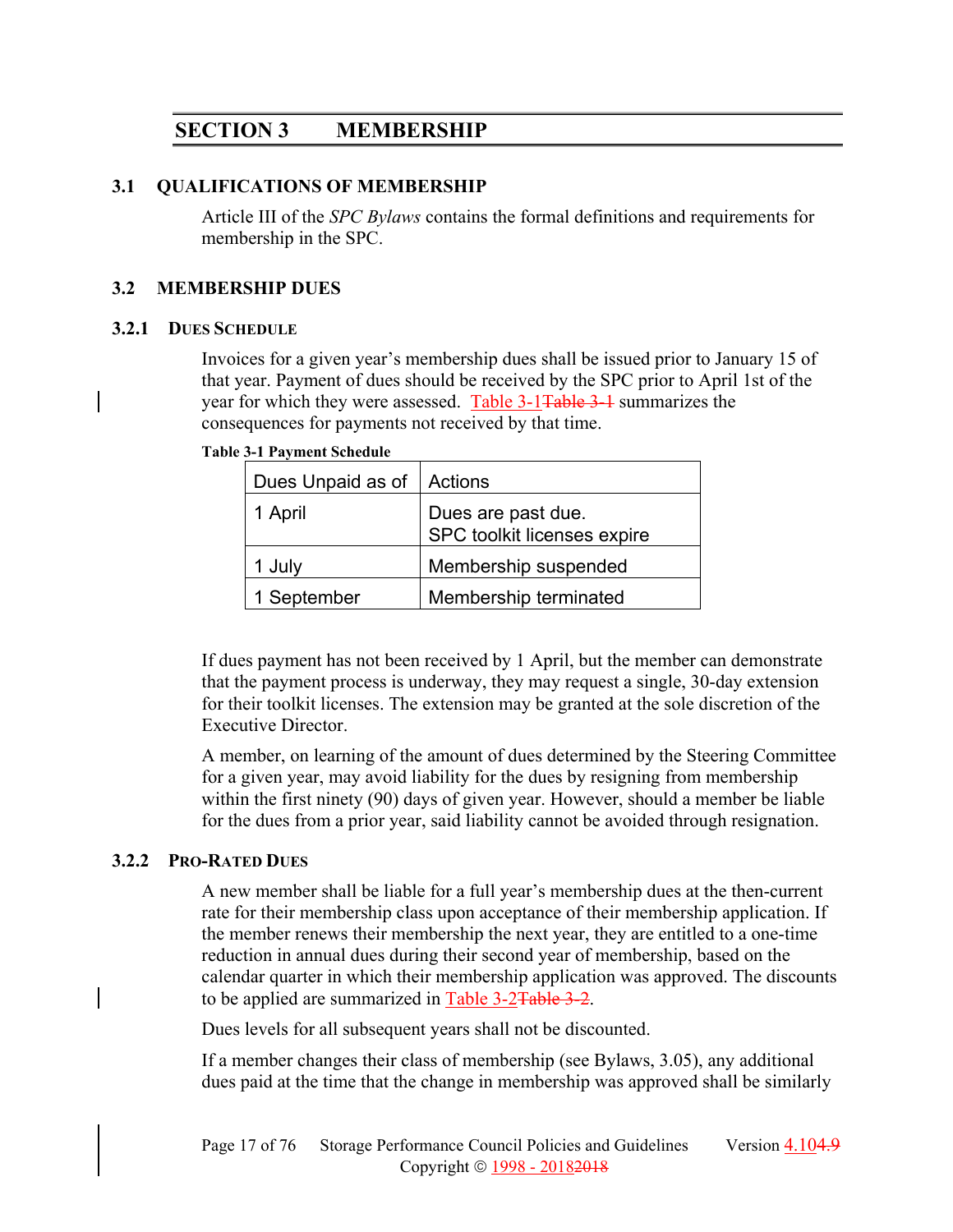pro-rated.

| <b>Table 3-2 Pro-Rated Dues Schedule</b> |
|------------------------------------------|
|------------------------------------------|

| Date Approved         | <b>Membership Dues</b><br><b>Discount</b> |  |
|-----------------------|-------------------------------------------|--|
| <b>First Quarter</b>  | $0\%$                                     |  |
| <b>Second Quarter</b> | 25%                                       |  |
| Third Quarter         | 50%                                       |  |
| Fourth Quarter        | 75%                                       |  |

#### **3.2.3 TERMINATION OF MEMBERSHIP**

If a member resigns during the first three months of the Corporation's fiscal year, the Corporation shall, unless prohibited by applicable law, refund to the resigning member one-half of the annual dues previously paid by such member for such fiscal year. If such resignation is delivered after the first three months of the Corporation's fiscal year no portion of such dues shall be refunded.

#### **3.3 RIGHTS OF MEMBERSHIP**

#### **3.3.1 CLASSES OF MEMBERSHIP**

The SPC has four classes of members: Full, Associate, Academic, and Emeritus. The rights and privileges of membership are defined in the following articles of *SPC Bylaws*:

- **(a) Full Member:** Article 3.01 (a)
- **(b) Associate Member:** Article 3.01 (b)
- **(c) Academic Member:** Article 3.01 (c)
- **(d) Member Emeritus:** Article 3.01 (d)

#### **3.3.2 TOOLKIT LICENSES**

SPC Toolkit licensing is defined in  $5.6.35.5.3$ . Each class of members shall have access to released SPC Toolkits as follows:

- **(a) Full Member:** One Unlimited License for each Benchmark Family shall be included at no additional cost beyond annual membership dues.
- **(b) Associate Member:** One Unlimited License for a designated Benchmark Family, selected by the member, shall be included at no additional cost beyond annual membership dues. One Limited License for each remaining Benchmark Family shall be included at no additional cost beyond annual membership dues.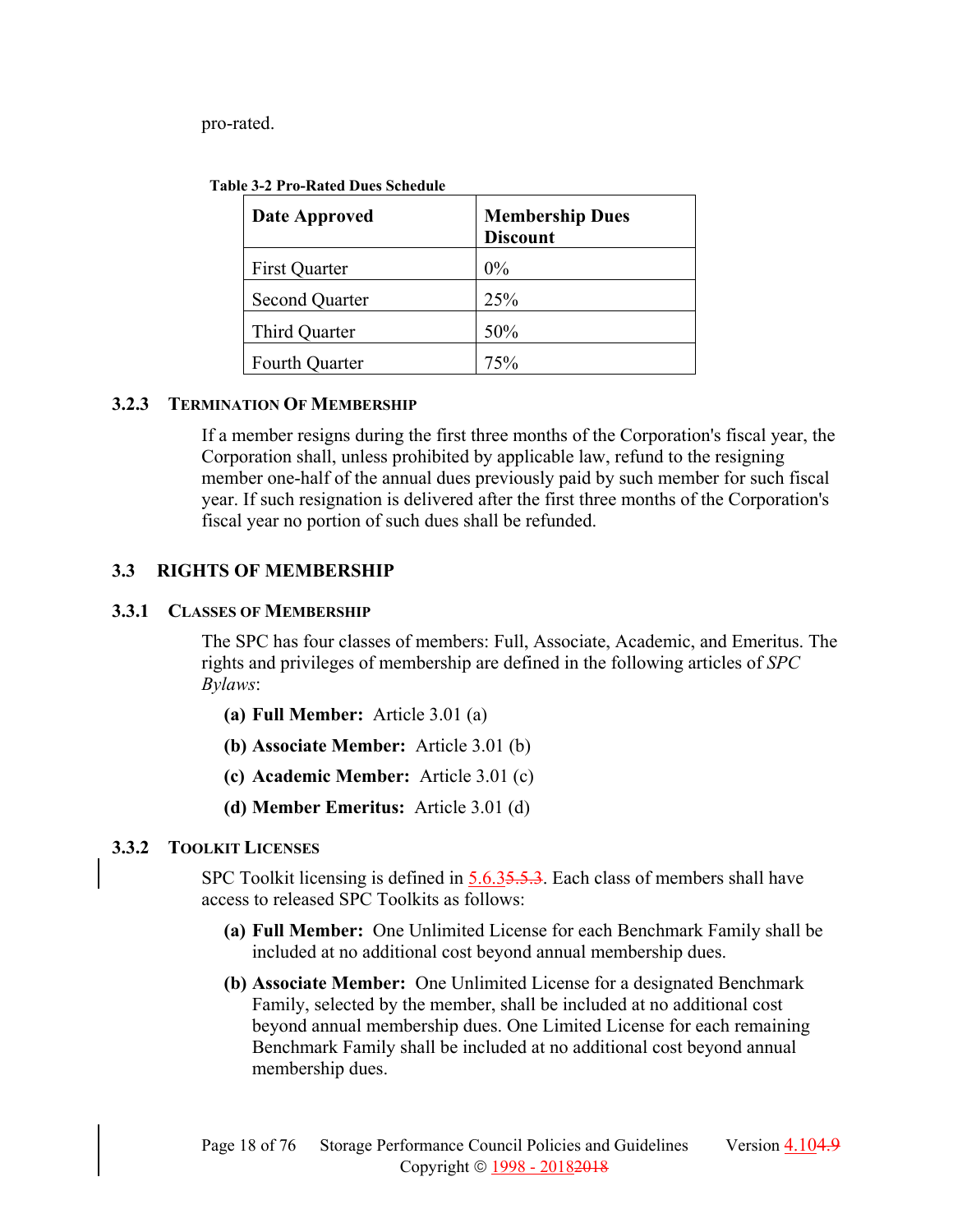- **(c) Academic Member:** SPC Toolkits are not included as a "no cost" component of Academic Membership.
- **(d) Member Emeritus:** Upon request, one Limited License for each Benchmark Family shall be granted at no cost. The license is valid to the end of the calendar year. Renewals are by request only.
- 3.3.3 Members may purchase additional licenses for any Benchmark Family. Pricing for the acquisition of additional licenses shall be assessed annually, and shall be set by the Steering Committee.

#### **3.4 ANTITRUST REQUIREMENTS FOR MEMBERS**

- 3.4.1.1 The most current version of the SPC Antitrust Compliance Policy is included in this document by reference.
- 3.4.1.2 The most current revision of the SPC Antitrust Compliance Policy shall be distributed to the Primary Representative of each member annually, as part of the membership renewal process.

#### **3.5 PROCEDURE FOR EXPULSION OF MEMBERSHIP**

If the grounds appear to exist for expulsion of a member under Article 3.12 (a) (6) of the *SPC Bylaws*, the procedure set forth below shall be followed:

- 1. Only a Board Vote (see 4.3.2) can initiate the expulsion process. A Board Vote can initiate the expulsion process, but only a Membership Vote (see 4.3.4 and *SPC Bylaws, Article V)* can expel a member.
- 2. Once the board votes to initiate the expulsion procedure, the Steering Committee will be asked to study the issue and make a recommendation at the next board meeting. The affected member shall be given an opportunity to be heard before the Steering Committee, either orally or in writing. The affected member may also send a letter or presentation to the entire membership via the Executive Director.
- 3. Before the next board meeting, the Executive Director will provide to all members, fifteen- (15) days prior notice of the proposed expulsion and the reasons for the proposed expulsion. Notice shall be given by any method reasonably calculated to provide actual notice. Any notice given by mail shall be sent by first-class or registered mail to each member's last address as shown on the SPC's records.
- 4. At the next board meeting after the expulsion process was initiated and which allows the required time for members to be notified, the Steering Committee will present its recommendation and the board shall discuss whether or not the members should be expelled, or sanctioned in some other way. The affected member shall be given the opportunity to be heard, either orally or in writing. A board vote shall then be taken on whether to present the question of expulsion to the full membership.
- 5. If the board votes to present the question of expulsion to the full membership, the Executive Director shall conduct a Membership Vote to determine if the member is to be expelled. A vote to expel shall have immediate effect. The Executive Director will inform all members of the result of the vote.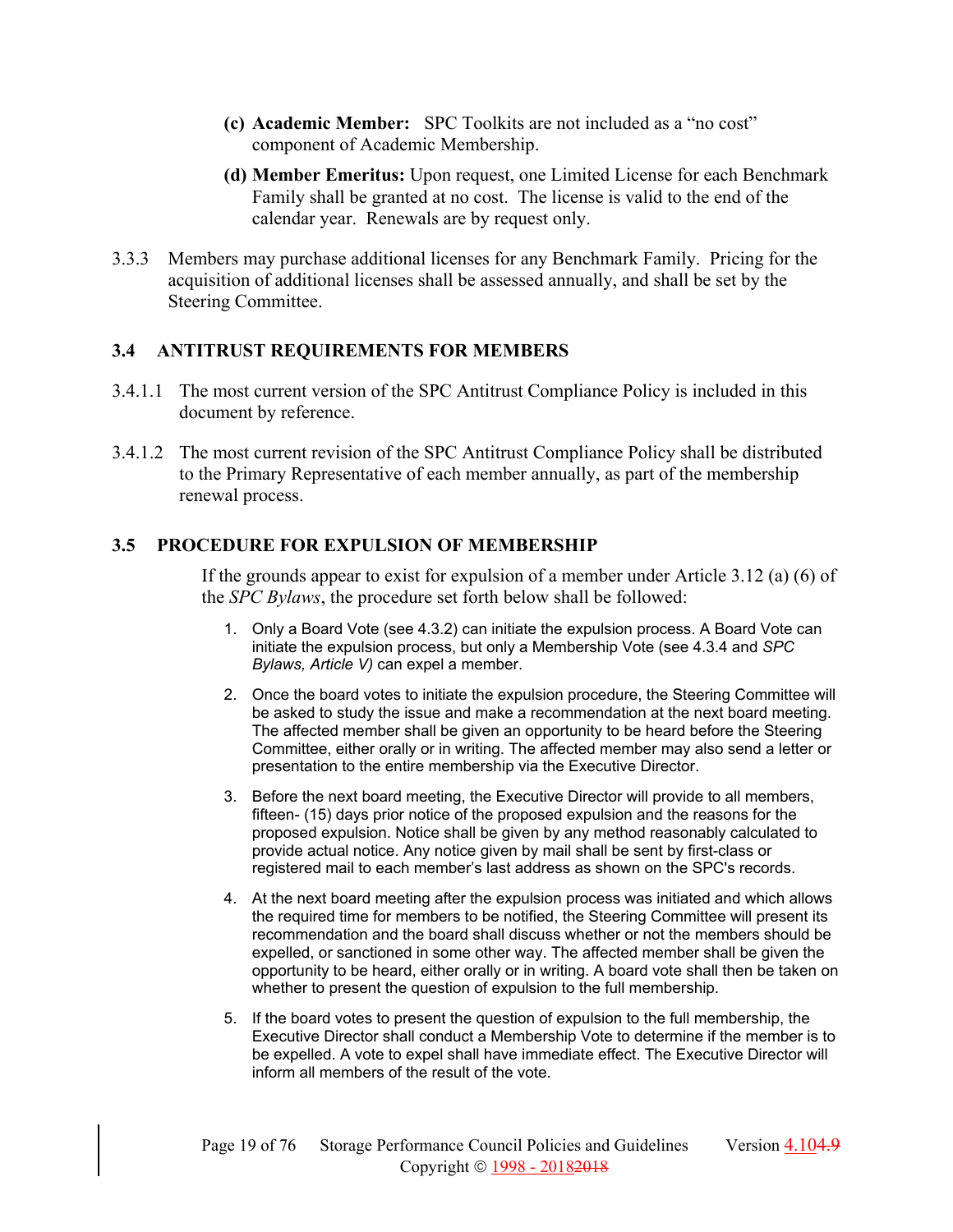# **SECTION 4 VOTING RULES**

#### **4.1 QUORUM**

Unless otherwise stated in the *SPC Bylaws* or this document, quorum for all actions of the SPC shall be defined as one-third of the members of the body in which the power for said action is vested, including the Steering Committee, Board of Directors and any technical or standing committee which they may create.

#### **4.2 PHRASING**

All votes of the SPC shall be phrased in the affirmative, such that a ballot cast in favor of a vote shall be in support of action by the voting body.

#### **4.3 TYPES OF VOTES**

#### **4.3.1 GENERAL GUIDELINES**

Unless otherwise noted, only affirmative and negative ballots will be used to determine the passage or failure of a vote. Abstentions shall be recorded for all votes, even when they have no impact on the outcome of the vote.

Only votes taken when a valid quorum is present shall be binding on the voting body.

Unless otherwise required in the *SPC Bylaws*, all procedural questions with regard to voting shall be governed by Roberts Rules of Order.

Any vote may, and upon request of a member eligible to cast a ballot shall, be conducted via secret ballot.

Unless other voting rules are defined for a body in which the power for a given action is vested, the SPC will conduct itself through three types of binding votes:

- Standard Votes,
- Simple Majority Votes and
- Membership Votes.

#### **4.3.2 STANDARD VOTE**

Standard Votes may be conducted via acclamation or by a roll call as determined by the chair of the voting body. However the vote is conducted, all Standard Votes for which at least two-thirds of the ballots cast are in the affirmative shall be deemed to have passed. While abstentions are to be recorded, they shall not be counted in determining whether or not a vote has passed.

Unless otherwise defined, all votes within the SPC shall be Standard Votes, as its requirement for a super majority assures a high level of consensus.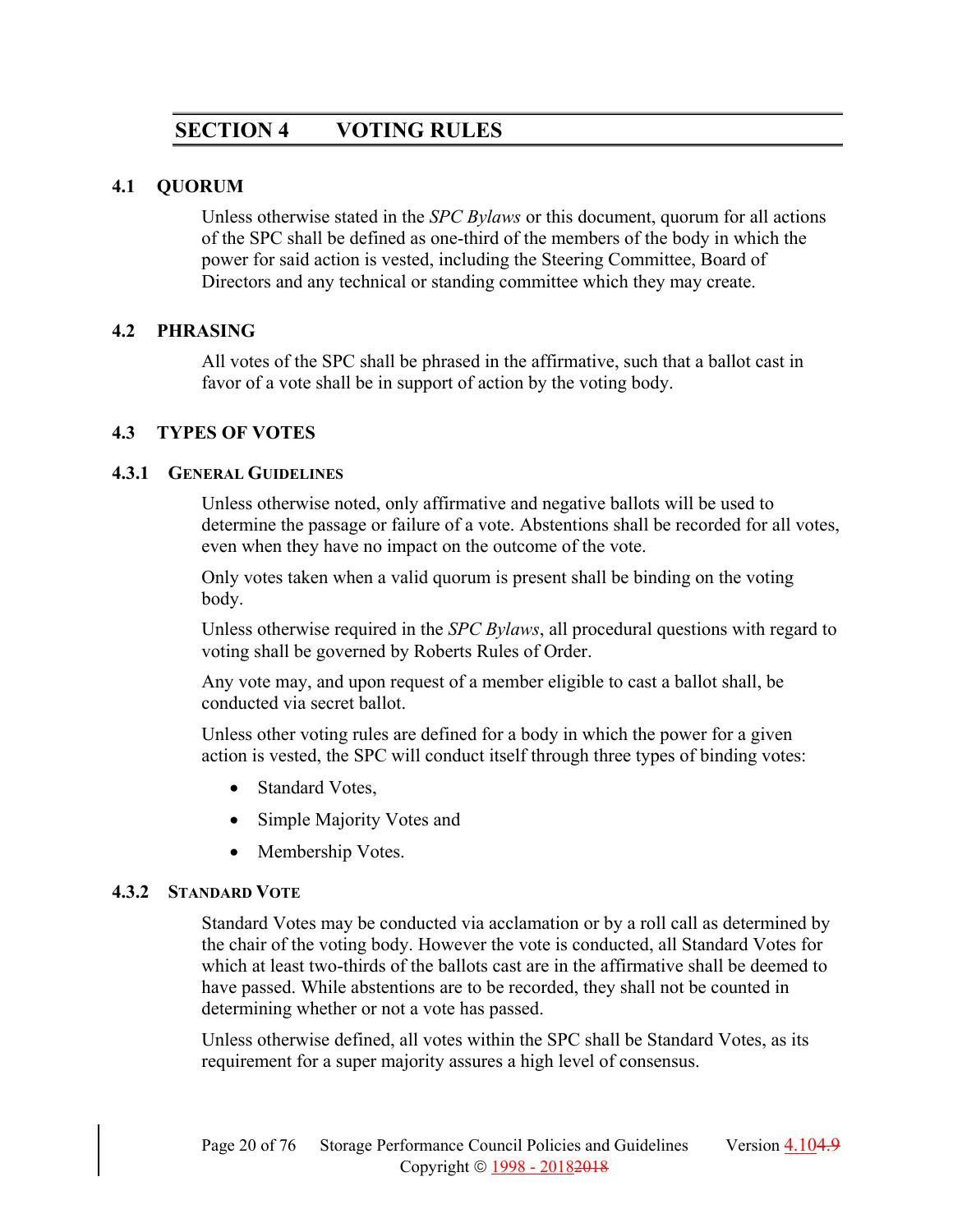#### **4.3.3 SIMPLE MAJORITY VOTE**

Simple Majority Votes are intended for cases where a lower passage threshold is in the best interests of the Council (e.g., determining whether or not a member's actions, submissions and publications are compliant with the appropriate policies and procedures of the SPC). They shall be conducted via a roll call. All Simple Majority Vote for which at least a majority of the ballots cast are in the affirmative shall be deemed to have passed. While abstentions are to be recorded for all Simple Majority Votes, they shall not be counted in determining whether or not a vote has passed.

#### **4.3.4 MEMBERSHIP VOTE**

Membership Votes are those votes that are presented to the entire membership of the SPC and conducted by the Executive Director. The process for a Membership Vote is defined in the *SPC Bylaws, Article V*.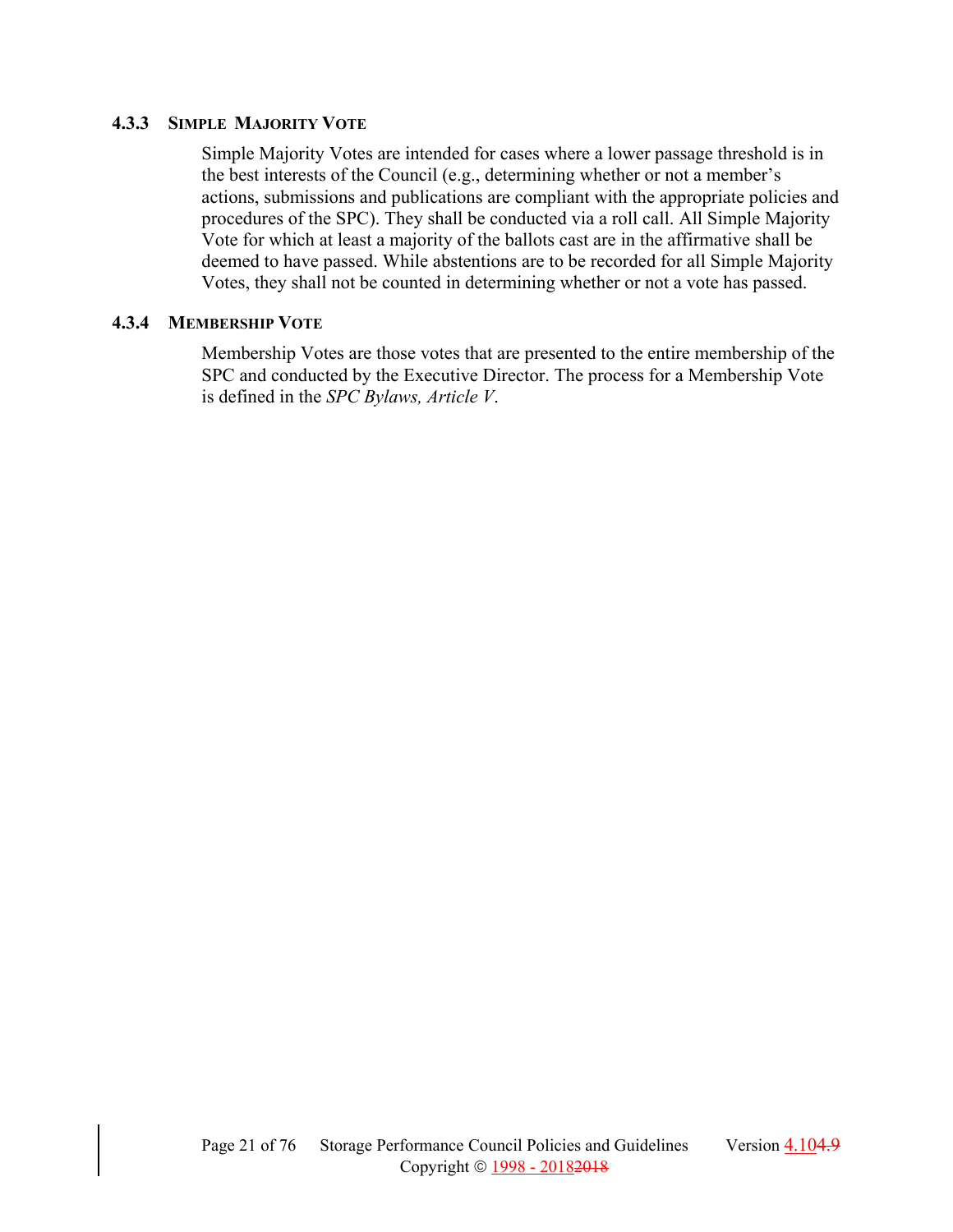# **SECTION 5 SPC ORGANIZATION**

# **5.1 OVERVIEW**[jms1]

#### **5.1.1 STRUCTURE**

The business of the SPC is delegated by the Members to a number of committees, whose actions are subject to the review of the Board, including:

• Standing Committees:

o Steering Committee (see );

o Compliance Review Committee (see ).

#### • Technical Subcommittees (see ).

In addition, the SPC relies on an Executive Director (see ), and a group of Certified Auditors (see ) to execute administrative and auditing functions (respectively) in the name of the Council.

#### **5.1.2 LANGUAGE**

All business of the Council shall be conducted in English.

#### **5.15.2 STEERING COMMITTEE**

#### **5.1.15.2.1 COMPOSITION**

As defined by Article 6.01 of the *SPC Bylaws*, the Steering Committee consists of five (5) Primary Representatives from the membership of the SPC and the Executive Director. The Executive Director serves as a non-voting member of the Steering Committee.

#### **5.1.25.2.2 OFFICERS OF THE SPC**

As defined in the *SPC Bylaws*, the duties of officers of the SPC (President and Chief Executive Officer, Secretary, and Chief Financial Officer) reside in the Steering Committee. The Chairman of the Steering Committee is the legal representative of the SPC.

#### **5.1.35.2.3 VOTING RULES**

Motions of the Steering Committee shall be passed by Simple Majority Vote.

# **5.1.45.2.4 APPOINTMENTS AND RESIGNATIONS**

The process for appointment to and resignation from the Steering Committee is defined in the Article 6.02 of the *SPC Bylaws*.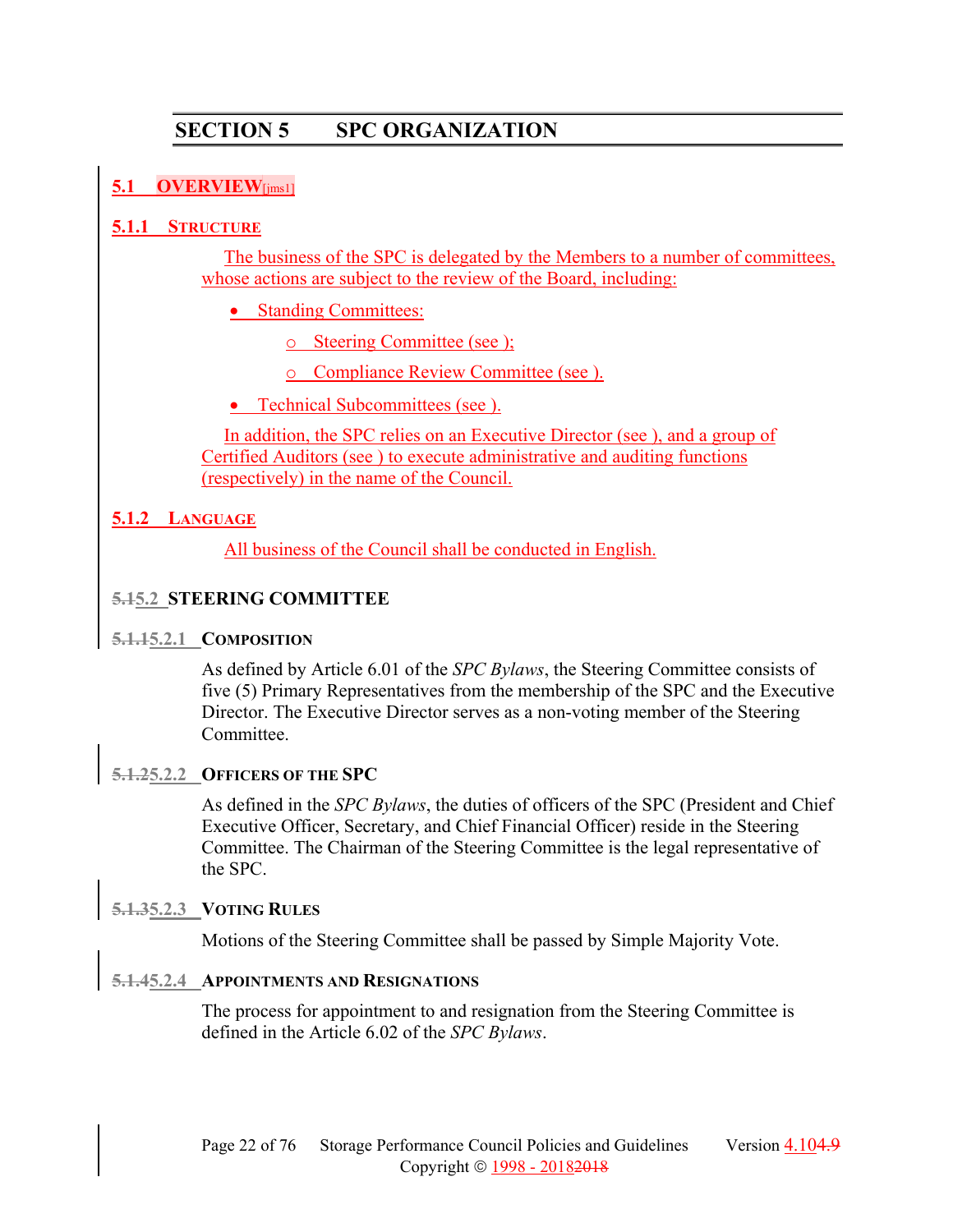#### **5.1.55.2.5 DUTIES OF THE STEERING COMMITTEE**

#### 5.1.5.15.2.5.1 Direction

The Steering Committee sets the direction and work for the SPC and insures that administrative and support requirements are satisfied. The Steering Committee will set implementation plans for achieving that direction. Tracking SPC activities against implementation plans will be an ongoing responsibility of the Steering Committee. An annual direction statement and implementation plan will be developed by the Steering Committee for the upcoming year and is to be reviewed by the membership at the first general meeting of that year.

#### 5.1.5.25.2.5.2 Subcommittees

The Steering Committee will recommend the creation of subcommittees and workgroups, as needed, along with their task assignments. Members for the subcommittees must be approved by a Board vote. All subcommittees shall elect a chairman from within their membership, excluding Associate Members. In order to focus subcommittee activity, the Steering Committee may require task definition from the subcommittee chairman within thirty (30) days of the initiation of a subcommittee. Each subcommittee will present a brief report at each general meeting and a formal written subcommittee report may be requested by the Steering Committee on an annual basis at the final general membership meeting each year by notifying the chairman of the subcommittee at least sixty (60) days before the meeting.

#### 5.1.5.35.2.5.3 Records

Steering Committee duties include responsibility for assuring the minutes of all general membership meetings are published, and that accurate financial and membership records are maintained.

#### 5.1.5.45.2.5.4 Banking

The Steering Committee is responsible for establishing banking agreements and practices for the financial management of the SPC.

#### 5.1.5.55.2.5.5 Dues

The Steering Committee shall set the dues level for each class of membership annually.

#### 5.1.5.65.2.5.6 Executive Director

The Steering Committee defines goals and objectives for the Executive Director. It also negotiates the Executive Director's annual contract with the SPC.

#### 5.1.5.75.2.5.7 Auditors

The Steering Committee shall oversee SPC Auditors and the SPC Audit Process (see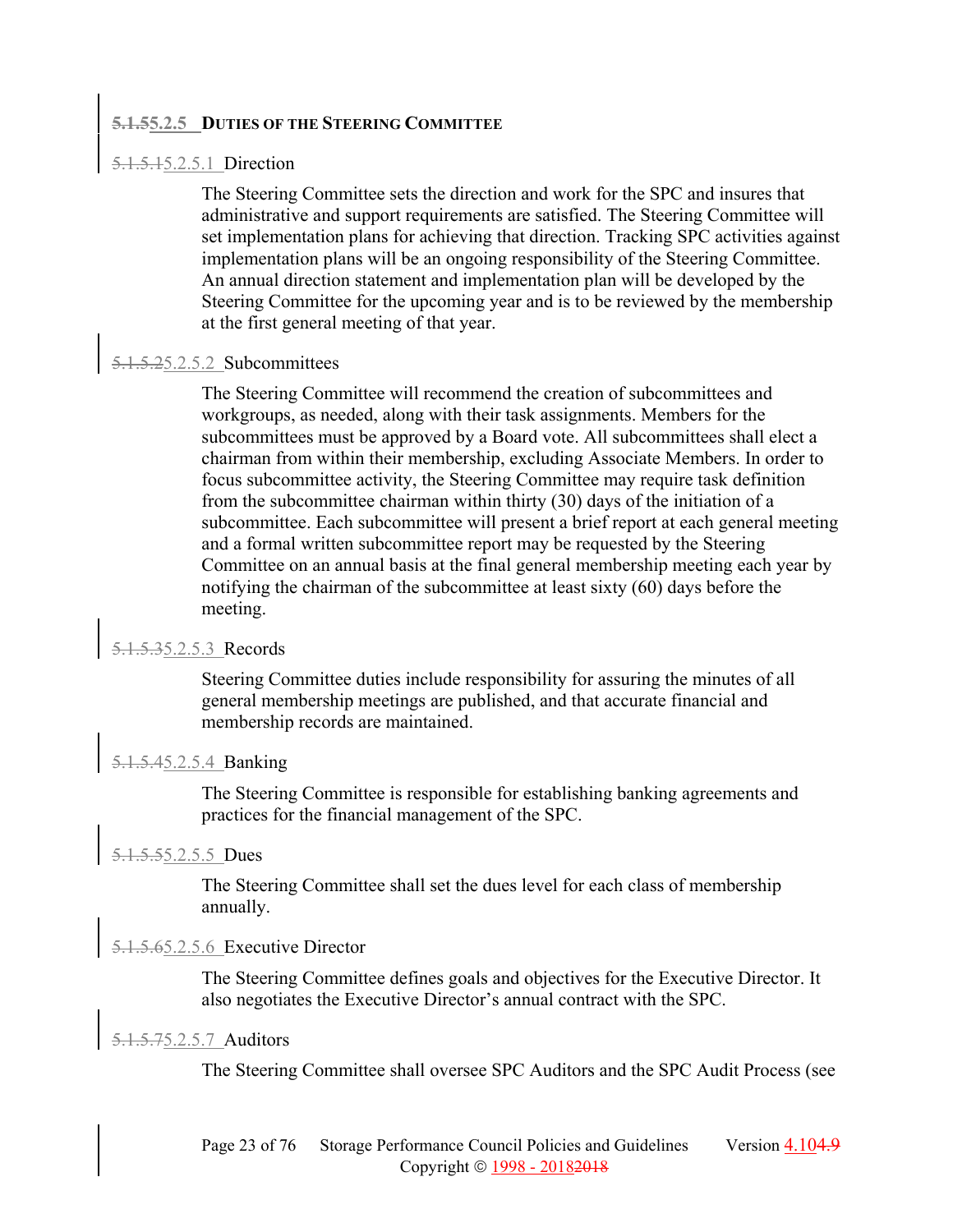#### SECTION 10).

#### 5.2.5.8 Membership

The Steering Committee shall review and vote on all membership applications, in accordance with section 3.04(c) of the *SPC Bylaws.* To assure an appropriate review, all applications shall include:

- The URL for the English-language version of the applicant's website; if an applicant does not have a public web site, they shall provide a written summary of their role in the storage industry;
- A attestation from an appropriate representative of the applicant that they will abide by all appropriate SPC Policies and Bylaws.

#### **5.1.65.2.6 MEETINGS OF THE STEERING COMMITTEE**

5.1.6.15.2.6.1 Call of Meetings

Meetings of the Steering Committee may be called by the Chairman.

5.1.6.25.2.6.2 Place of Meetings

Meetings of the Steering Committee shall be held at such place as the Steering Committee shall designate.

# 5.1.6.35.2.6.3 Notice of Meetings

Meetings shall be held on seven (7) days notice by first class mail, postage prepaid, or on forty-eight (48) hours notice delivered personally or by telephone or telegraph. Notice of the meeting need not be given to any Steering Committee member who signs a waiver of notice or a written consent to holding the meeting or an approval of the minutes thereof, whether before or after the meeting, or who attends the meeting without protesting, prior thereto or at its commencement, the lack of such notice to such Director. All such waivers, consents, and approval shall be filed with the corporate record or made a part of the minutes of the meetings.

#### 5.1.6.45.2.6.4 Quorum

Three or more voting members of the Steering Committee constitute a quorum of the Steering Committee for the transaction of business.

#### 5.1.6.55.2.6.5 Transactions of Steering Committee

Except as otherwise provided in this document, the *SPC Bylaws*, or by law, every act or decision done or made by means of a standard vote is the act of the Steering Committee.

5.1.6.65.2.6.6 Conduct of Meetings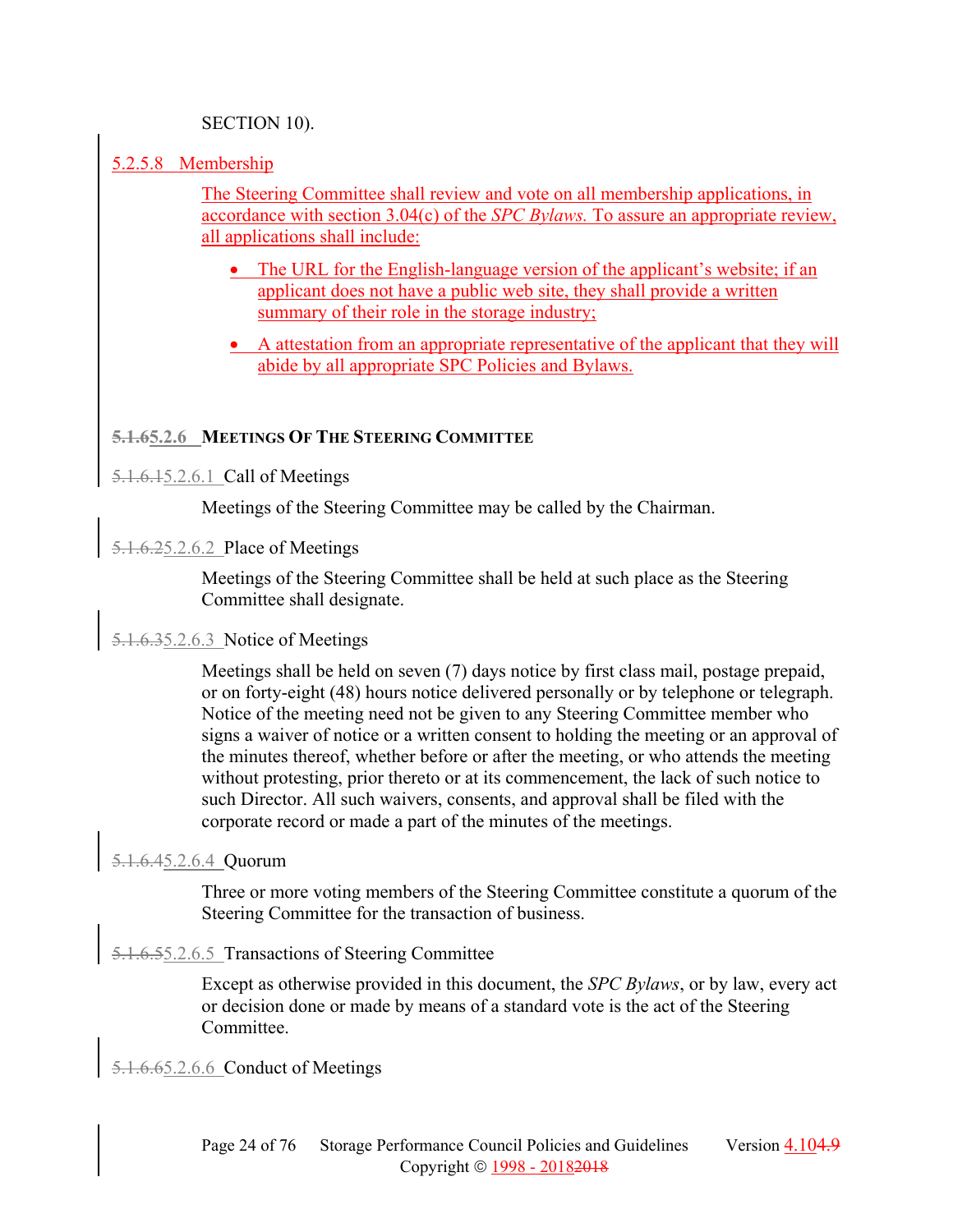The Chairman of the Steering Committee or, in his or her absence, any Steering Committee member selected by the Chair of the Steering Committee, shall preside at meetings. The Secretary of SPC or such other person appointed by the presiding officer shall act as Secretary of the Steering Committee. Members of the Board may participate in a meeting through use of conference telephone or similar communications equipment, so long as all members participating in such meeting can hear one another.

# 5.1.6.75.2.6.7 Adjournment

A majority of the Steering Committee members present, whether or not a quorum is present, may adjourn any meeting to another time and place. If the meeting is adjourned for more than twenty-four (24) hours, notice of the adjournment to another time or place must be given to the Directors who were not present at the time of the adjournment prior to the meeting's being reconvened.

# **5.1.75.2.7 STEERING COMMITTEE OPERATING PROCEDURES**

The Steering Committee's operating procedures are:

- **(a)** All Steering Committee meetings are open to SPC members, except where participation would violate the confidentiality of another member.
- **(b)** Each Steering Committee meeting has minutes that are published and distributed to the Directors. The minutes capture actions taken and decisions reached in the Steering Committee meetings.
- **(c)** Each general meeting of the SPC will have a session devoted to discussing Steering Committee status and issues.
- **(d)** Proposals to be presented by the Steering Committee to the Board are distributed to all Primary Representatives one week prior to the general meeting whenever possible. These items are decisions and/or actions that require board approval in order to be effective.
- **(e)** Input on any open issues and/or suggestions for items to be considered by the Steering Committee is open to the general membership at all times. Use of FAX or mail should be sufficient to allow input to be received by any or all members of the Steering Committee.
- **(f)** The above formalization is not intended to limit the Steering Committee. Some issues will require resolution within the week between an announced agenda and the next Steering Committee meeting. These items will be documented after decisions are reached, since time would not allow as the more formal process described. The intent is to keep these actions to a minimum, but the Steering Committee must have flexibility to react when needed.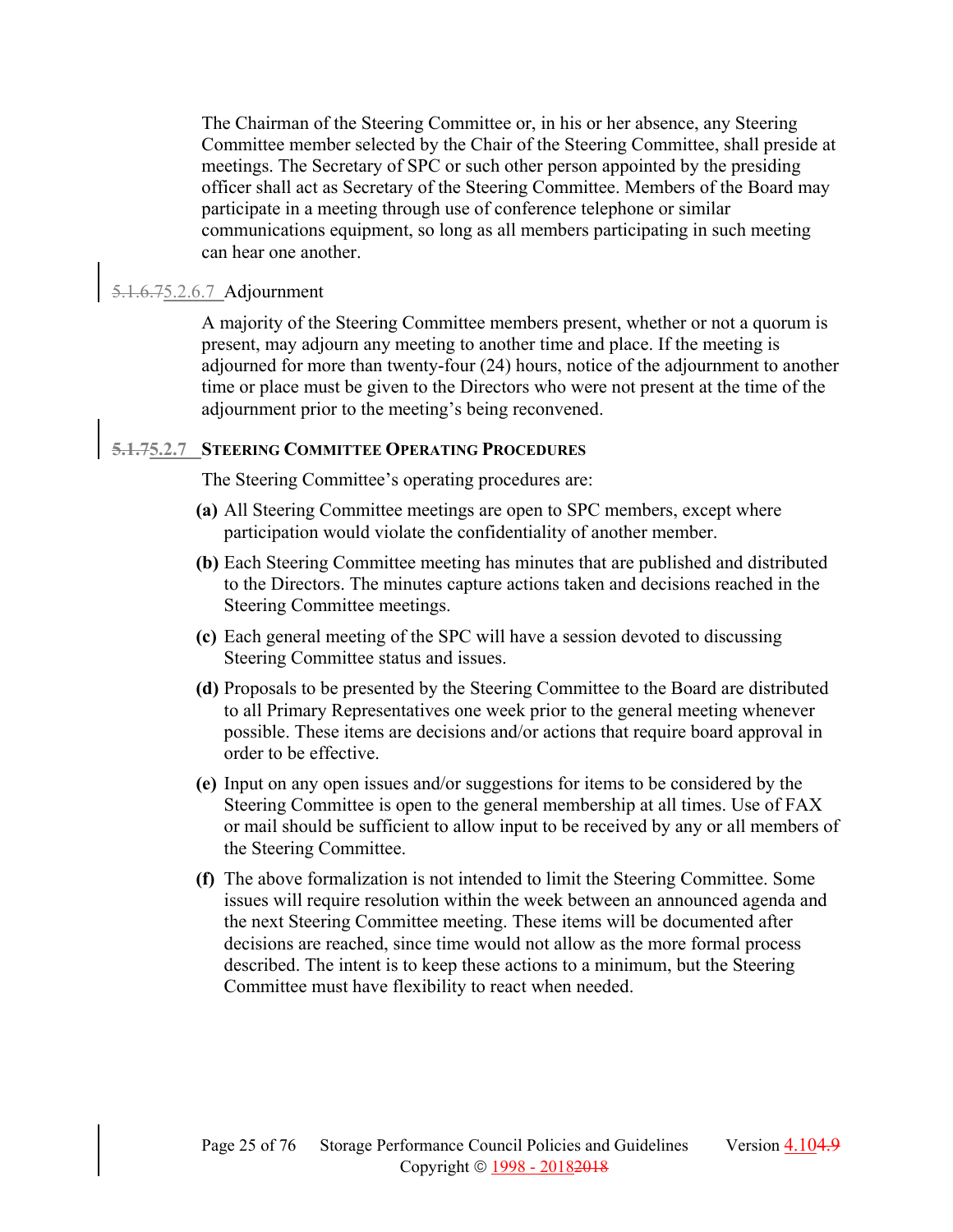#### **5.25.3 STANDING SUBCOMMITTEES**

#### **5.2.15.3.1 MEMBERSHIP ON STANDING SUBCOMMITTEES**

Membership on the Steering Committee and all standing subcommittees consists of Primary Representatives from the membership of the SPC who are formally nominated and elected in a secret ballot of the Board in the first general meeting in a given calendar year. In addition, the Executive Director is a non-voting member of all standing subcommittees.

### **5.2.25.3.2 VOTING FOR MEMBERSHIP ON STANDING SUBCOMMITTEES**

Election to the Steering Committee and all standing subcommittees are determined by a closed ballot, subject to the following provisos:

- a) The nominee(s) receiving the most votes is (are) chosen;
- b) Candidate(s) receiving a majority of the votes cast are immediately elected.
- c) In no case shall a candidate for membership be elected with less than a majority of the votes cast. In the event that a run-off is necessary, the candidate with the fewest votes will be eliminated and the vote will be repeated.

### **5.2.35.3.3 MEMBERSHIP BASED ON MEMBER COMPANY AFFILIATION**

Membership on the Steering Committee and all standing subcommittees is based on the election of particular individuals affiliated with member companies. If an individual's affiliation with a member company terminates, the individual's position on the committee becomes vacant. The resulting vacancy is filled through a new election.

A member company can only have one representative on any particular standing subcommittee.

#### **5.35.4 TECHNICAL SUBCOMMITTEES**

#### **5.3.15.4.1 TECHNICAL SUBCOMMITTEE TYPES**

#### 5.3.1.15.4.1.1 Benchmark Development Subcommittees

A development subcommittee is the working forum within the SPC for development of a benchmark standard. A development subcommittee is initiated by a Steering Committee recommendation and confirmed by a vote of the Board. Throughout the benchmark development and approval process, the subcommittee owns the standard and drives it to completion. The number of active development subcommittees is determined at general meetings based on need. Once the Council has approved a benchmark specification, the development subcommittee will be automatically dissolved.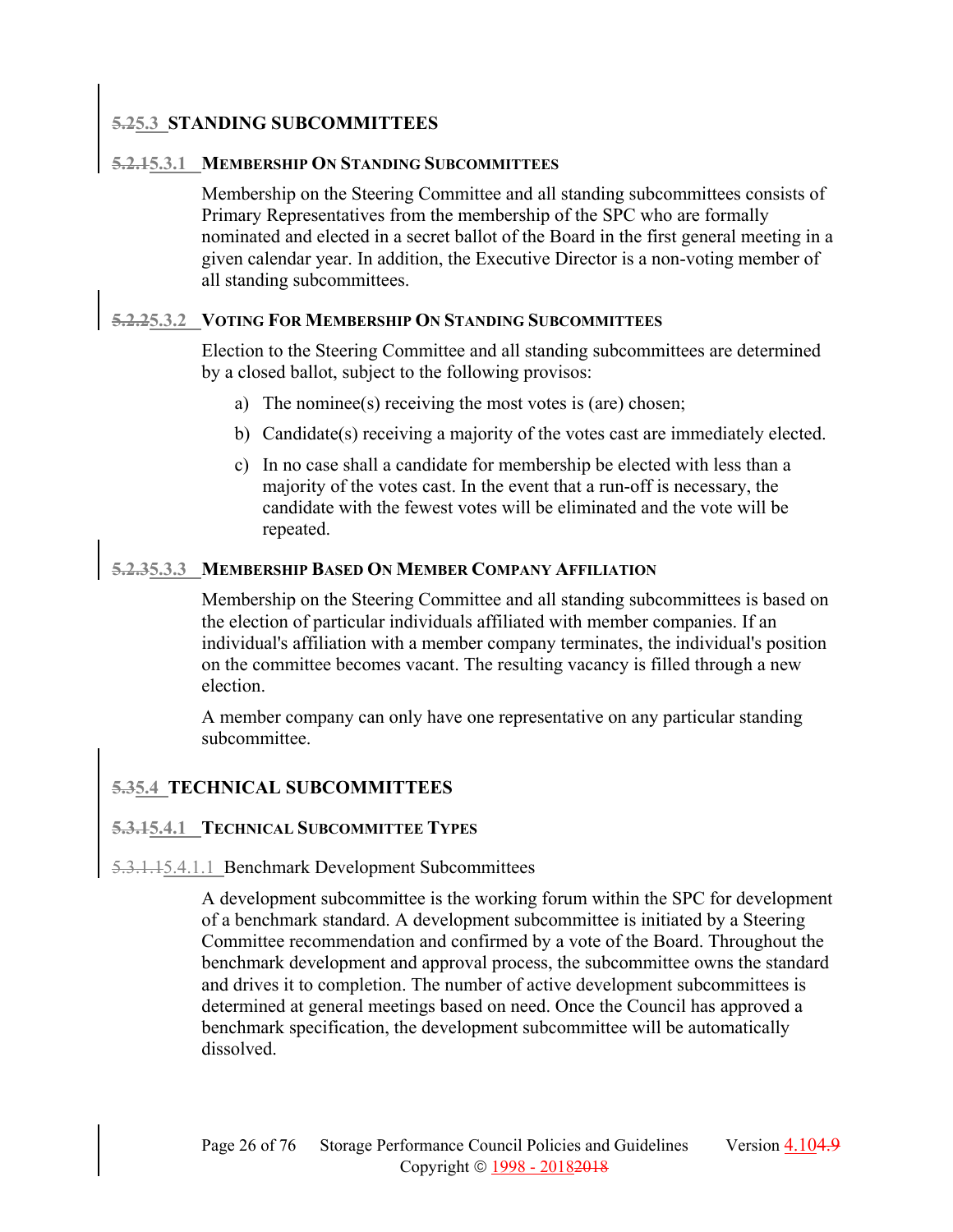# 5.3.1.25.4.1.2 Benchmark Maintenance Subcommittees

A maintenance subcommittee is the working forum within the SPC for developing and recommending changes to an approved SPC benchmark standard. At the next general meeting after an SPC benchmark specification has been approved, the SPC will establish a maintenance subcommittee (minimum of five members) for the approved specification.

If a test sponsor has a suggested change to the wording of a specification that would help clarify the specification in the next revision and is not a compliance issue (see 11.4), the maintenance subcommittee should handle this suggestion.

If the test sponsor wants to determine whether a certain implementation is compliant with the current specification, the Compliance Review Committee (CRC) should handle this request (see 5.55.4). The CRC will make a ruling on the compliance issue, but at its discretion, it could either draft new specification wording for the Council's approval or direct the maintenance subcommittee to draft new specification wording.

The maintenance subcommittee may make recommendations to the Council to change the benchmark specification. Maintenance subcommittee recommendations may include changes in wording of the specifications(s) for clarity, interpretations, closing a "loophole" or actual change in intent.

The maintenance subcommittee will have the final responsibility for creating a new version of a specification to be submitted to the Council for approval. The maintenance subcommittee may also document any implementations of the benchmark they consider valid. This documentation will be attached to the specification.

#### **5.3.25.4.2 MEMBERSHIP**

Membership on a technical subcommittee is voluntary, but must be affirmed by a Board Vote. Subcommittee membership requires a commitment by the member company to provide a working representative throughout the life of the committee. Unlike the Steering Committee and other standing committees (see 5.3.15.2.1), members of a technical subcommittee do not need to be the Primary Representative of an SPC member company. The Primary Representative may designate one or more employees of their company to serve on a technical subcommittee. Each SPC member company is entitled to one vote on each technical subcommittee for which it is an approved member. In addition, the Executive Director is a non-voting member of all technical subcommittees.

All work done by subcommittee members within the subcommittee's scope is done on behalf of the SPC.

#### **5.3.35.4.3 TECHNICAL SUBCOMMITTEE CHAIRPERSON**

The Chairperson of each technical subcommittee is the focal point for the activities of the subcommittee. The Chairperson is selected by vote at a Council meeting from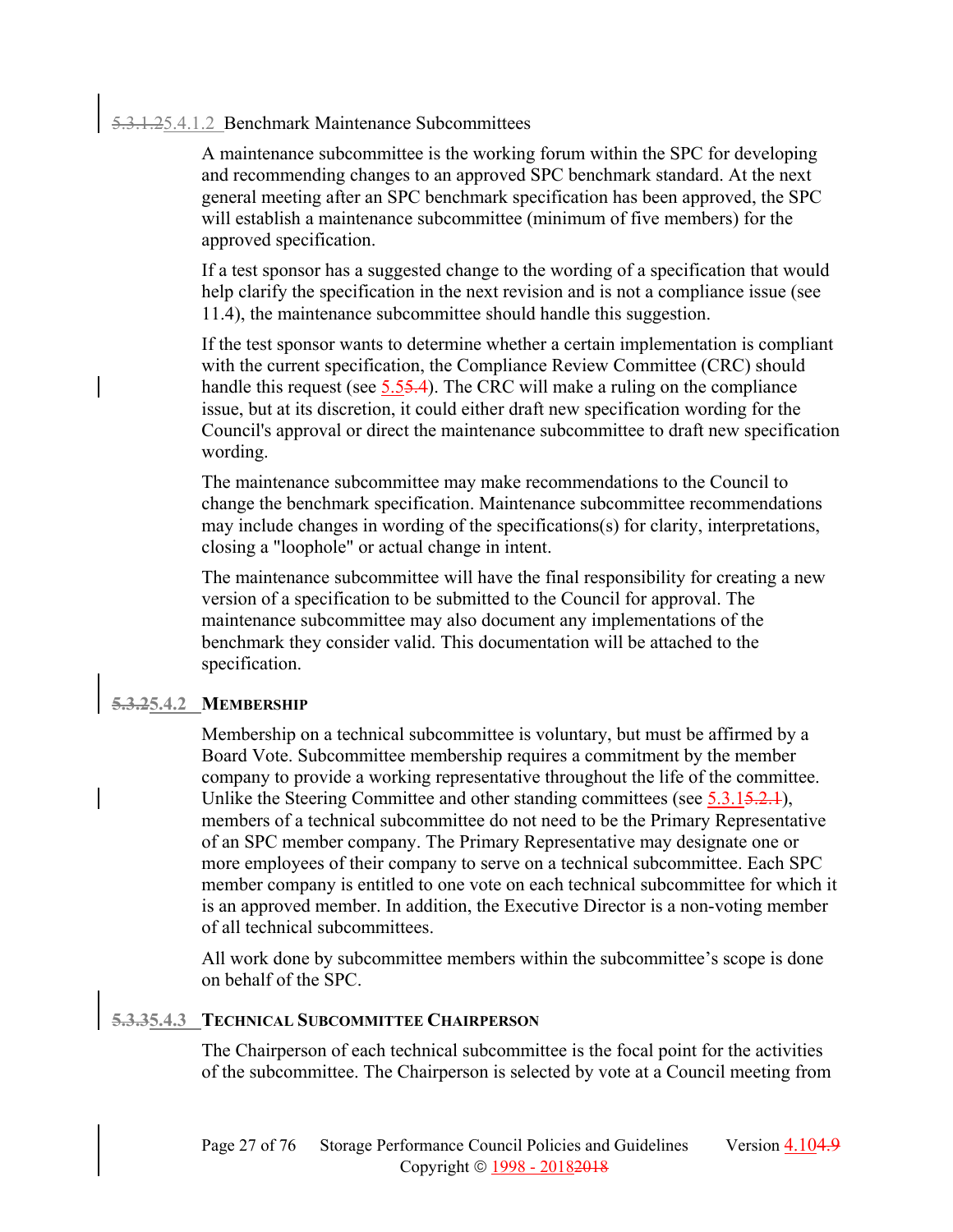the members of the subcommittee. Responsibilities of the Chairperson include:

- scheduling and agenda preparation for subcommittee meetings and teleconferences,
- chairing subcommittee meetings and teleconferences,
- organization and supervision of task assignments for subcommittee members,
- maintenance of the draft specification,
- maintenance of an issues and comments list,
- supervision of any subcommittee consultants and
- presentation of a subcommittee report at each general meeting.

The Chairperson will work with the Executive Director to ensure that the above responsibilities are successfully met. In some cases, the Chairperson will delegate some of those responsibilities to the Executive Director or other specific individuals, such as a subcommittee member or consultant.

#### **5.3.45.4.4 MEETINGS**

Technical subcommittee meetings occur in conjunction with general meetings, or by conference call or in face-to-face meetings between general meetings.

#### **5.3.55.4.5 VOTING RULES**

Technical Subcommittees shall use the voting rules defined in SECTION 4.

#### **5.3.65.4.6 SUSPENSION OF VOTING RIGHTS**

A subcommittee member who misses two or more consecutive subcommittee meetings (excluding conference calls) loses the right to vote on subcommittee matters. The member's voting rights are automatically reinstated upon adjournment of the next subcommittee meeting the member attends.

#### **5.45.5 COMPLIANCE REVIEW COMMITTEE**

#### **5.4.15.5.1 CRC CHARTER**

The Compliance Review Committee (CRC) is a standing subcommittee formed to hear arguments on both sides of interpretation/compliance issues and make recommendations to the Board.

The CRC is responsible for providing analysis, definition and recommended resolution to requests for specification interpretations and compliance questions to currently approved standards.

#### **5.4.25.5.2 CRC OPERATING PROCEDURES**

The CRC operating procedures are: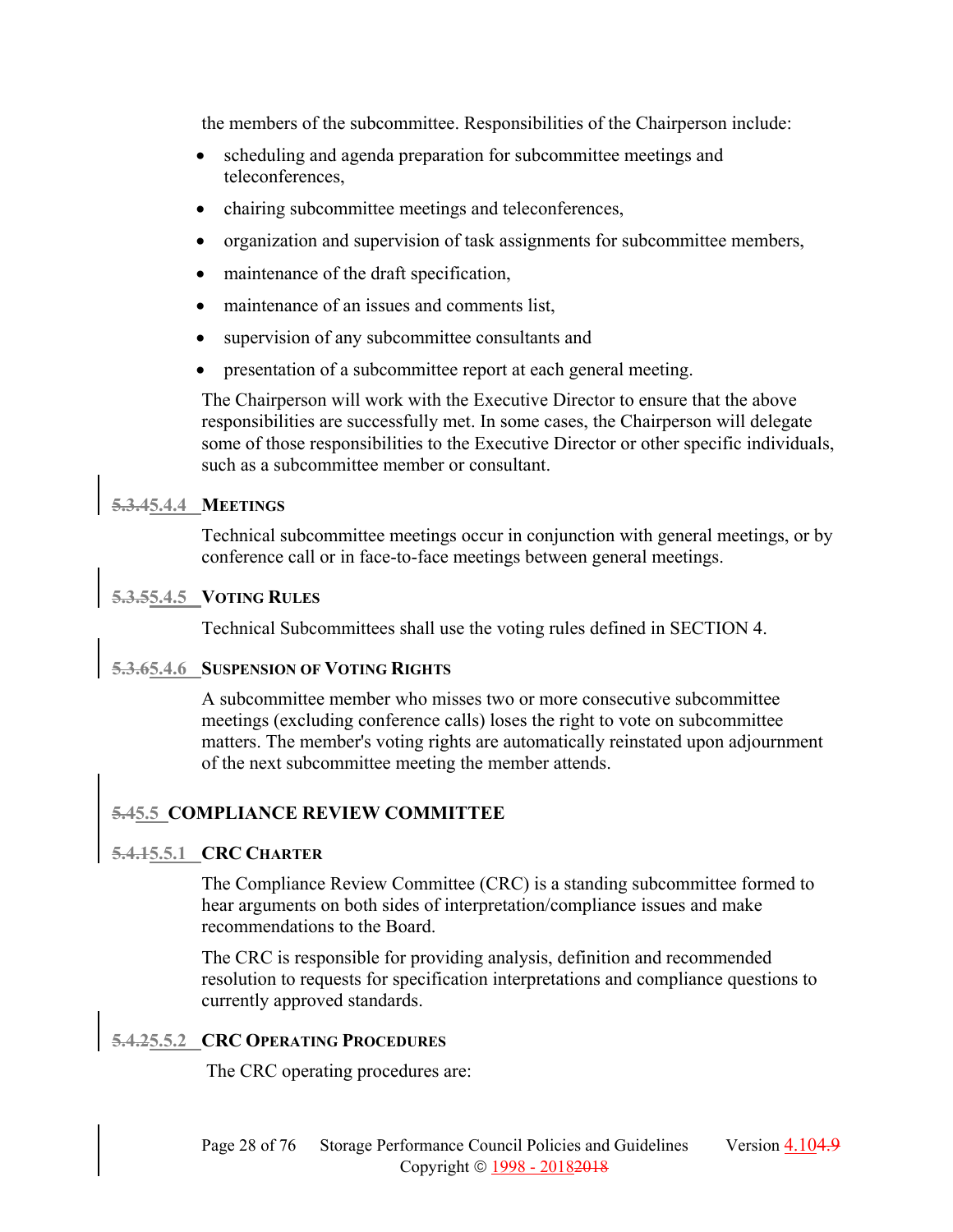- **(a)** Meetings shall be held on as-needed basis.
- **(b)** Membership is of a fixed size of five members, elected by closed ballot at the first General meeting of each calendar year. The Executive Director serves as a non-voting member of the CRC.
- **(c)** Membership is based upon individuals, but no more than one member of the CRC shall be affiliated with a given SPC member.
- **(d)** A member of the CRC can belong to any other standing subcommittee, including the Steering Committee.
- **(e)** Quorum for the CRC is 3 members.
- **(f)** The CRC is expected to provide to the Council a summary of any issues brought to the CRC, as well as recommendation(s) for resolution and the rationale for the recommendations.
- **(g)** A member of CRC can vote on any recommendation issued by the CRC, even if their company is involved in the issue/request.

#### **5.4.35.5.3 COMPLIANCE ISSUE SUBMISSION**

Requests for CRC review shall be submitted to the Executive Director.

If the request does not involve a question of compliance of one or more specific disclosure reports, it will be distributed to CRC members, and forwarded to the maintenance subcommittee for the appropriate benchmark. All further work on this item then becomes the responsibility of the maintenance subcommittee.

If the request comes from a Test Sponsor or Auditor who wants to determine whether a certain implementation is compliant with the current specification, the Executive Director will forward the request to the CRC, and it will be handed by the CRC Review Process. At the submitter's request, the Executive Director will withhold the identity affected Test Sponsor from the CRC.

If the request involves a question of compliance of one or more specific Full Disclosure Reports (FDRs), it is known as a "challenge", and it must:

- be submitted by a member company;
- be submitted in writing to both the Executive Director and the Test Sponsor involved;
- $\bullet$  identify the FDR(s) that appear to violate the Benchmark specification they were filed against, and those FDR(s) must still be subject to challenge (see 11.4);
- $\bullet$  describe the compliance issue that the submitter has with the named  $FDR(s)$ , including references one or more specific clauses in the appropriate specification that appear to be violated by the named FDR(s).

The Executive Director will: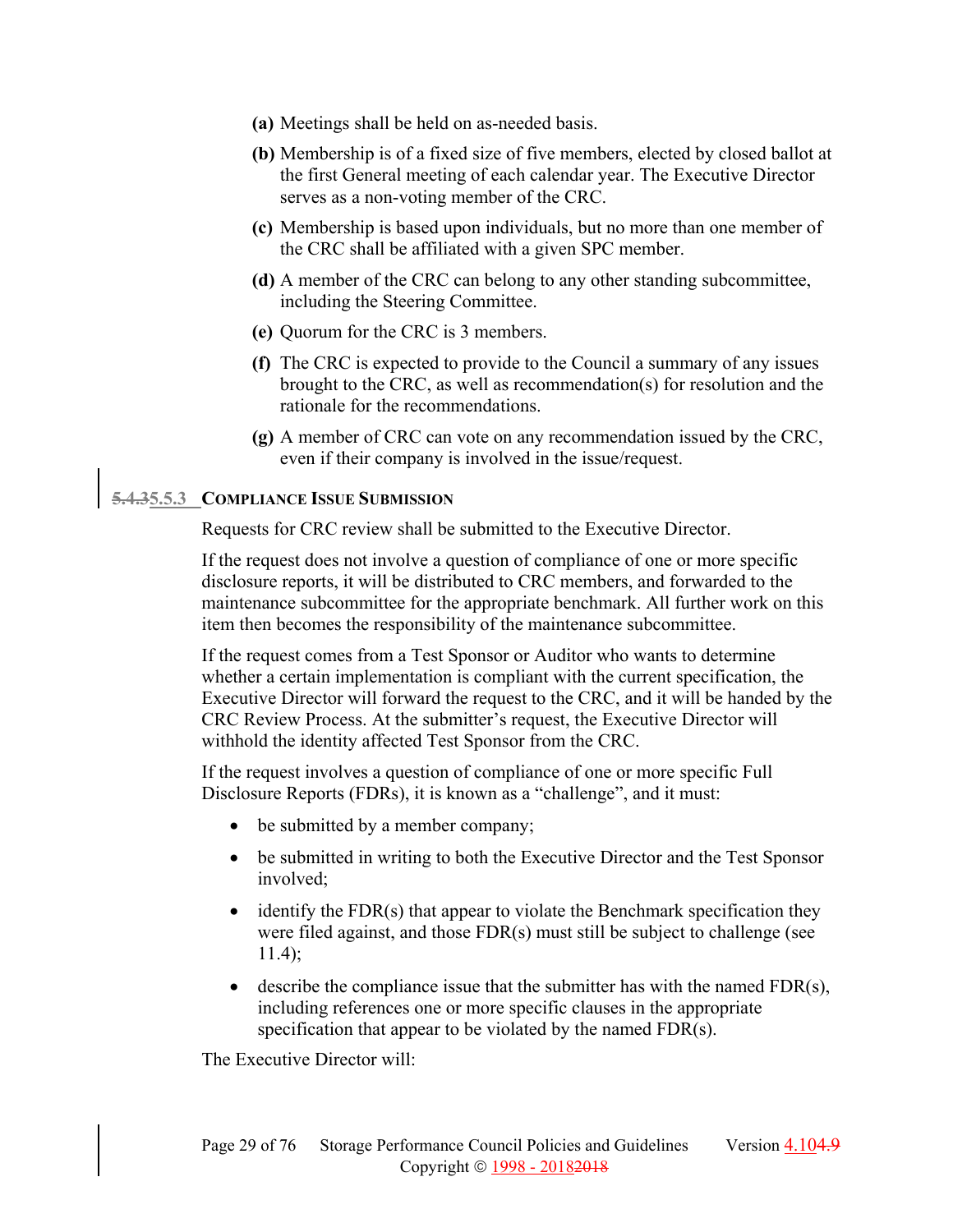- confirm that the challenge is well-formed (A poorly formed challenge will be returned to the submitter for clarification, and no further action will be taken on it);
- log the challenge submission;
- confirm with the Test Sponsor that they have received the challenge;
- inform the CRC chair (NB: the CRC will not immediately schedule the issue for CRC review).

# **5.4.45.5.4 INITIAL RESPONSE PHASE**

Logging of challenge begins the initial response phase. The Test Sponsor whose benchmark result(s) are in question has seven days to respond in writing to the Executive Director.

If the member submitting the challenge and the test sponsor agree that more than seven days are needed to discuss the issue, the Executive Director will be notified of the time necessary, will extend the seven-day period appropriately, and notify the CRC chair.

If the issue(s) raised in the challenge are resolved during the initial seven days and any extensions, the member who submitted the challenge notifies the Executive Director, and the issue is considered closed. If the Test Sponsor in question and member submitting the challenge agree, the request and the associated response will be placed into the minutes of the CRC for general information.

If the Test Sponsor's response to the challenge does not, to the satisfaction of the member submitting it, resolve the issue(s) identified in the challenge, the challenge will enter the CRC Review Process. If the Test Sponsor does not respond to the challenge within the seven-day period and any extensions granted by the Executive Director, the challenge will enter the CRC Review Process.

# **5.4.55.5.5 CRC REVIEW PROCESS**

# 5.4.5.15.5.5.1 Initial Acceptance

The initial request for review (and the response to it, in the case of a challenge) will be forwarded to the CRC by the Executive Director to begin the CRC Review Process. Upon request, the request (and response documents, if appropriate) will be distributed to members of the SPC through the Executive Director.

At its next conference call/meeting, and no later than 10 days after the request is forwarded to the CRC, the CRC will review the request for merit and conduct a Simple Majority Vote on accepting or rejecting the request. Any request that receives a majority vote by the CRC is accepted. Any request that does not receive a majority vote by the CRC is rejected, and no further CRC action is taken.

5.4.5.25.5.5.2 Review and Disucssion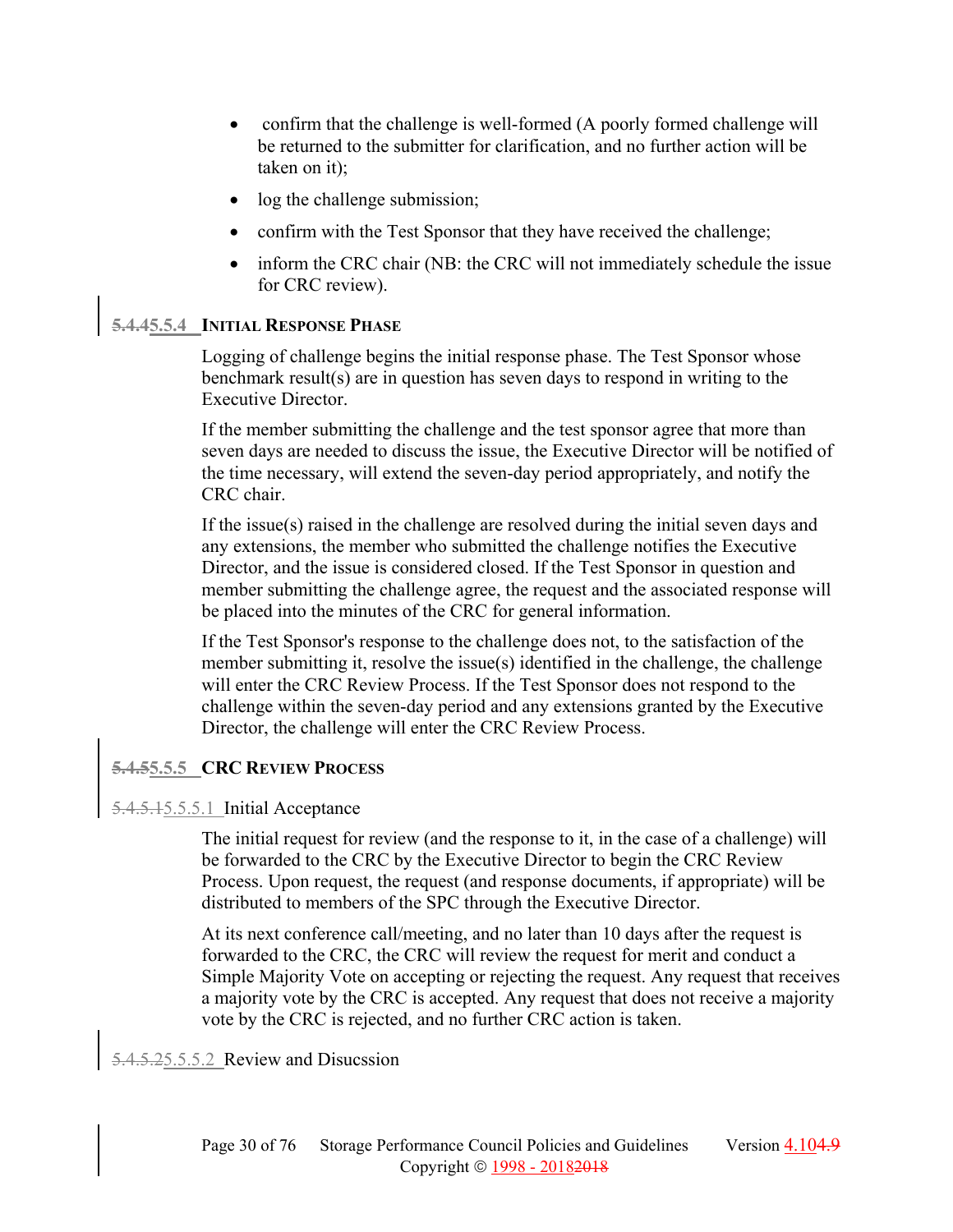Once a request for review is accepted, a conference call/meeting time will be scheduled for discussion of the issue(s) raised by the request. At this discussion, the submitter (and the Test Sponsor whose compliance has been questioned, in the case of a a challenge) will be requested to present their arguments. During this meeting, the CRC members may request additional information from either the submitter, or the Test sponsor, or both. The CRC may schedule additional meetings for discussion of the issue(s) raised by the request, as necessary. If either the submitter or the Test Sponsor are to be present at subsequent meetings concerning a challenge, then both will be given the opportunity to attend.

The CRC meeting to discuss a challenge may occur after a designated review period has expired, provided any named FDR(s) were still subject to challenge at the time the request was submitted.

If the submitter fails to attend the scheduled CRC conference call/meeting, the request for review will be closed, and no further CRC action will be taken.

If the request has not been through the Initial Response Phase, or the Test Sponsor fails to attend, the CRC will develop the recommendation resolution based on the presentation by the submitter only.

In the case of a challenge, the CRC discussion must focus on the particular specification clauses named in the initial submission and any additional clauses necessary to clarify terms or definitions used in the named clause.

# 5.4.5.35.5.5.3 Compliance Recommendations

Once the CRC has completed the requested review, The CRC recommendation for resolution shall be determined by two Simple Majority Votes. The first vote will determine whether or not the named FDR (in the case of a challenge) or proposed implementation (in the case of a review) violated the relevant benchmark specification.

If a challenged FDR is found to be in violation of the specification, a second vote determines whether the violation constitutes "non-compliance" or an "insignificant deviation".

Non-compliance is defined as a significant violation that results in a price or performance metrics difference greater than 2%.

A result may also be found non-compliant if any of the following conditions are found to be applicable:

- a. When there are multiple violations in which the aggregate price or performance metrics difference are greater than 2%.
- b. There is an excessive number of insignificant deviations, even though the aggregate price or performance metrics difference are NOT greater than 2%.
- c. The same violations have been voted several times before for the same test sponsor as "insignificant deviations."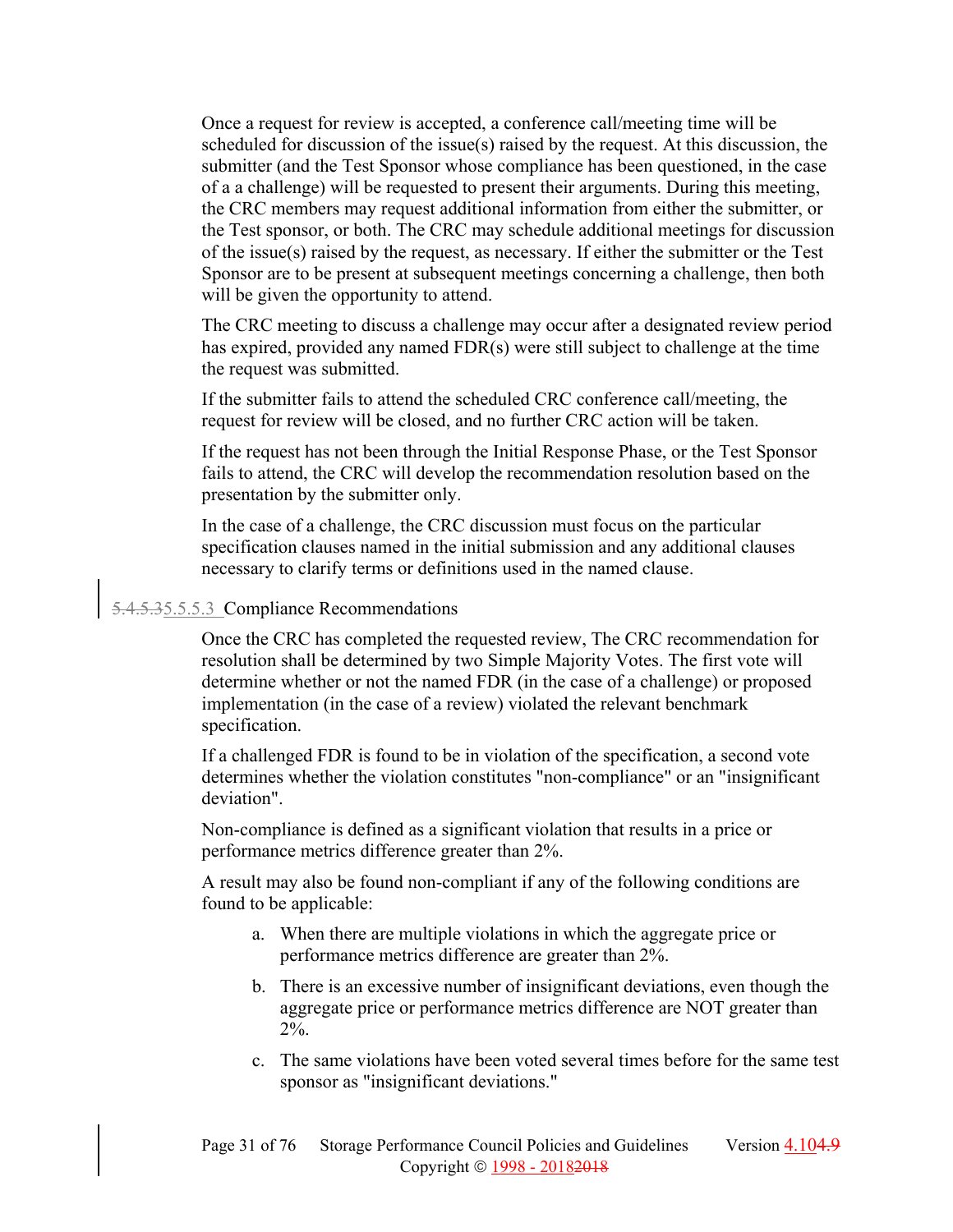d. There is a major requirement of the benchmark not accomplished or significantly flawed such that it is unreasonable to consider this a fully compliant result.

The CRC shall make its recommendation on compliance objections filed against results as expeditiously as possible. The Board must be able to vote on the CRC recommendation no later than the second general meeting after the issue(s) was submitted. If the CRC is unable to agree on a recommendation by that time, the challenge is dismissed.

**Rationale**: It is the intent of this section that a Test Sponsor's results receive expeditious attention, and that there be a limited time during which results remain in 'Submitted for Review' status.

- 5.4.5.45.5.5.4 If a non-compliance recommendation does not result from the CRC review, the SPC will be informed of the CRC findings during the next general meeting. Any member feeling a non-compliance issue should be raised at the general meeting can make such a motion.
- 5.4.5.55.5.5.5 If the CRC does vote to recommend non-compliance, theBoard will vote on the CRC recommendation, in accordance with 11.4.3.

# **5.4.65.5.6 CRC OPTION FOR QUICK CORRECTION**

- 5.4.6.15.5.6.1 The intent of this clause is to prevent harm to the integrity and acceptance of SPC results which would be avoided should the CRC encourage prompt corrective action on the part of a Test Sponsor.Whenever the CRC recommends that a Test Sponsor's result is non-compliant, it has the option of stipulating a deadline for the Test Sponsor to correct the problem. The CRC selects the deadline that is reasonably attainable based on the information it has heard and its own assessment, but as early as possible in order to protect the integrity of SPC results.
- 5.4.6.25.5.6.2 Should the Test Sponsor not meet the deadline, the CRC will forward their recommendation of non-compliance to the Board.
- 4.6.35.5.6.3 If a response is received in a timely manner, the CRC shall take a Simple Majority Vote to determine whether the response satisfies the compliance issue or whether the result remains non-compliant. The result of that vote shall be reported to the Board at their next meeting.

#### **5.55.6 SPC TOOLKITS**

#### **5.5.15.6.1 MEMBERSHIP REQUIREMENTS**

SPC Toolkits are only available to SPC members, Certified Auditors and Auditor Candidates. Members will only be granted access to toolkits if their membership dues are paid. Members who are granted access to SPC toolkits shall adhere to all licensing and usage requirements.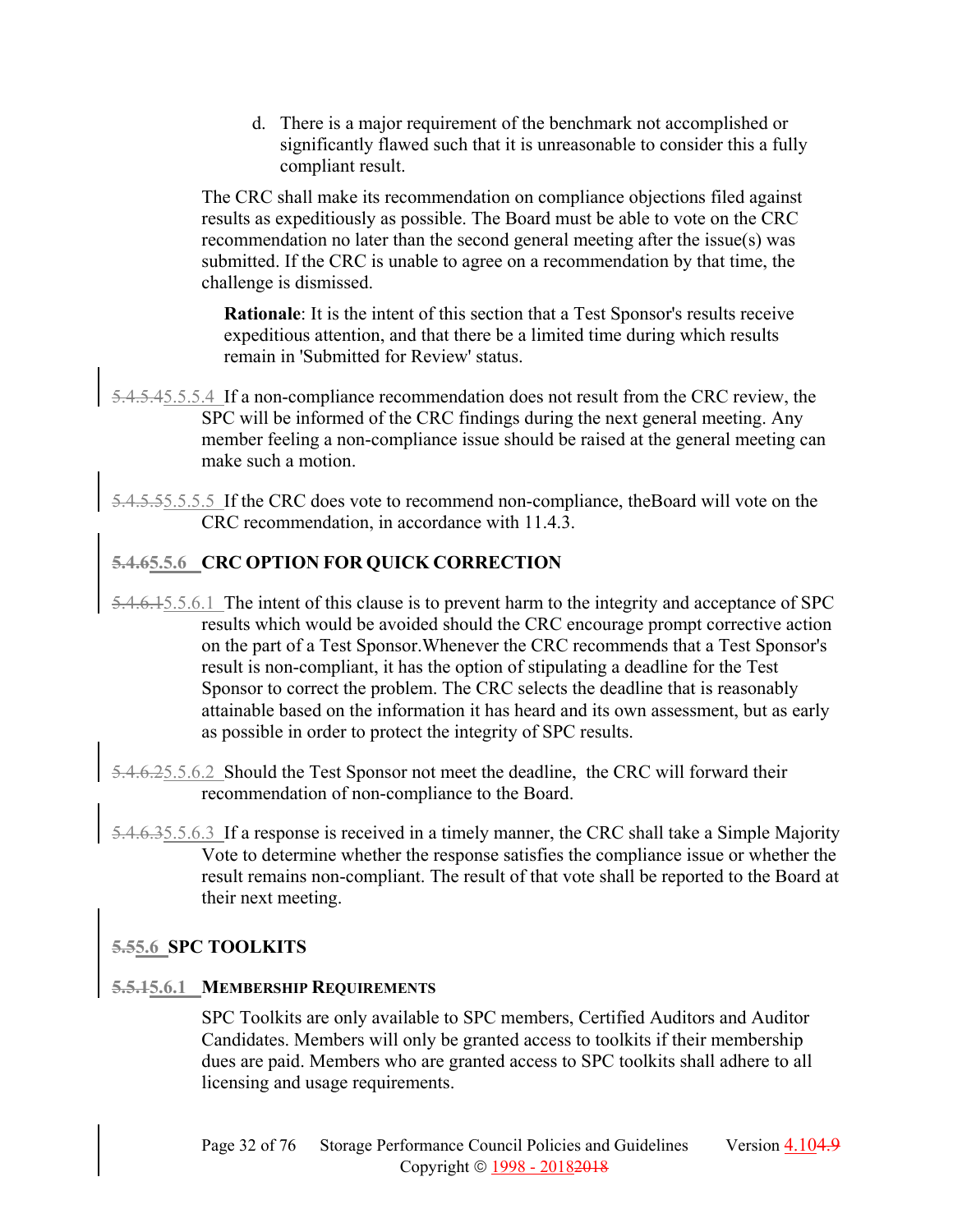Upon termination of membership for any reason, the member shall forfeit their right to SPC toolkits for which they have been granted access.

#### **5.5.25.6.2 TOOLKIT ACCESS**

Members shall be granted access to toolkits on the basis of one or more of the following:

- a) Membership Rights: each class of membership defines the level of toolkit access provided as a right of membership class (see 3.3.2).
- b) Subcommittee Membership: Technical subcommittee members may be granted limited access to pre-release toolkits associated with that subcommittee's work. Licenses granted on the basis of technical subcommittee participation are for development purposes only, and may not be used for the production of SPC Results.
- c) Auditors: Certified Auditor and Auditor Candidates (see SECTION 10) may be granted a Limited License for the Benchmark Families for which they are certified, or are seeking certification.

#### **5.5.35.6.3 TOOLKIT LICENSES**

### 5.5.3.15.6.3.1 Benchmark Families

SPC Benchmarks are grouped into two Benchmark Families:

- OLTP Benchmark Family
- Sequential Family

Each SPC Benchmark belongs to exactly one Benchmark Family. Table 5-1Table 5-1 summarizes the composition of each Benchmark Family.

|                  | <b>Benchmark Family Member?</b> |                          |  |
|------------------|---------------------------------|--------------------------|--|
| <b>Benchmark</b> | <b>OLTP Family</b>              | <b>Sequential Family</b> |  |
| SPC-1, SPC-1/E   | Yes                             | <b>No</b>                |  |
| SPC-1C, SPC-1C/E | Yes                             | <b>No</b>                |  |
| SPC-2, SPC-2/E   | <b>No</b>                       | Yes                      |  |
| SPC-2C, SPC-2C/E | No                              | Yes                      |  |

#### **Table 5-1 Benchmark Family Membership**

# 5.5.3.25.6.3.2 License Types

SPC Toolkits require current licenses. Toolkit licenses are granted for a Benchmark Family (see 5.6.3.15.5.3.1), and allow the licensee to execute all of the benchmark toolkits within the Benchmark Family, subject to the limits defined for the license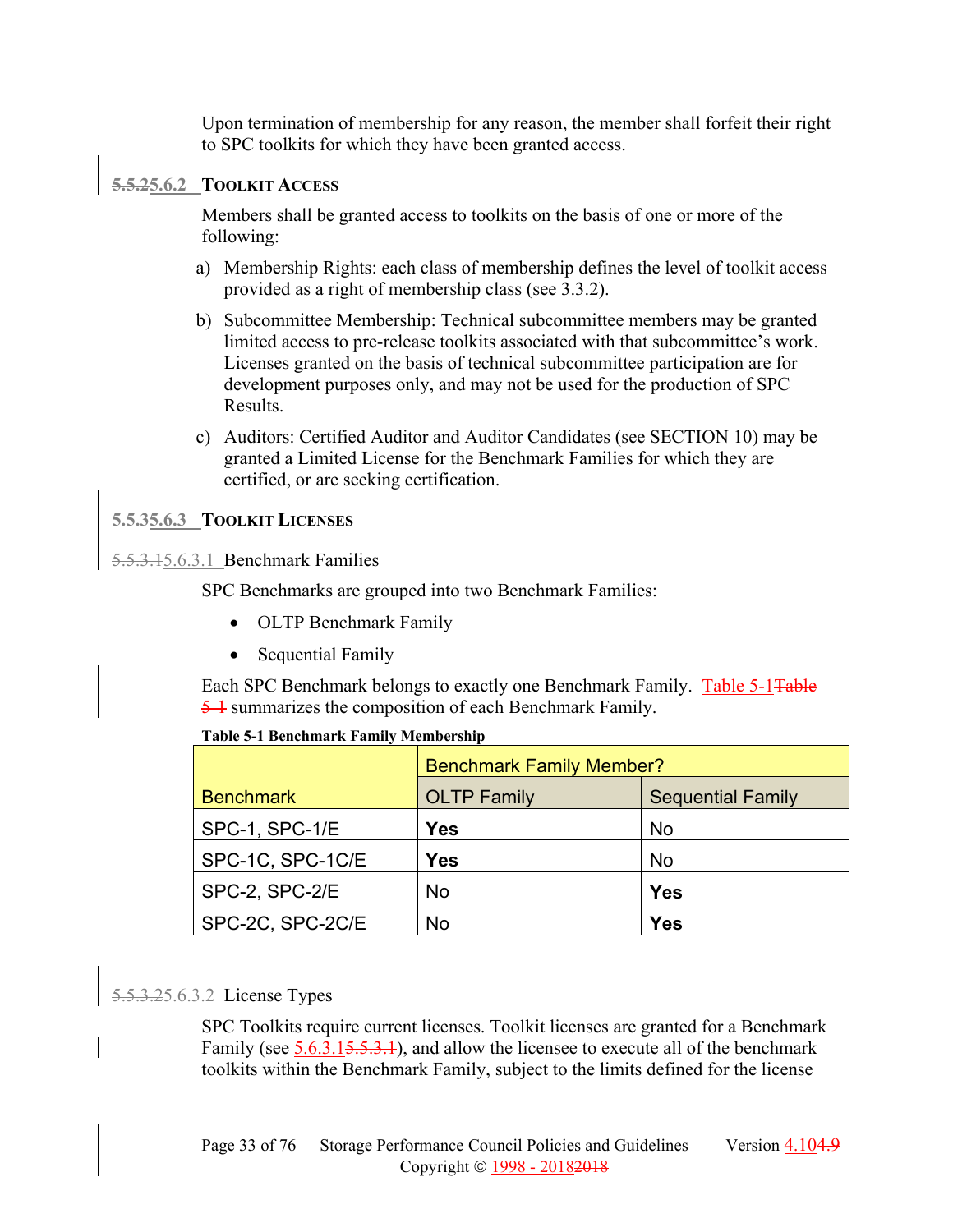granted.

The SPC grants two types of toolkit licenses to its members:

- a) Limited Licenses defined in 5.6.3.35.5.3.3, and
- b) Unlimited Licenses, defined in 5.6.3.45.5.3.4.

All licenses are granted for a period of time determined by the Executive Director at the time of issue. Licenses shall be re-issued annually as part of membership renewal.

#### 5.5.3.35.6.3.3 Limited Licenses

Each Limited License grants the licensee:

- Use of licensed toolkit(s), on an unlimited number of machines owned and operated by the licensee, for internal measurements only;
- A single Support Contact (see  $5.6.3.55.5.3.5$ ), who is entitled to 1 hour of support per-year.

A Limited License does not provide the licensee with the ability to produce SPC Results.

Additional support will be billed on a time and materials basis, at a rate set by the Steering Committee.

# 5.5.3.45.6.3.4 Unlimited Licenses

Each Unlimited License grants the licensee:

- Use of licensed toolkit(s), on an unlimited number of machines owned and operated by the licensee;
- The ability to produce SPC Results with any licensed toolkit;
- A single Support Contact (see  $5.6.3.55.5.3.5$ ), who is entitled to 10 hours of support per-year.

Additional support will be billed on a time and materials basis, at a rate set by the Steering Committee.

### 5.5.3.55.6.3.5 Support Contacts

Each toolkit license is linked to a designated Support Contact. All support requests for a given licensed SPC toolkit must originate from the Support Contact identified for that toolkit's license.

The Primary Representative of the licensee shall designate the Support Contact for a given license, and provide the Executive Director with the contact information for the designee. The Support Contact for a given license may be changed upon written notice to the Executive Director.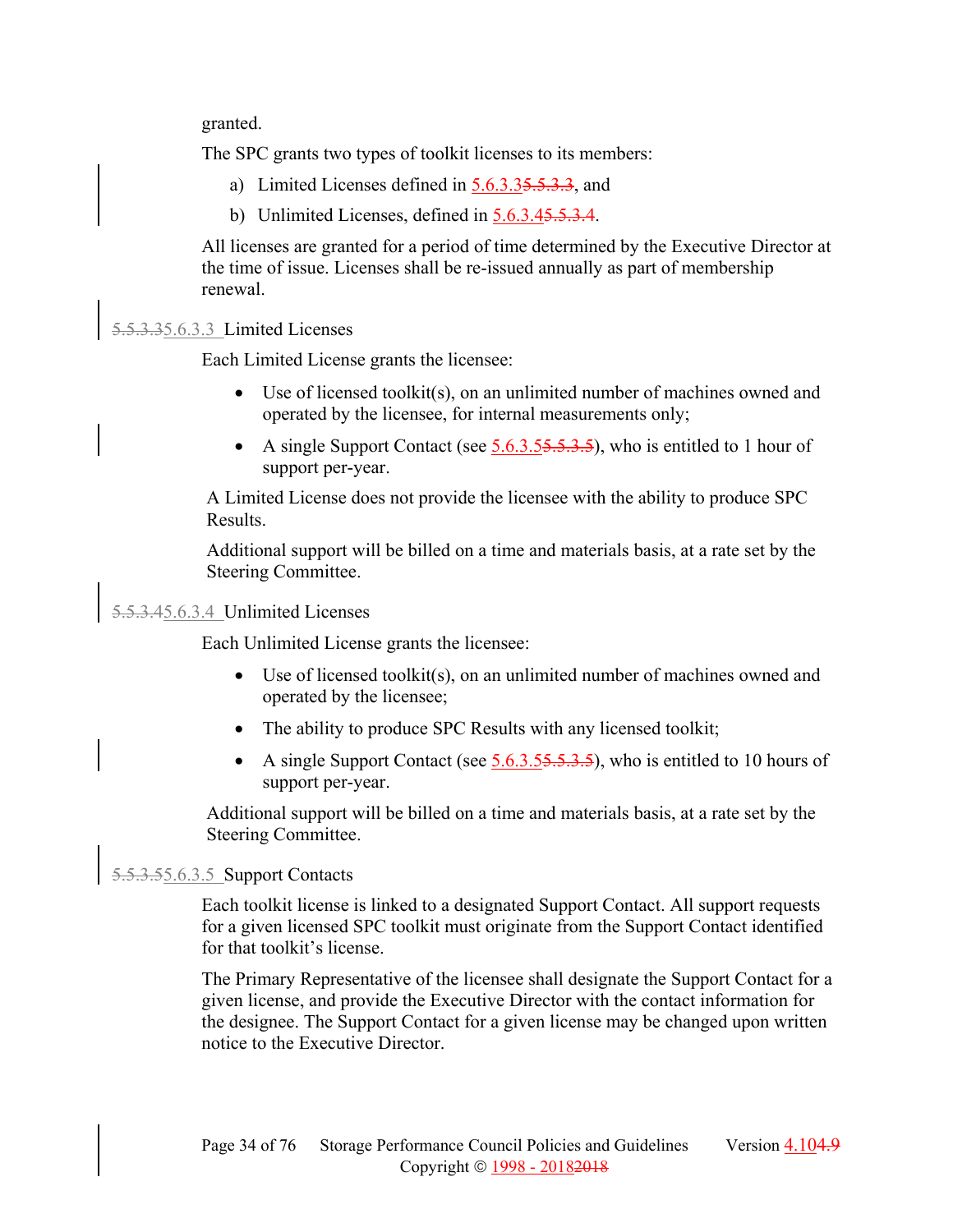#### **5.5.45.6.4 OFF-SITE LICENSE**

- 5.5.4.15.6.4.1 An Off-Site License is intended to enable the use of an SPC Toolkit at nonmember's location for purposes other than the production of SPC Results (e.g., capacity planning, assessment of customer configurations). The usage shall be under the direct supervision of an appropriate representative of the SPC member company an Off-Site License was granted to.
- 5.5.4.25.6.4.2 Data produced using an Off-Site License cannot be disclosed publicly.
- 5.5.4.35.6.4.3 Pricing for Off-Site licenses shall be set by the Executive Director.
- 5.5.4.45.6.4.4 An Off-Site License must be requested by a SPC member company in good standing that is entitled to use of the SPC Toolkit that the Off-Site license will activate. The member company must submit a written request to the Executive Director no less than 10 days prior to the intended first use of the license. The request must be signed by the Primary Representative of the requesting member company and by a suitable representative of the non-member at whose site the testing will occur. The request must include:
	- a) The address where the toolkits will be used.
	- b) The contact information for the SPC Member company employee(s) who will be responsible for supervising the testing.
	- c) The contact information for an appropriate non-member individual who will be on-site during the testing.
	- d) The first and last dates of use for the SPC toolkit at this location. An Off-Site License will be granted for a maximum of 60 days. Extensions will be considered on a case-by-case basis.
	- e) A detailed description of the benchmark configuration to be tested, and the estimated performance level.
- 5.5.4.55.6.4.5 An Off-Site License provides an SPC member company with the right to use an SPC Toolkit for a limited time, at a specific non-member location. It includes support for the installation and initial configuration of the toolkit on the specified non-member configuration. Any additional support or consulting for analysis and/or optimization beyond the basic operation of the SPC Toolkit is not included with the license and must be separately negotiated.

# **5.65.7 MODIFICATIONS TO THE SPC POLICIES**

5.6.15.7.1 A proposed modification to the SPC Policies and Guidelines ("Policies") may be submitted by any Full Member, or by a duly formed committee (i.e., Board, Standing Committee or Technical Subcommitee).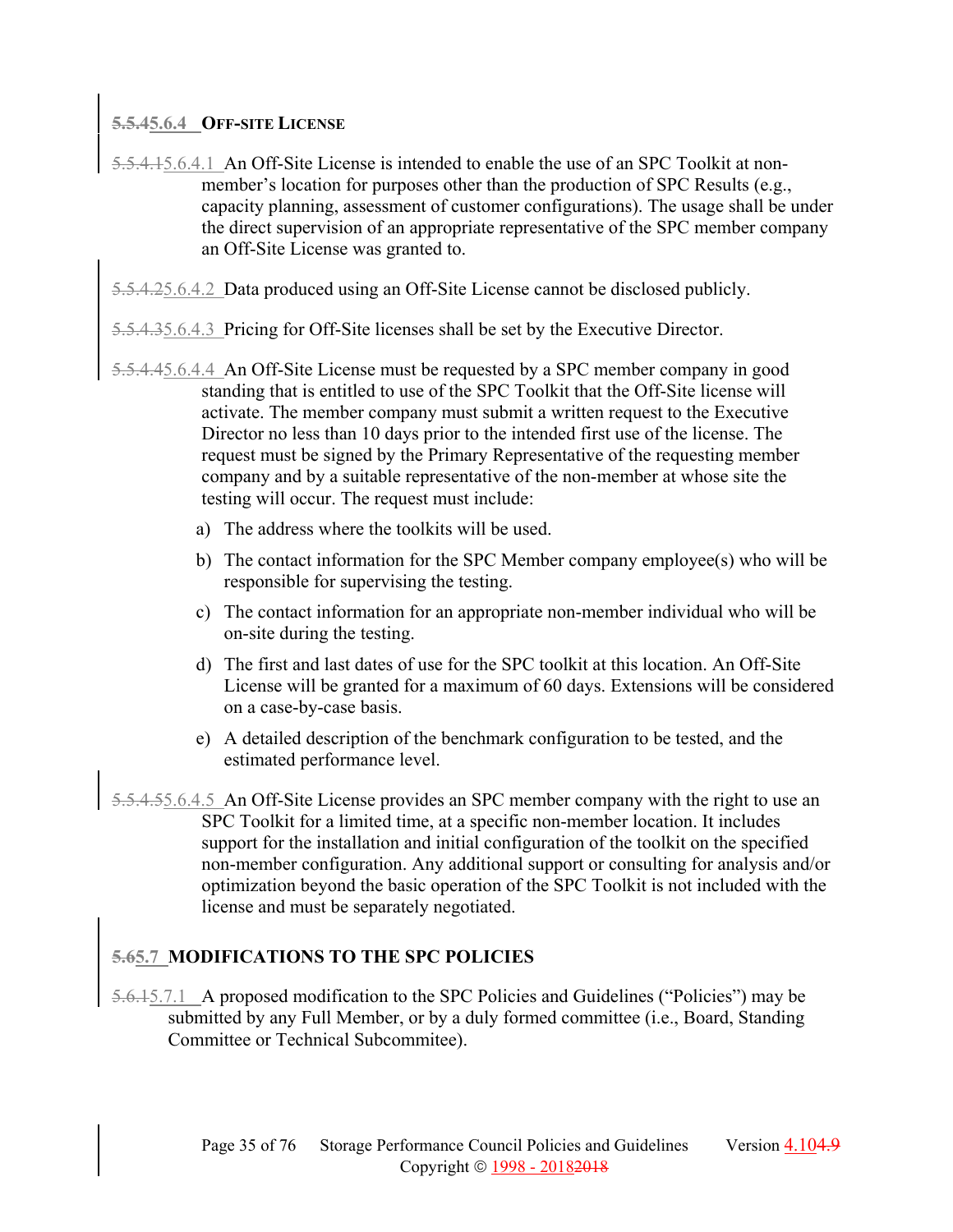- 5.6.25.7.2 All proposed modifications shall be submitted to the Executive Director in writing, and must include the complete wording change being requested, relative to the thencurrent version of the Policies.
- 5.6.35.7.3 The Executive Director will forward the proposed change to the Steering Committee. The Steering committee will review the proposed change, and develop a recommendation for the Board on the adoption of the proposed change.
- 5.6.45.7.4 Once the Steering Committee has developed its recommendation, it will add a Board Vote on the propoosal to the agenda of the next meeting of the Board.
- 5.6.55.7.5 No less than seven (7) days prior to the Board Vote, the Executive Director will inform the Primary Representatives of all Full and Associate members of the intended vote, and will provide them with:
	- The name of the member or committee that submitted the proposed change;
	- The precise changes being proposed, relative to the then-current Policies;
	- A summary of the context and likely impact of the proposed change;
	- The effective date of the proposed change, if approved;
	- The Steering Committee's recommendation for or against the adoption of the proposed change.
- 5.6.65.7.6 If the Board Vote on the proposed change passes, the Executive Director will post an updated version of the Policies, including the approved change to the SPC website by the later of the effective date of the change or seven (7) days after the vote approving the change.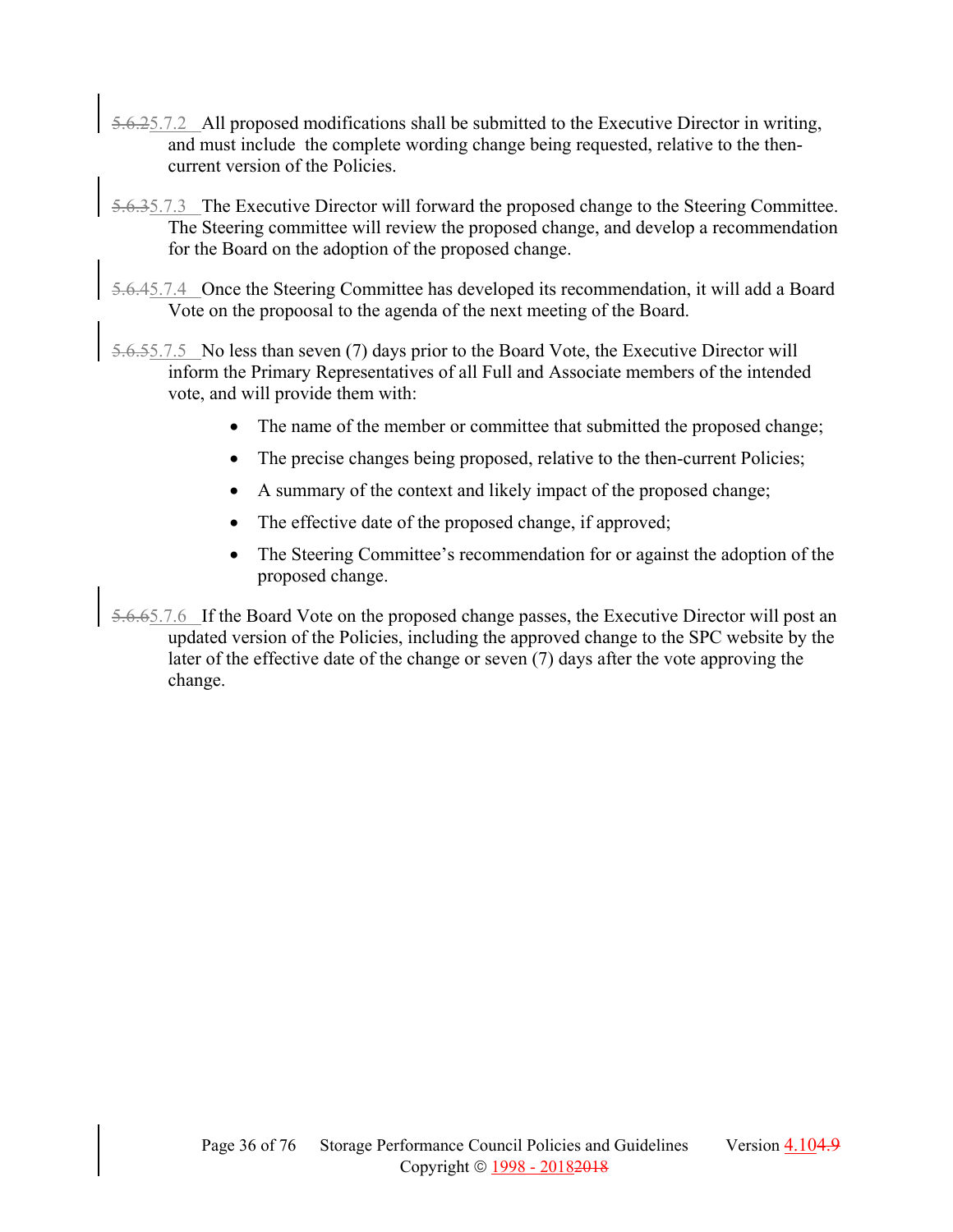# **SECTION 6 SPC EXECUTIVE DIRECTOR**

### **6.1 GENERAL RESPONSIBILITIES**

The Executive Director of the SPC is responsible for the administrative and operational activities of the SPC. That responsibility includes the day-to-day tasks, as well as longer-term activities, to ensure the SPC is successful. The Executive Director fills the role of Administrator as specified in the SPC bylaws. The Executive Director is selected by the Board and is a *de facto* member of the SPC, but the Executive Director may not participate in SPC votes. The Executive Director is solely responsible for the activities set forth in this section and is given reasonable freedom by the Steering Committee to execute these activities in a timely and efficient manner:

# **6.2 ADMINISTRATIVE SUPPORT**

The Executive Director provides day to day administrative support for the SPC, including:

- meeting preparation, arrangement, and logistics;
- distribution and maintenance of minutes of general meetings, board meetings, steering committee meetings;
- mail ballots;
- teleconference preparation, logistics, and minutes;
- maintenance of records of all SPC activities and transactions;
- maintenance of the master copy of any SPC specification and benchmarks;
- $\bullet$  internal distribution of all Corporate materials to the SPC;
- contact point for all SPC correspondence;
- starting general membership meetings;
- collecting membership dues and their deposit in a corporate account; paying external organizations and receiving payment from external organizations.

# **6.3 CONTRACTED SERVICES**

The Executive Director is free to contract with outside entities to execute goals and objectives set by the Steering Committee including, marketing, public relations, technical support, legal and accounting functions.

All outside entities that provide contracted services shall comply with the SPC Antitrust Compliance Policy. Any commitments beyond \$1,000 will be approved by the Steering Committee but managed by the Executive Director.

The Executive Director is to assure that the following minimal functions are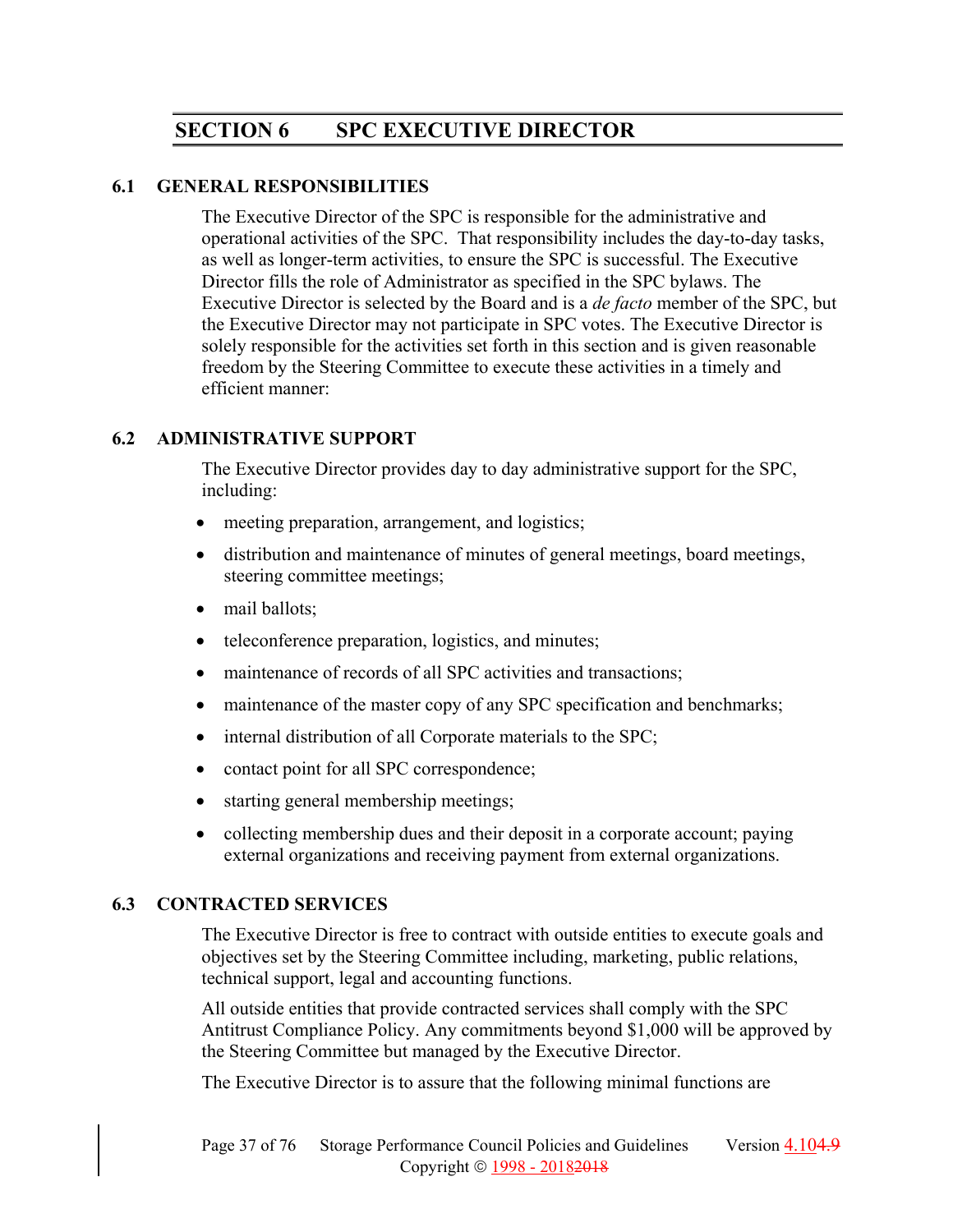accomplished by these support activities:

- Legal. Represent the legal interests of the SPC, including: securing of corporate status; tax exemption; reviewing all legal agreements between members and the SPC; reviewing all legal agreements between the SPC and other outside organizations; and legal compliance, including compliance with United States federal and state antitrust and applicable foreign competition laws.
- Accounting. Compile accounting reviews and reports, including: preparing and submitting tax returns; publishing financial report; and compiling financial statements of corporate income and expenses.

# **6.4 TECHNICAL SUPPORT**

The Executive Director provides technical support to the SPC including consulting on the development and maintenance of new benchmarks.

# **6.5 MARKETING**

The Executive Director provides marketing support to the SPC including:

- Representing the SPC at industry, technical and trade forums;
- Publishing technical papers and articles the SPC's products, results, and services;
- Maintaining an active Internet Web site; publishing any news letters or periodicals required to promote the SPC;
- Publishing any manuals, texts, or documentation required to promote the mission and objectives of the SPC;
- Promoting the SPC at industry conferences;
- Public relations services including communicating with industry analysts and press.
- Promoting and selling the products and services of the SPC.

# **6.6 ELECTION**

The Executive Director is elected by the Board, and serves for a term of one year.

# **6.7 OVERSIGHT**

All actions of the Executive Director are subject to the review of the Steering Committee, and the Executive Director shall make every effort to advise the Steering Committee prior to undertaking any significant activity.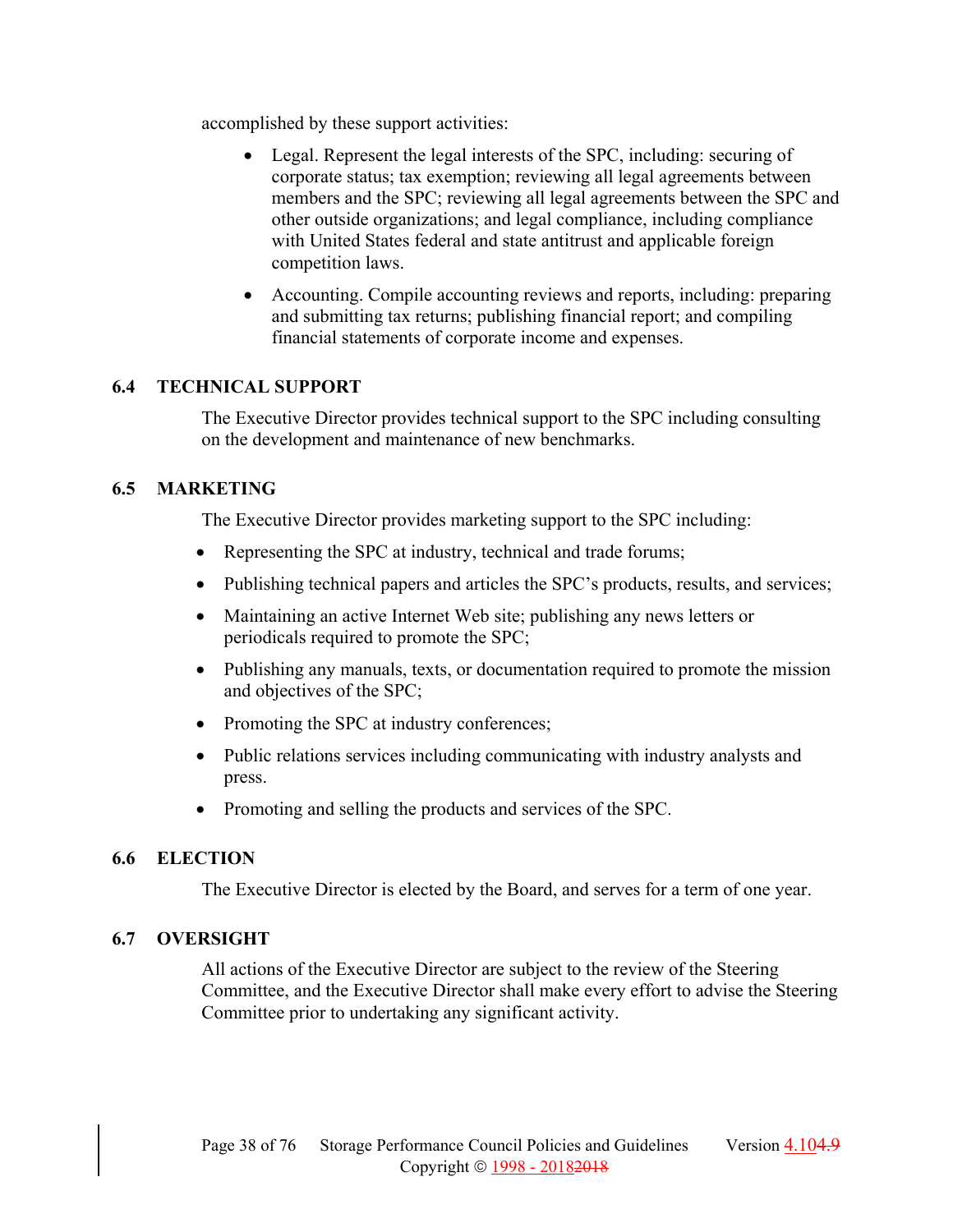# **6.8 COMPENSATION**

The Executive Director is a contract employee of the SPC. The Executive Director will be paid in accordance with an annual contract negotiated by the Steering Committee. The Executive Director shall prepare an annual summary of services rendered to assist the Steering Committee in its assessment of the SPC's administrative needs.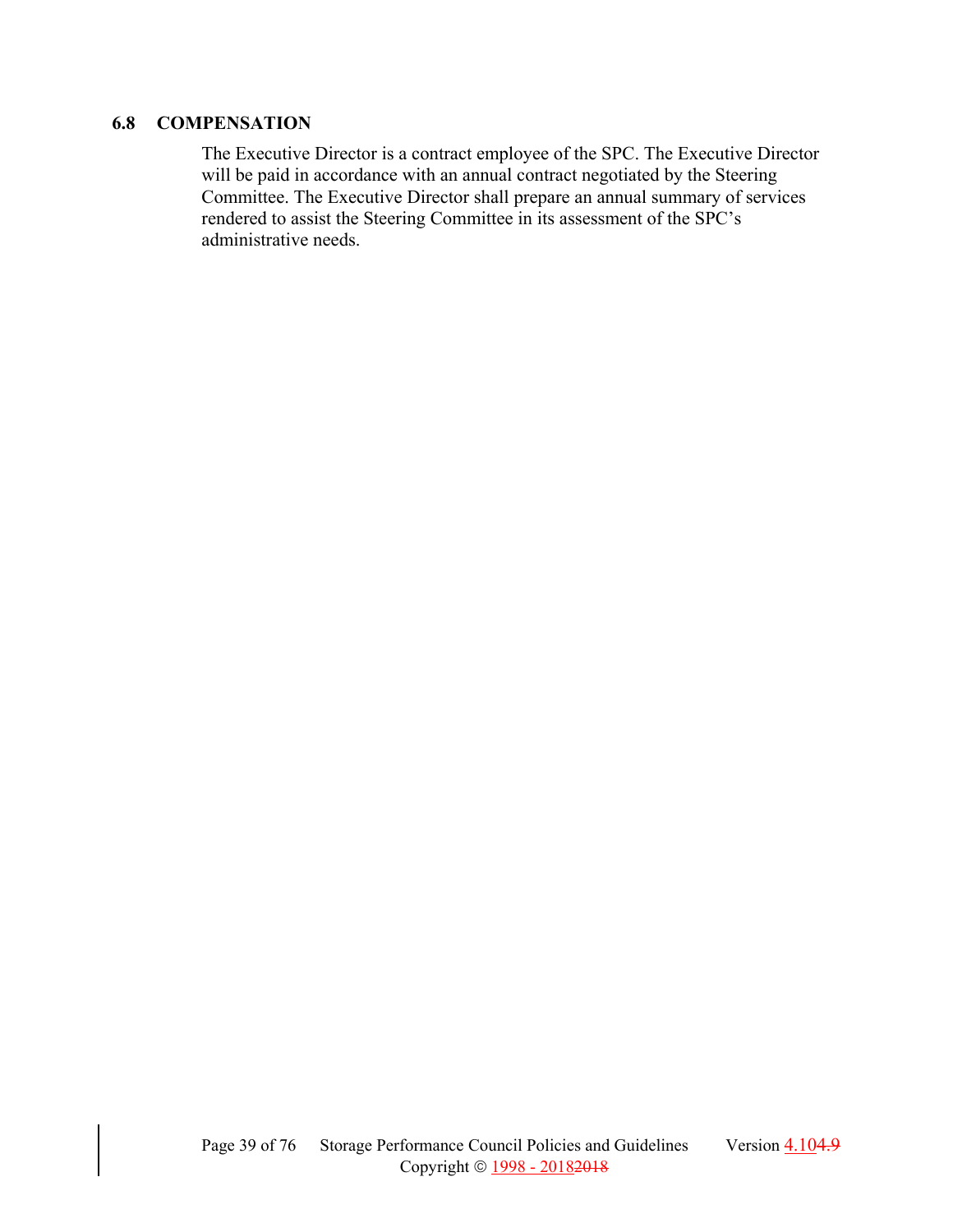# **SECTION 7 SPC Web Site Editor**

### **7.1 GENERAL RESPONSIBILITIES**

The SPC Web Site Editor is generally responsible for the content of the public portion of the SPC Web Site. They approve and edit all content, with the exception of the results tables. The Editor, jointly with the SPC Administrator, is responsible for publishing all content to the web site as well.

# **7.2 APPOINTMENT AND TERM**

The SPC editor is a volunteer position, appointed by the SPC Board at the January meeting. The term is for 1 year. There is no limit to the number of terms an editor may serve. If the SPC Editor Position becomes vacant the SPC Steering Committee shall appoint a new editor to serve until the next January face-to-face meeting.

To be eligible to serve as the SPC Editor a candidate must be either an employee of a full or associate member company, or a member emeritus.

# **7.3 EDITING**

The SPC Editor must approve all content on the web site. News blurbs must be approved by the editor prior to their appearance on the SPC web site. The SPC Editor will edit any submitted news blurbs for clarity, length, and relevance. In the event that a submitted blurb is not relevant to the mission of the SPC the SPC Editor may choose not to publish the material at all.

# **7.4 PHOTOS**

A portion of the SPC's public home page is devoted to photos that are deemed both good looking and appropriate to the web site. The editor will create and maintain a set of design guidelines for photo submissions. These guidelines will serve to ensure the high quality of the SPC's public web site. In general, photos used on the SPC's public web site:

- Must be either actual photos, or photo-like computer renderings;
- Must be vendor neutral. Vendor logos may appear in the photos, but only as they would actually occur on the vendor's hardware offerings; May be submitted by any Full Member or Associate Member. Lacking qualified submissions, the editor may use stock photos.

The editor will work with the member to ensure the photos comply with the design guidelines.

The editor and the Steering Committee will jointly draft and maintain a policy for how the photos are chosen for display. This policy may give priorities to different classes of members, and may include charges for displaying vendor photos. The policy will also cover whether and under what circumstances the photos may contain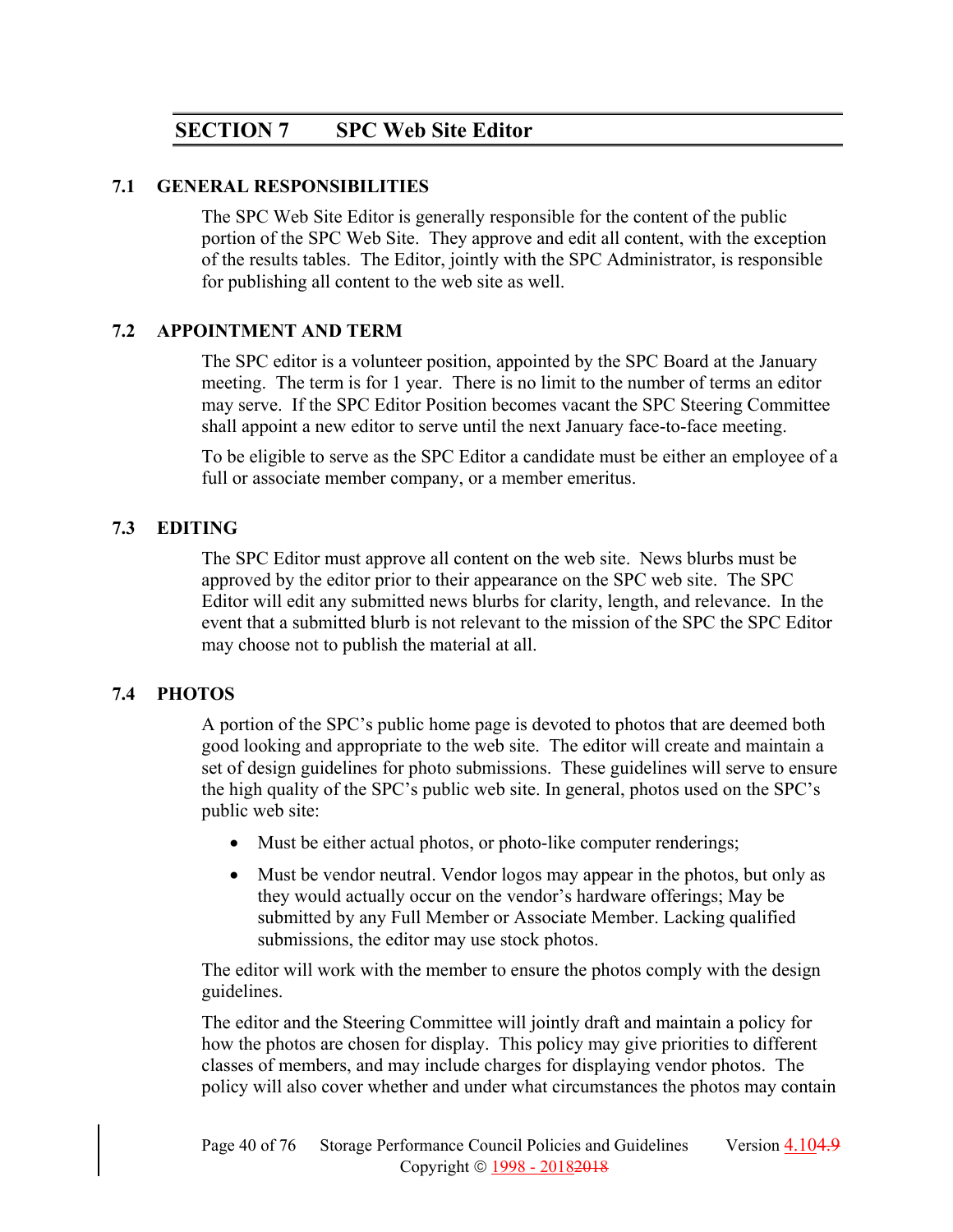links, and where those links may go.

### **7.5 OVERSIGHT**

The editor is responsible to the SPC Board. Any member who disagrees with editorial decisions of the editor may bring their issues before the Board in the form of a motion to publish, retract, or edit a blurb or a photo. If the Board passes the motion, the wishes of the Board will supersede the editor's decision.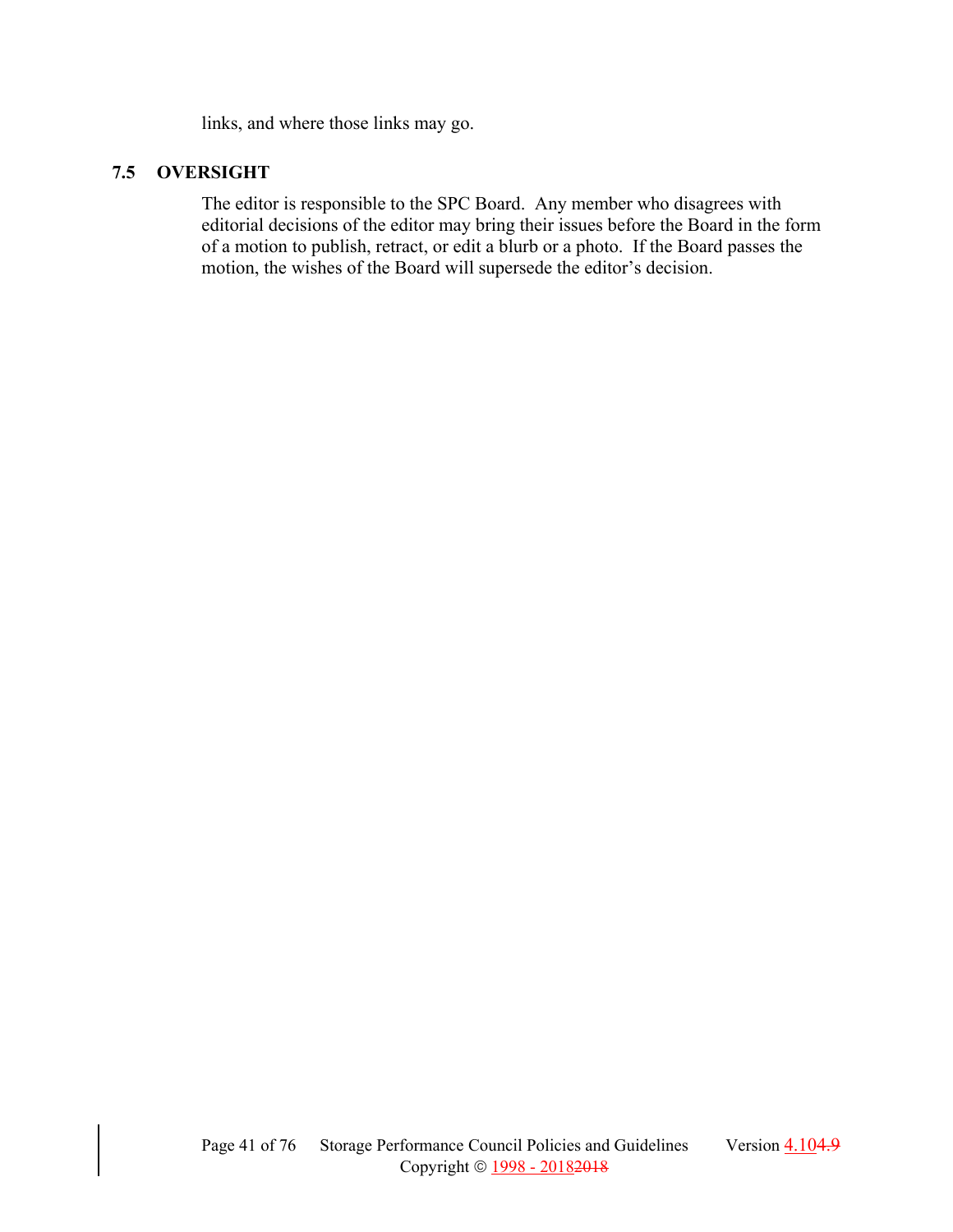# **SECTION 8 MEETINGS**

#### **8.1 FREQUENCY OF MEETINGS**

Meetings of the Board of Directors ("general meetings") shall be scheduled six months in advance by a Simple Majority Vote. In general, the Council will attempt to meet on a bi-monthly schedule with six (6) meetings each year.

#### **8.2 ATTIRE**

Attire at all SPC meetings is informal.

#### **8.3 LOCATION**

The location of SPC meetings will be determined based on the availability of members to serve as meeting location hosts.

#### **8.4 MEETING COSTS**

Travel, lodging, and all other costs associated with attendance at SPC meetings are the responsibility of each member.

### **8.5 GENERAL MEETING CONDUCT**

General meetings shall be conducted in accordance with documented SPC policies/bylaws. In situations not covered by documented SPC policies/bylaws, Robert's Rules of Order shall apply.

### **8.6 INVITED GUESTS**

Full Members may nominate guests, including Associate or Academic Members, to participate in either SPC Board meetings or in Technical Subcommittee meetings, subject to Steering Committee approval. A nomination of a guest shall:

- a) Be submitted, in writing, to the Executive Director by the Primary Representative of a Full Member, at least fourteen(14) days prior to the meeting that the guest is intending to attend;
- b) Identify the guest(s) who wish to attend an SPC meeting, the meetings that the guest(s) would attend, and whether the guest will attend in-person.
- c) Provide a summary of why the guest's participation in the selected meeting(s) would be beneficial to the Council.

If the Steering Committee fails to take action on the nomination within seven (7) days of its submission, the nomination will be accepted, and the Executive Director will invite the guest.

If a guest is invited, the requesting Member is expected to have a representative at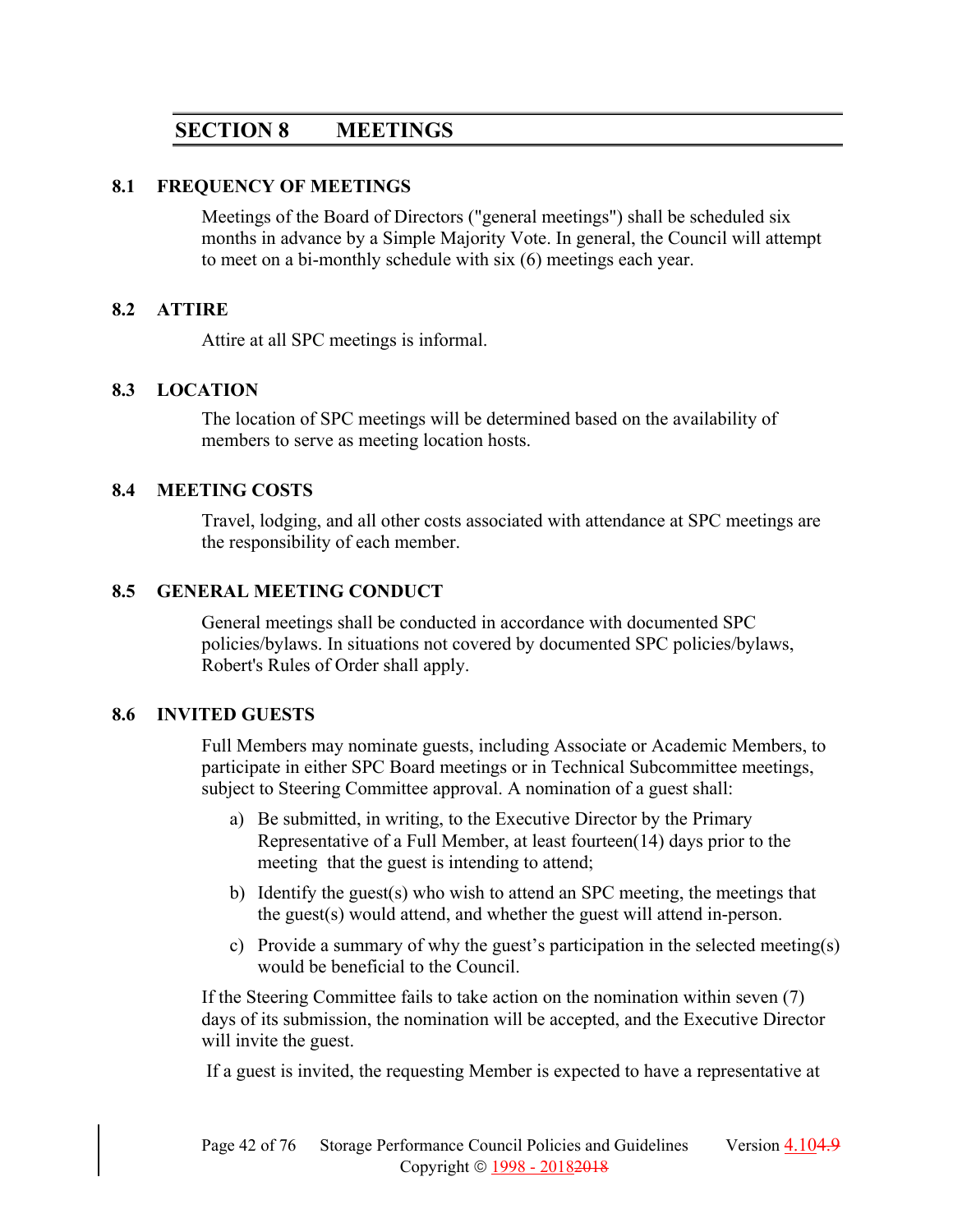the meeting(s) that their guest attends. That representative must be physically present, if the guest is to attend in-person.

Except under exceptional circumstances, the Steering Committee will not approve nominations for a non-member to attend as a guest more frequently than twice per calendar year.

Non-member guests are expected to respect the privacy of SPC meetings and of any data disclosed at such meetings. Non-member guests may be required to sign a nondisclosure agreement confirming that SPC confidential information will not be shared outside of the SPC.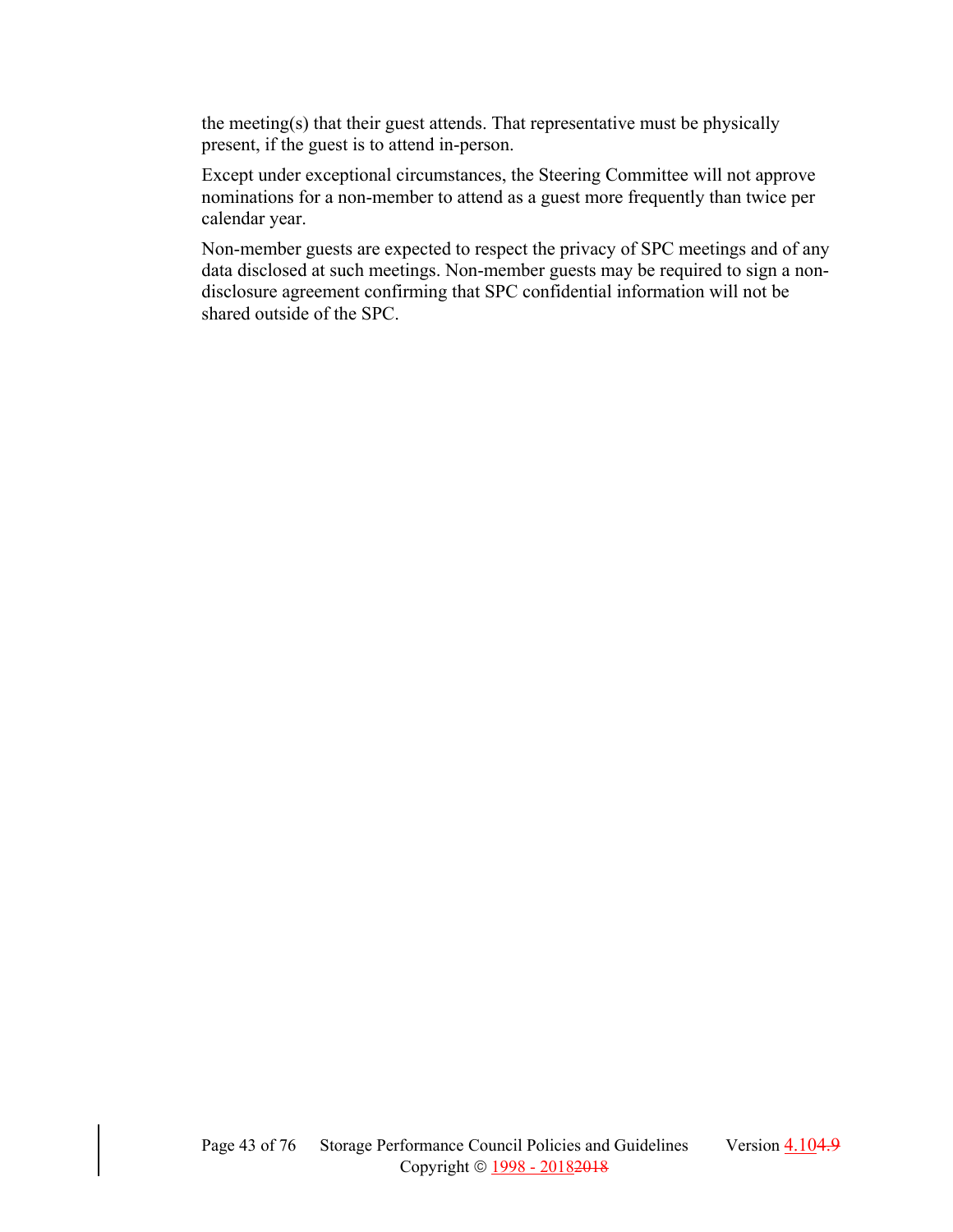# **SECTION 9 BENCHMARK STANDARDS**

#### **9.1 BENCHMARK METRICS**

This section is intentionally blank.

### **9.2 BENCHMARK DEVELOPMENT CYCLE**

The following outlines the steps for submitting a benchmark proposal and securing approval.

### **Step 1: Proposal Submission**

Member companies will submit a proposal for a new benchmark specification to the Steering Committee for consideration. The Steering Committee will review the contents, applicability and potential of the proposal and present a recommendation back to the Council at a general meeting, identifying advantages/disadvantages and a proposed course of action.

If the Steering Committee recommends acceptance of the proposal and creation of a new workgroup or subcommittee, the Board shall vote to confirm the recommendation.

If the Steering Committee does not recommend acceptance of a proposal, the proposal's sponsor(s) may submit the proposal directly to the Board for further consideration. In such a case, the sponsor will forward the proposal to the Executive Director for inclusion as an agenda item at the next General meeting. The Board shall vote on accepting the proposal for further work.

# **Step 2: Creation of a Workgroup**

In cases where a proposal has merit but requires additional refinement, the Board may vote to create and empower the technical workgroup for a limited duration. The workgroup will be responsible to further develop the proposal and create a draft benchmark specification.

At an agreed upon date, the workgroup will present a draft specification to the Council. The Council will review the draft specification for a specified period of time. At the end of that review, the Board will vote on acceptance of the draft specification. Passage of the vote will dissolve the workgroup and create a technical subcommittee to develop a formal benchmark specification. If the vote fails, the workgroup shall be dissolved with no further development of the proposal.

If, at the above agreed upon date, the workgroup has not completed the draft specification, a request to extend the duration of the workgroup shall be put to a vote of the Board. Passage of the vote shall extend the duration of the workgroup until a new agreed upon date. If the vote fails, the workgroup shall be dissolved.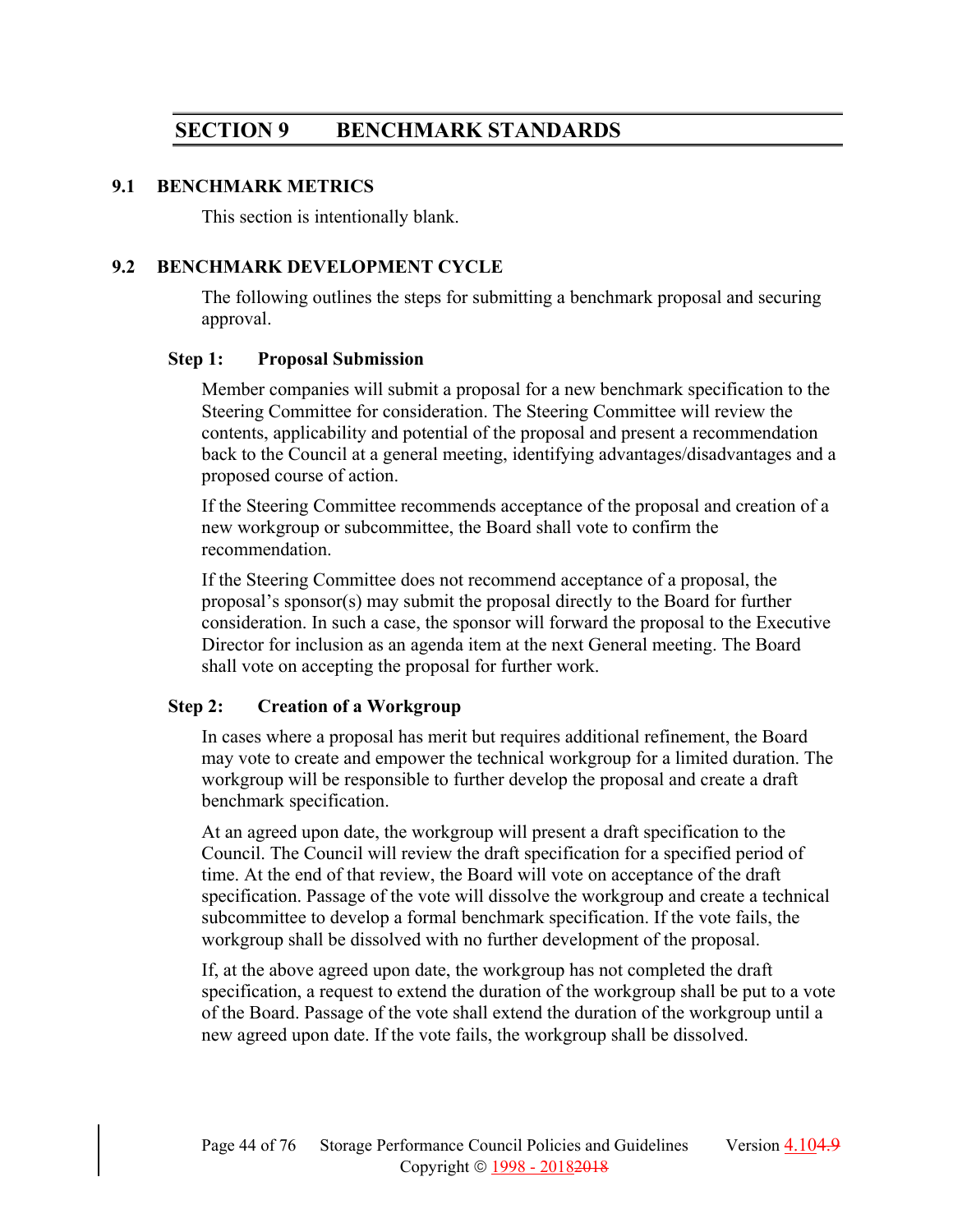### **Step 3: Creation of a Technical Subcommittee**

A technical subcommittee is created and empowered by a vote of the Board. The new technical subcommittee is responsible for development of a formal benchmark specification. To speed-up the benchmark development cycle, the subcommittee is authorized to brief non-members on the benchmark in order to obtain timely feedback.

### **Step 4: Status and Direction**

At each general meeting the subcommittee or workgroup will provide a status update on its work, including any substantial changes to the working draft of the specification. During the general meeting, the Council may provide direction and feedback to the subcommittee or workgroup to further their work.

### **Step 5: Authorizing public release of Draft Specification**

If it deems it advisable, the Board may, during a general meeting, vote to authorize the release of a draft benchmark to the public. The principal goals of releasing a draft specification are to encourage companies to implement the draft specification, to gather more experimental data, and to speed-up the approval of an official SPC specification. Companies are encouraged to run the draft specification benchmark, document the results, and discuss the results with SPC members and customers. Companies may also publish technical articles or make presentations to industry conferences in which they discuss results. Companies are strictly prohibited from publicizing results using this draft specification for marketing and/or competitive purposes. (In other words, results using a draft specification, whether referencing the SPC or not, should not appear in any of the company's marketing literature, press releases, press conferences, or advertising.) Any violation of this policy will be considered a major violation of the SPC's Permitted Use policies (see 13.2).

**Note:** Companies are reminded that a draft benchmark is not an official SPC benchmark, and companies must adhere fully to all the provisions and restrictions of the SPC's fair use policies. (To summarize the intent and purpose of the SPC's fair use policies, only results published in accordance with an official SPC benchmark specification are considered SPC results and can be publicized as such.

If the draft specification is based on an existing workload or benchmark, companies may continue to publicize results of that existing workload or benchmark. In those cases, there must be no mention of the SPC or of any relationship between the existing workload/benchmark and the SPC draft specification.

# **Step 6: Accepting a Proposed Specification for Review**

When the subcommittee feels that the proposed specification is of sufficient quality to be considered for formal review and approval, it will submit the proposed specification to a General meeting for approval to advance into formal review. A vote of the Board is required to move a proposed specification into formal review.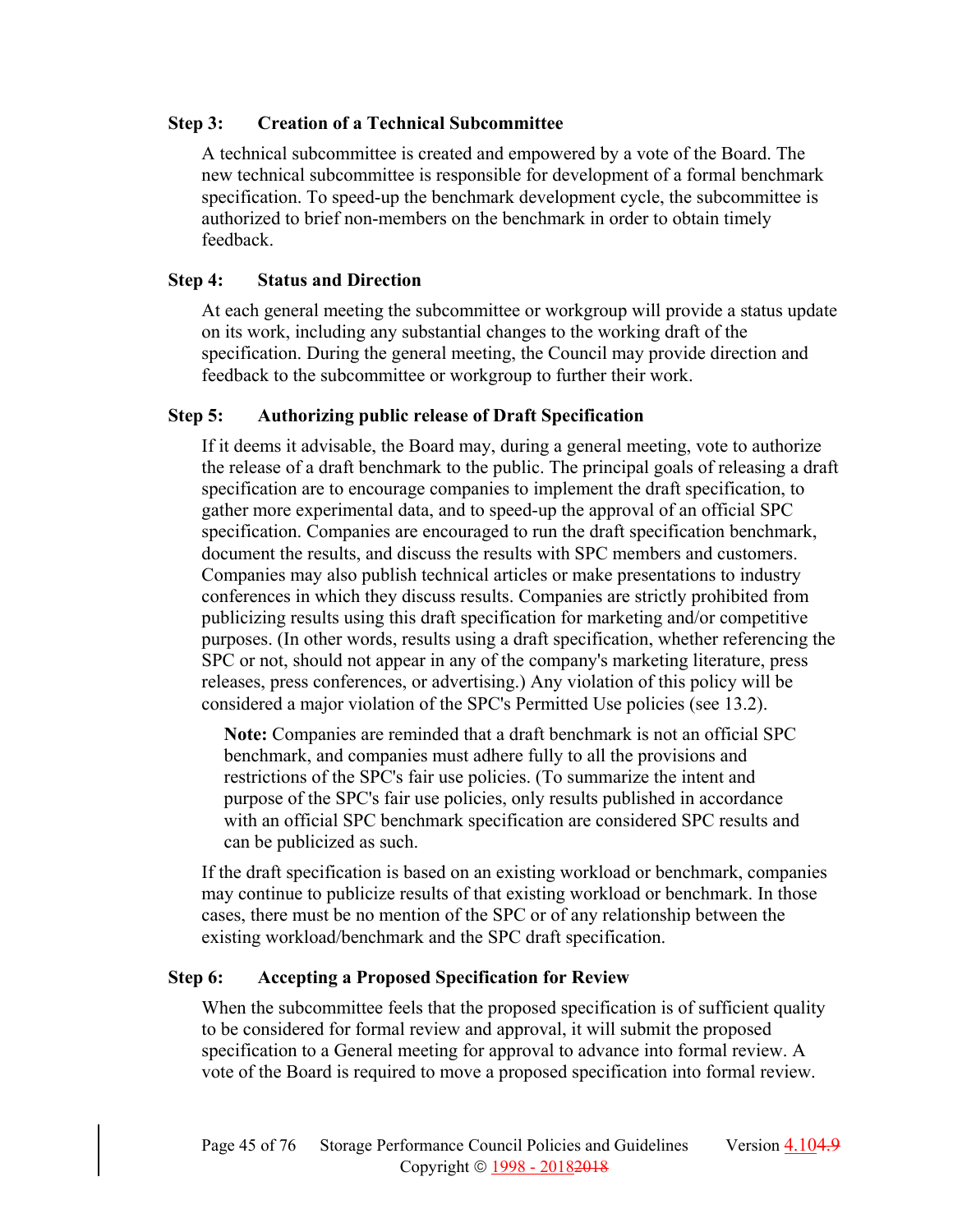### **Step 7: Formal Review**

During this phase, the proposed specification will be made available for final review by SPC member companies and the public. All comments and proposed changes generated from the review will be made available to all SPC members and forwarded to the subcommittee for resolution. The subcommittee shall vote on a resolution to each submitted comment and proposal, but need not adopt any given comment or proposal.

### **Step 8: Accepting a Proposed Specification for Formal Approval**

Once all comments have been resolved, and any changes to the proposed specification have been completed, the completed draft will be submitted to the Council at a general meeting. A Board vote is required to advance the completed draft to formal approval.

# **Step 9: Proposed Specification Approval**

Upon passage of the Board vote, a proposed specification is offered to the whole of the Council for approval. The proposed specification will become an SPC benchmark standard upon passage of a Membership Vote.

# **Step 10: Creation of a Maintenance Subcommittee**

Once ana SPC benchmark standard has been approved, the benchmark development subcommittee is automatically dissolved. At the next general meeting after a SPC benchmark specification has been approved by Membership Vote, the Board will establish a maintenance subcommittee, as defined in 5.4.1.25.3.1.2.

# **Step 11: Benchmark Retirement and Dissolution of a Maintenance Subcommittee**

The SPC may choose to retire a benchmark. This process begins with the Steering Committee passing a motion recommending the retirement of the benchmark. The motion will call out three dates. These are:

- 1. Deprecation Date. On this date, the intent to retire the benchmark is made public. No more changes to the specification may be made after this date. This date must be at least 60 days in the future when the Steering Committee passes the motion.
- 2. Last publication date. This is the last day on which a new result may be published. This date must be at least 60 [jms2]days after the Deprecation Date. The maintenance subcommittee will be abolished either on the last publication date or when the last submitted result becomes an accepted result, whichever date is later.
- 3. Retirement Date. All remaining results on the website become inactive results on this date.

Once a motion recommending retirement passes the Steering Committee, the motion to accept the Steering Committee's recommendation will be brought before the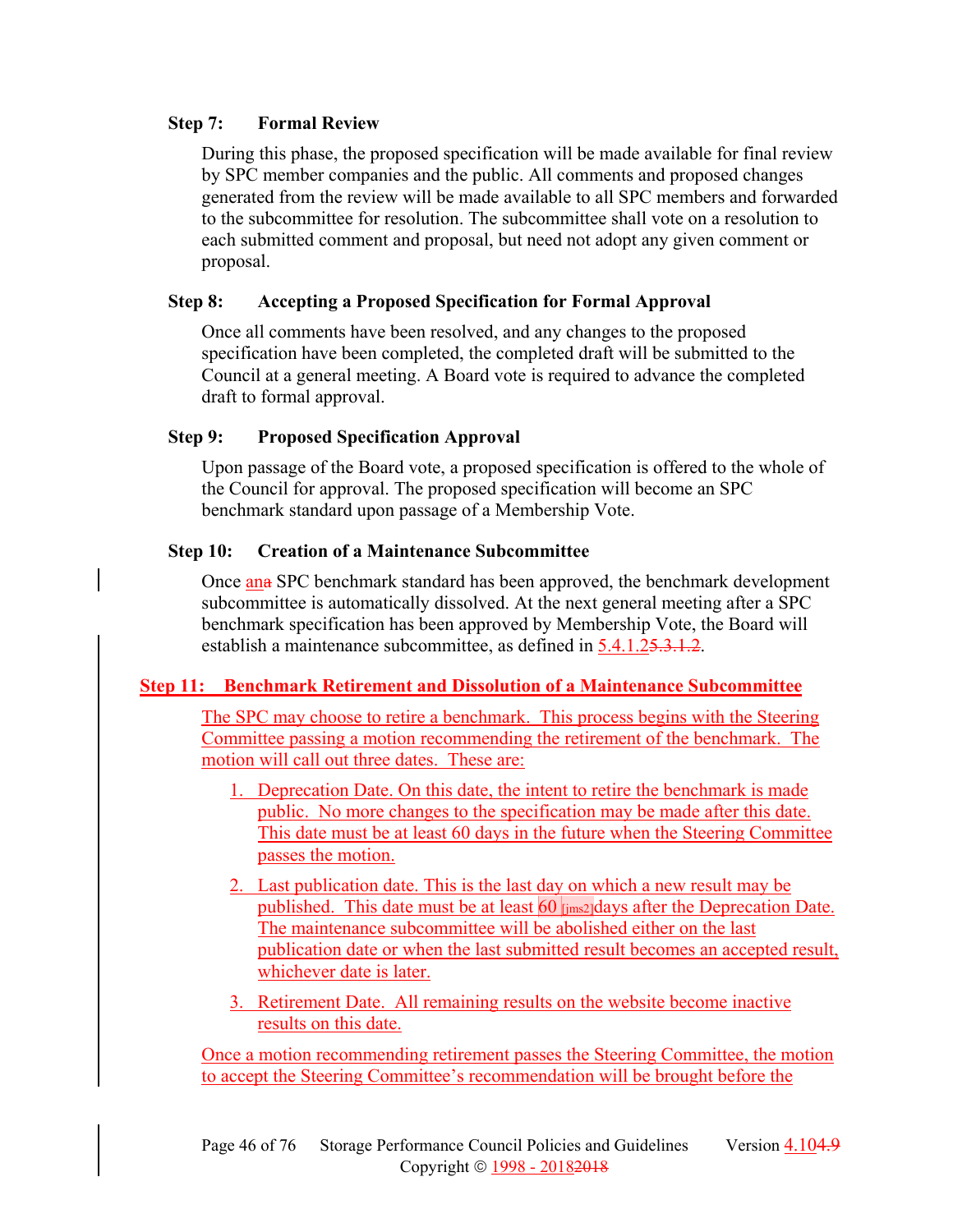Board at the next general meeting of the Board.

Once the Board passes a motion to retire, a Membership Vote will be required to begin the retirement process.

The dates in the Membership Vote may be modified by the Steering Committee, but only changes that slow the process are permitted. The Steering Committee may not accelerate nor stop the retirement process.

# **9.3 BENCHMARK EXTENSIONS**

# **9.3.1 DEFINITION**

Benchmark extensions are optional additions to an existing benchmark ("the underlying benchmark specification") that are designed to showcase a feature or set of features, and to provide vendors with a means to differentiate their products across dimensions other than the existing performance or price-performance metrics of the benchmark

Benchmark extensions can be developed as stand-alone documents, or as formal amendments to the specification wording of an underlying benchmark standard. This clause defines the process for the development of stand-along benchmark extensions. Embedded extensions (e.g., the SPC-1 Energy Extension) are covered in XREF, which defines the process for specification development.

# **9.3.2 EXTENSION TYPES**

There are a number of ways in which a benchmark extension can be integrated into an existing benchmark. The following is a partial list, which is intended to guide extension development, but not to be prescriptive:

- Repeated measurements to highlight an optional feature or function: after a standard benchmark measurement, configuration changes are made (e.g., enabling a feature), and then some or all of the standard measurement is repeated to highlight performance changes;
- Supplemental testing to demonstrate a feature active during a measurement: once a standard benchmark measurement is complete, additional testing and disclosure is performed (e.g., failing one or more drives in a RAID rank, replacing them, verifying data integrity) to illustrate the effectiveness of a feature that was active during the measurement;
- Operational constraints, which differentiate benchmark results and highlight additional features or functionality: a configuration could be held to a higher standard than that required by the baseline specification (e.g., less than 1% of total storage capacity is unused). No additional testing would be required, since required documentation and audit procedures would be sufficient to satisfy the constraint.

While the presence of one or more extensions may add required tests, techniques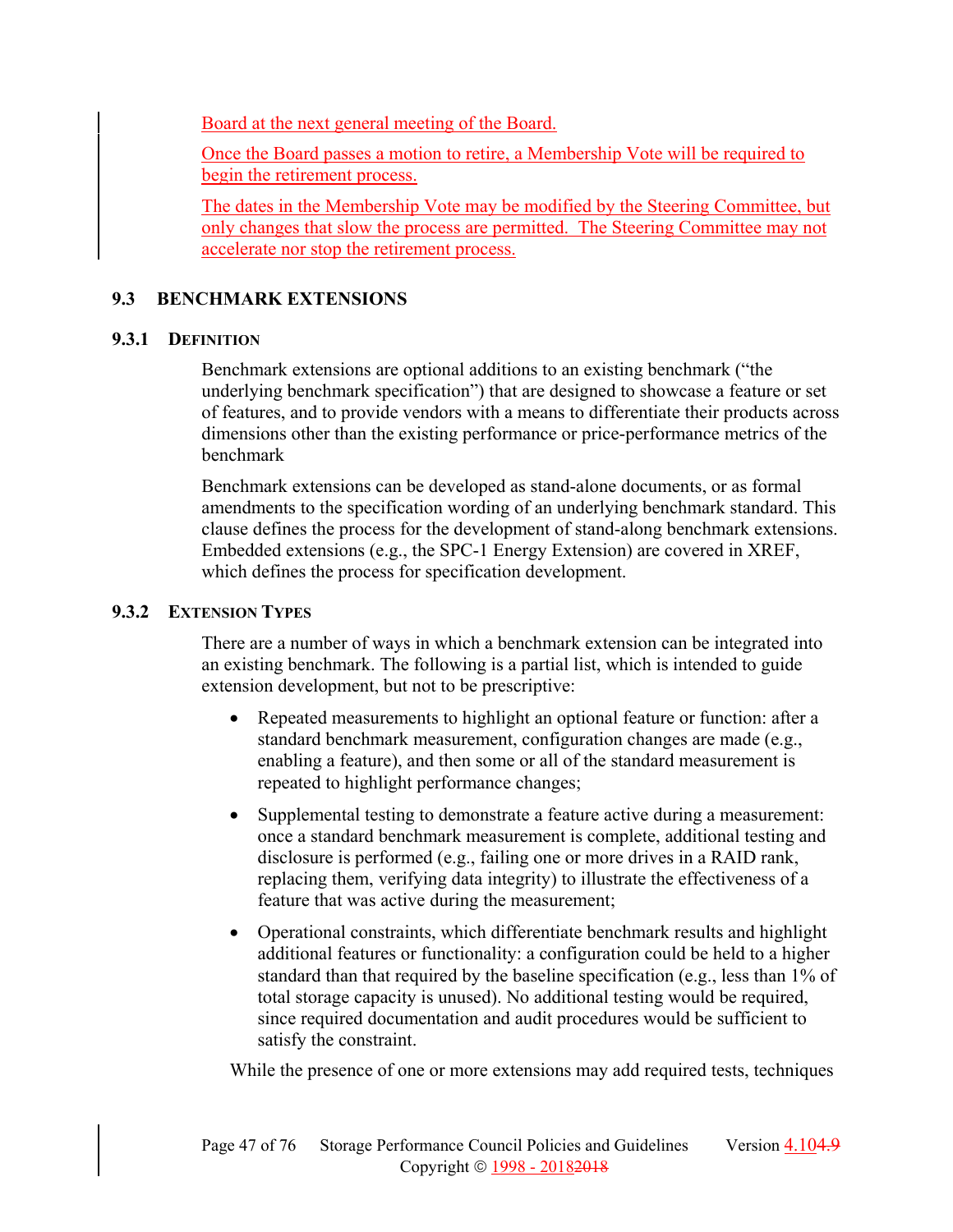or metrics, they shall not remove any requirements defined by the underlying benchmark, and shall be published in conjunction with a full, audited result submission.

### **9.3.3 EXTENSION DEVELOPMENT PROCESS**

- 9.3.3.1 Any member may propose an extension, by forwarding a proposal to the chair of the appropriate maintenance committee.
- 9.3.3.2 The proposal must be fully formed, including detailed test procedures, metrics, and disclosure requirements, but need not be written in formal language.
- 9.3.3.3 At its next conference call/meeting, the maintenance subcommittee will review the proposed extension, amending and revising the proposal, as needed. Once the subcommittee has completed its review, it will conduct a Simple Majority Vote on accepting or rejecting the amended proposal. Any request that receives a majority vote by the subcommittee is accepted. Any request that does not receive a majority vote by the subcommittee is rejected, and no further subcommittee action is taken.
- 9.3.3.4 Accepted proposals will be forwarded to an identified editor, who will develop the standalone document that formally defines the extension, and serves as an addendum to the underlying benchmark specification. The maintenance subcommitee will review the resulting wording, amending and revising it, as requried.
- 9.3.3.5 The formal language to implement a benchmark extension is subject to three levels of approval:
	- a) The maintenance subcommittee shall conduct a Simple Majority Vote on accepting or rejecting the wording. The proposed wording must receive a majority vote in favor of acceptance. If the wording does not receive a majority vote in favor of acceptance, the proposed benchmark extension is rejected, and no further subcommittee action is taken.
	- b) The auditor(s) certified on the underlying benchmark shall review the audit requirements of the proposed extension, and conduct a Simple Majority Vote on accepting or rejecting the wording. The proposed wording must receive a majority vote in favor of acceptance. If the wording does not receive a majority vote in favor of acceptance, the auditor(s) shall attempt to reach consensus on suggested improvements to the wording that deem would be sufficient to satisfy audit requirements. If a majority of the auditor(s) cannot agree on wording appropriate to make auditing feasible, the proposal is rejected, and no further action is taken.
	- c) Once proposed wording has been approved by the maintenance subcommittee and the auditors certified for the underlying benchmark, the proposed extension shall be added to the agenda of the next General Council meeting, where a Simple Majority Vote shall be held. Only editorial amendments to the proposed wording shall be entertained at that time. If the wording as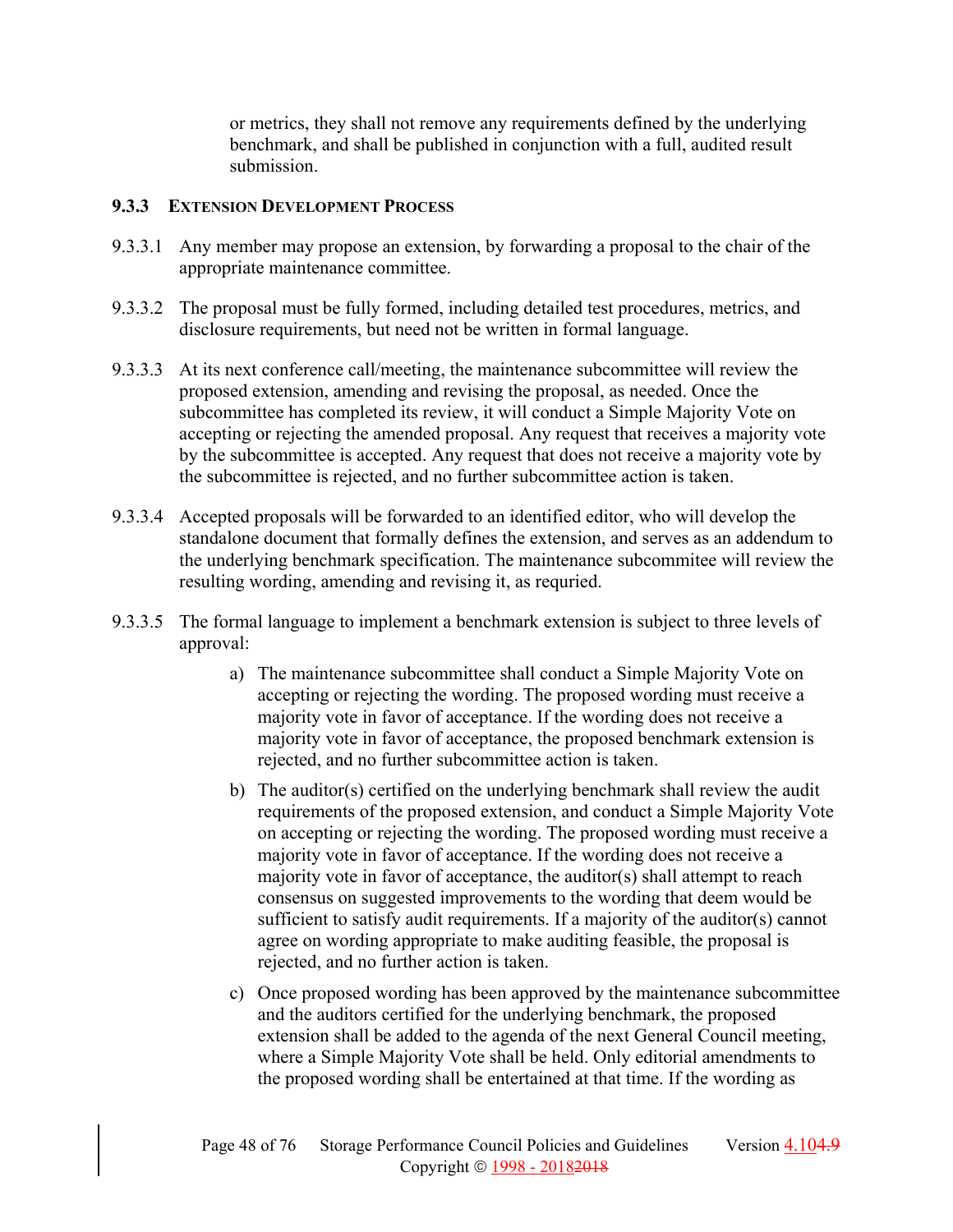approved by the subcommittee, and with any editorial changes from the Board, receives a majority vote in favor of acceptance, the wording is adopted as a provisional extension.

If the wording does not receive a majority vote in favor of acceptance, the Board shall entertain a motion to return the proposed wording to the maintenance subcommittee for further work. If the Board Vote on that motion fails, the proposed benchmark extension is rejected, and no further action is taken.

9.3.3.6 If a proposed benchmark extension is rejected, the same or similar extension may not be re-submitted to the maintenance subcommittee for six (6) months.

# **9.3.4 EXTENSION LIFECYCLE**

- 9.3.4.1 Once approved, a provisional benchmark extension considered part of the underlying benchmark specification, is available to all Test Sponsors, and may be included in any published result based on the underlying benchmark, until such time as it is withdrawn (see 9.3.4.5).
- 9.3.4.2 The mainentance subcommitee shall review the provisional extension twelve (12) months after its approval by the Board. If no results have been published with the provisional extension, then the extension shall be withdrawn.
- 9.3.4.3 If published results have included the provisional extension in the first twelve months after its approval, the subcommitee may vote to move the proposed extension to an accepted status.
- 9.3.4.4 If a benchmark extension remains provisional eighteen (18) months after its approval by the Board, the maintenance subcommitee shall vote to move the proposed extension to an accepted status. If that vote fails, the extension shall be withdrawn.
- 9.3.4.5 The maintenance subcommittee may may vote to recommend the withdrawl of a benchmark extension, whether provisional or accepted, provided at least twelve (12) months have elapsed since the extension's approval by the Board. The subcommitee may set an effective date for the withdrawl of a benchmark extension. If no effective date is set, the extension is withdrawn immediately. Any withdrawl recommendation which is approved by the subcommitee shall require ratification by the Board in order to become effective
- 9.3.4.6 No result which includes a withdrawn benchmark extension may be published after that extension's withdrawal date.
- 9.3.4.7 Once approved, a benchmark extension shall remain valid until it is withdrawn, or a major revision of the underlying benchmark is published (see 11.10). A major revision of a specification may include benchmark extensions, but they shall be subject to the same approval process as the underlying specification.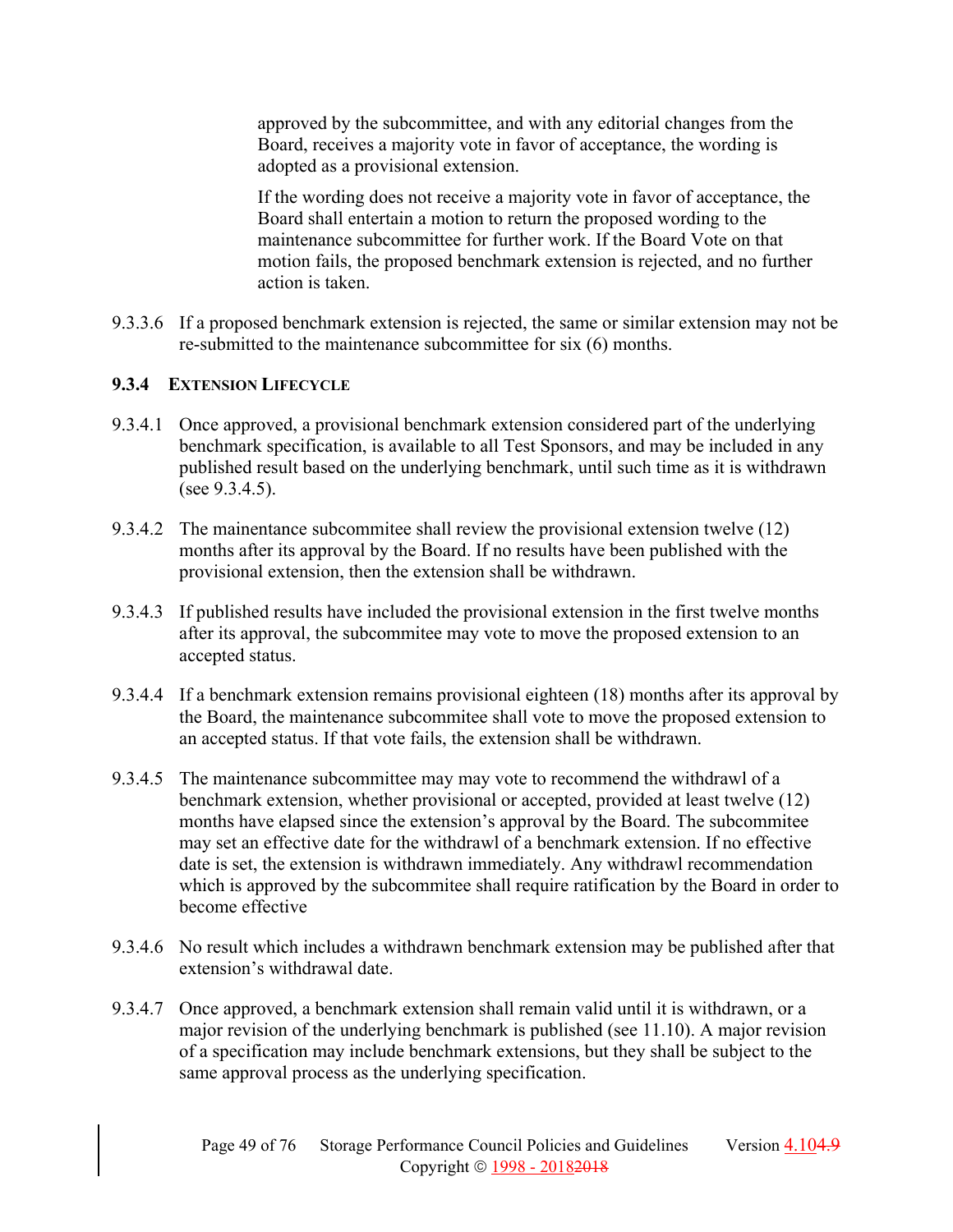9.3.4.8 Revisions to a benchmark extension shall be managed under the existing procedures of the maintenance subcommittee, but shall not introduce a non-comparable change from one revision to the next. If a non-comparable change is required, a new extension shall be created.

### **9.3.5 EXTENSIONS AND PERMITTED USE**

- 9.3.5.1 Benchmark results may include one or more benchmark extensions, whether provisional or accepted.
- 9.3.5.2 All benchmark results that include one or more benchmark extensions are subject to the permitted use rules defined in 13.2.
- 9.3.5.3 A result that includes a provisional bechmark extension may publish the metrics and reported data that are defined by that extension, and use them to compare with other results that include that extension.
- 9.3.5.4 The maintenance subcommittee shall define whether or not it is a violation of permitted- use to use a benchmark extension, the extension's metrics or reported data to compare with a result that did not include that extension.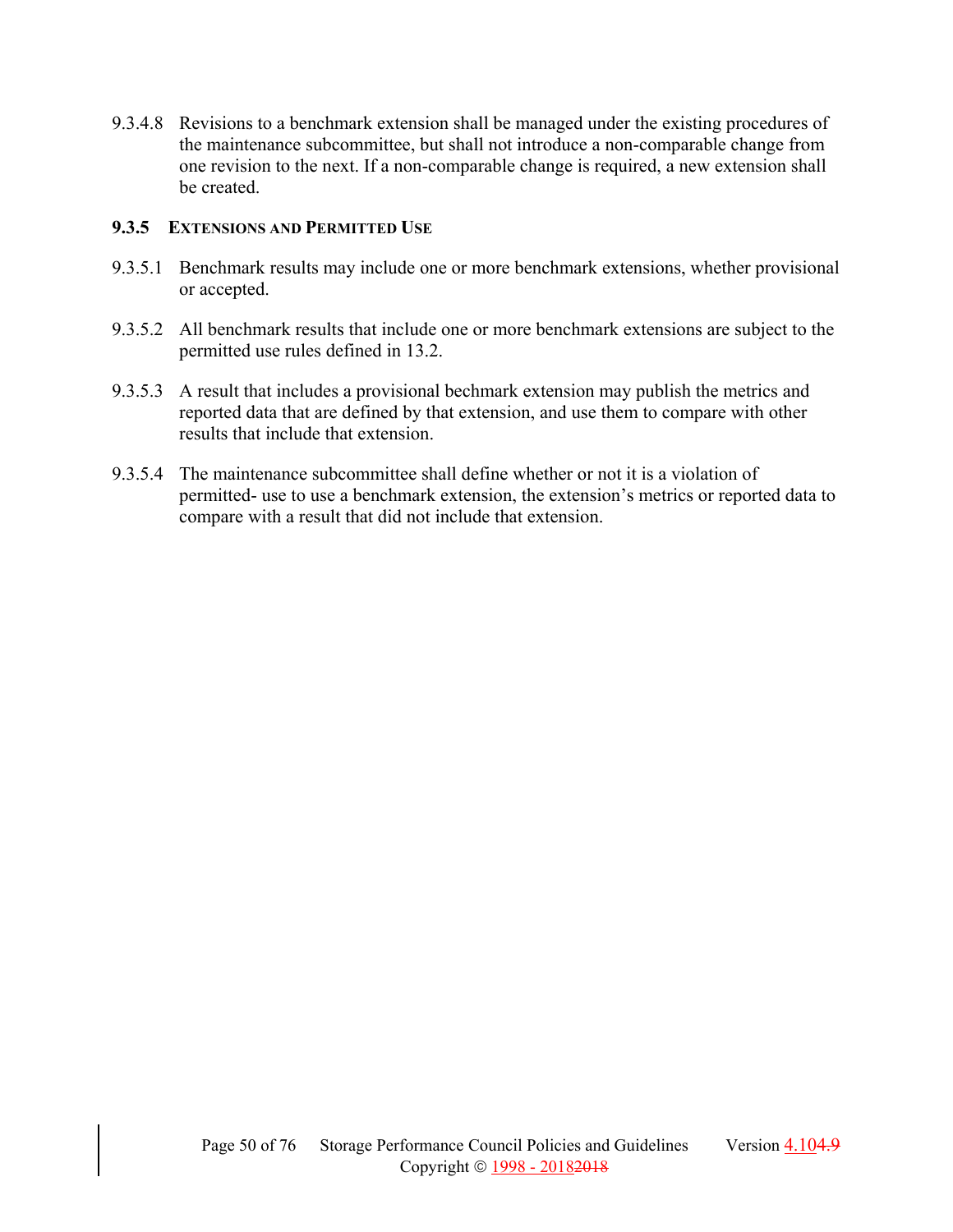# **SECTION 10 Auditors and Auditing**

### **10.1 AUDITOR POOL**

- 10.1.1 The purpose of an SPC Auditor is to certify that SPC Measurements are compliant with the relevant benchmark specification.
- 10.1.2 The Steering Committee has the responsibility to manage a pool of certified Auditors and may:
	- Expand the pool to ensure that an adequate number of Auditors is available to provide coverage in a timely manner, or
	- Restrict the size of the pool to maintain quality.

# **10.2 AUDITOR CERTIFICATION**

### **10.2.1 OVERVIEW**

The following defines the certification process for Auditor candidates. Candidates are certified for a specific SPC Benchmark. Auditor candidates may seek, and can obtain, certification for multiple SPC Benchmarks. Candidates must be individuals and not organizations.

### **10.2.2 STAGE I – APPLICATION**

- 10.2.2.1 A prospective Auditor candidate shall submit an application to the Executive Director including:
	- The specific SPC benchmark for which they would like to be certified,
	- A summary of the candidate's background (e.g., education, work experience, other related skills)
	- An attestation of their suitability for audit work (e.g., freedom to travel, lack of any conflict of interest).
- 10.2.2.2 The Steering Committee reviews the application and decides if the candidate is appropriate for further consideration, and if their certification as an Auditor would enhance the Auditor Pool.
- 10.2.2.3 If the Steering Committee approves the application, the candidate then progresses to Stage II. If the application is rejected, the candidate must wait at least six months before reapplying, except if this delay is waived by the Steering Committee.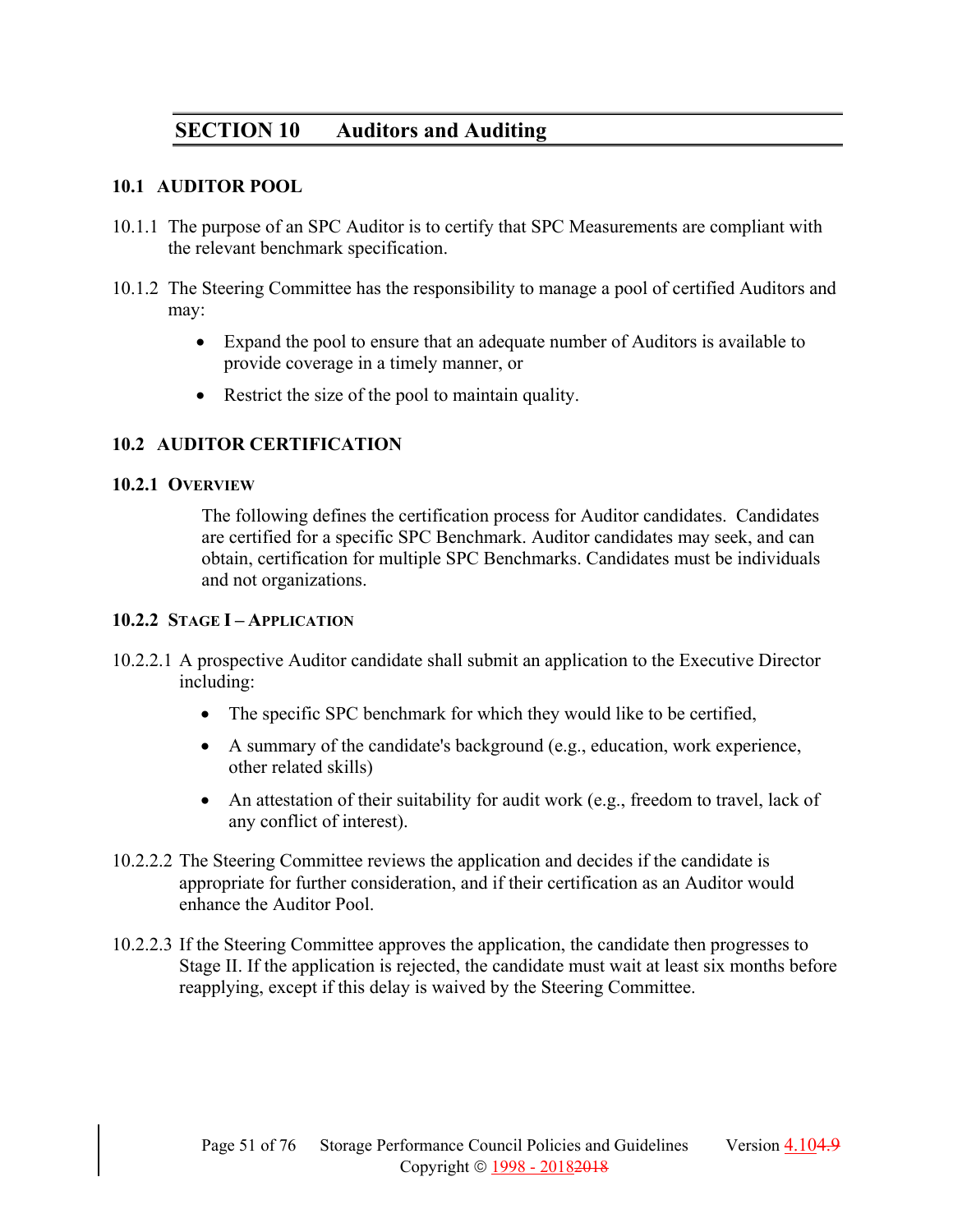### **10.2.3 STAGE II – EXAM AND INTERVIEW**

- 10.2.3.1 An Auditor candidate is required to take a written exam specific to each Benchmark for which they are seeking certification. The purpose of the written exam is to establish that the candidate has a full understanding of the Benchmark, the operation of the SPC, and the auditing process. It should be possible to pass the exam by studying publicly available documents such as the SPC benchmark specifications and the SPC Policies and Bylaws. The exam is administered in person, at a time and place designated by the Steering Committee. The Steering Committee may vote to waive the exam based on its review of a candidate's qualifications.
- 10.2.3.2 Technical subcommittees are responsible to develop and maintain at least 30 questions and associated answers for each Benchmark. At least 15 questions are chosen for a given exam to avoid using the same questions and answers for each exam.
- 10.2.3.3 A passing score for the exam is at least 85% of the maximum score. If a candidate fails to pass the exam, the Steering Committee will inform the candidate in writing within seven days. A second, different exam may be scheduled no sooner than four weeks after the first exam. A subsequent failure will result in a loss of the Steering Committee's approval of the candidate.
- 10.2.3.4 The Steering Committee interviews any candidate who has passed the exam and votes on whether to accept the candidate as an apprentice Auditor. The Steering Committee may vote to waive the interview based on its review of a candidate's qualifications.

# **10.2.4 STAGE III – APPRENTICESHIP**

- 10.2.4.1 An apprentice Auditor must work with a certified Auditor to gain hands-on experience with the audit process and the particular Benchmark in question. It is incumbent upon certified Auditors to provide reasonable opportunities for apprentices to gain such experience. When the certified Auditor feels that the apprentice has demonstrated the capacity to work independently, the certified Auditor provides a written endorsement of the apprentice toward their certification. The endorsement must indicate how long the apprentice worked with the certified Auditor and the work performed during the apprenticeship.
- 10.2.4.2 The Steering Committee will monitor the progress that an apprentice is making toward certification, and may remove a candidate Auditor from future consideration is timely progress is not made.
- 10.2.4.3 The Steering Committee may vote to waive the apprenticeship requirement based on its review of a candidate's qualifications and experience.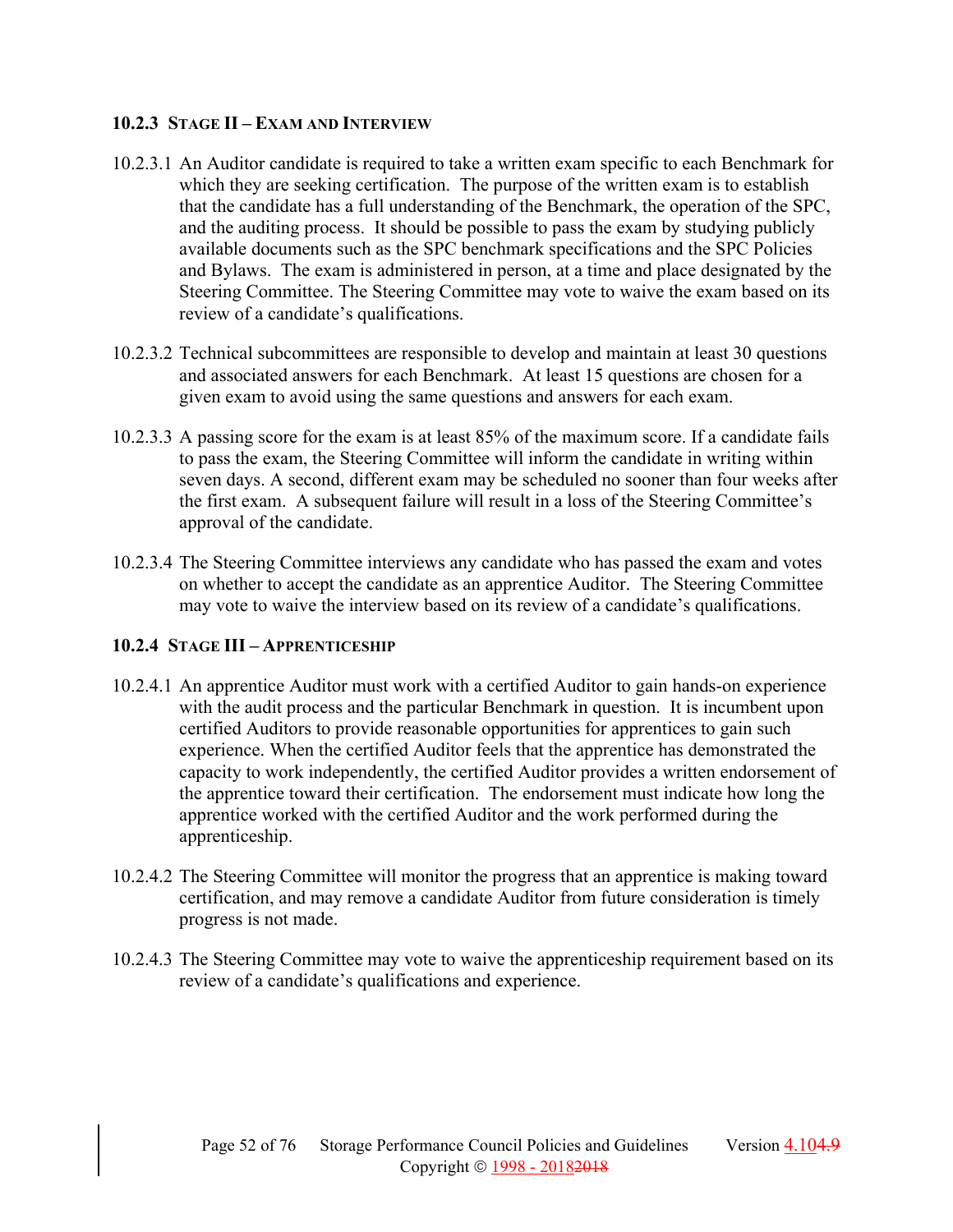# **10.2.5 STAGE IV – CERTIFICATION**

- 10.2.5.1 Candidates who have been endorsed by a certified Auditor or whose internship has been waived may be asked to meet with the Steering Committee for a certification interview. The certification interview includes technical questions to verify that the candidate has a solid understanding of the specific benchmark and the technologies and products that can potentially be used in the benchmark implementation. In addition, the certification interview will include specific questions on the audit requirements of the benchmark and on the candidate's approach to auditing benchmark results.
- 10.2.5.2 Following the certification interview, if any, the Steering Committee will vote on whether to certify the candidate as Auditor of the specific benchmark. In addition to the technical knowledge of the specific SPC Benchmark that the candidate has demonstrated, the Steering Committee shall also consider the candidates general suitability as an SPC Auditor including:
	- Prior knowledge of the SPC organization and SPC benchmarks.
	- Capability to provide adequate auditing coverage (e.g., time, location, ability to travel).
	- Knowledge and experience in storage subsystem technology.
	- Ability to perform the duties of the job in an independent manner (i.e., free of conflicts-of-interest).
- 10.2.5.3 The Steering Committee may constrain the certification, provided it defines the additional work required of the candidate to remove those constraints.
- 10.2.5.4 The Steering Committee shall notify the candidate of its decision within 3 days, including a brief summary of its findings, and any constraints or limitations that have been put on the candidate's certification.
- 10.2.5.5 If the Steering Committee fails to certify a candidate, the candidate must wait a minimum of two weeks, and may then ask the Steering Committee for reconsideration. If the Steering Committee votes to reconsider the candidate's certification, the reconsidering process must include a certification interview.

# **10.2.6 STAGE V – MAINTAINING CERTIFICATION**

- 10.2.6.1 Maintaining certification requires that the certified Auditor fulfills the following responsibilities:
	- To work with and review the work of apprentice auditors.
	- To stay current with changes in the Policies and SPC benchmark specifications.
	- To work closely with other Auditors in order to maintain consistency between audits.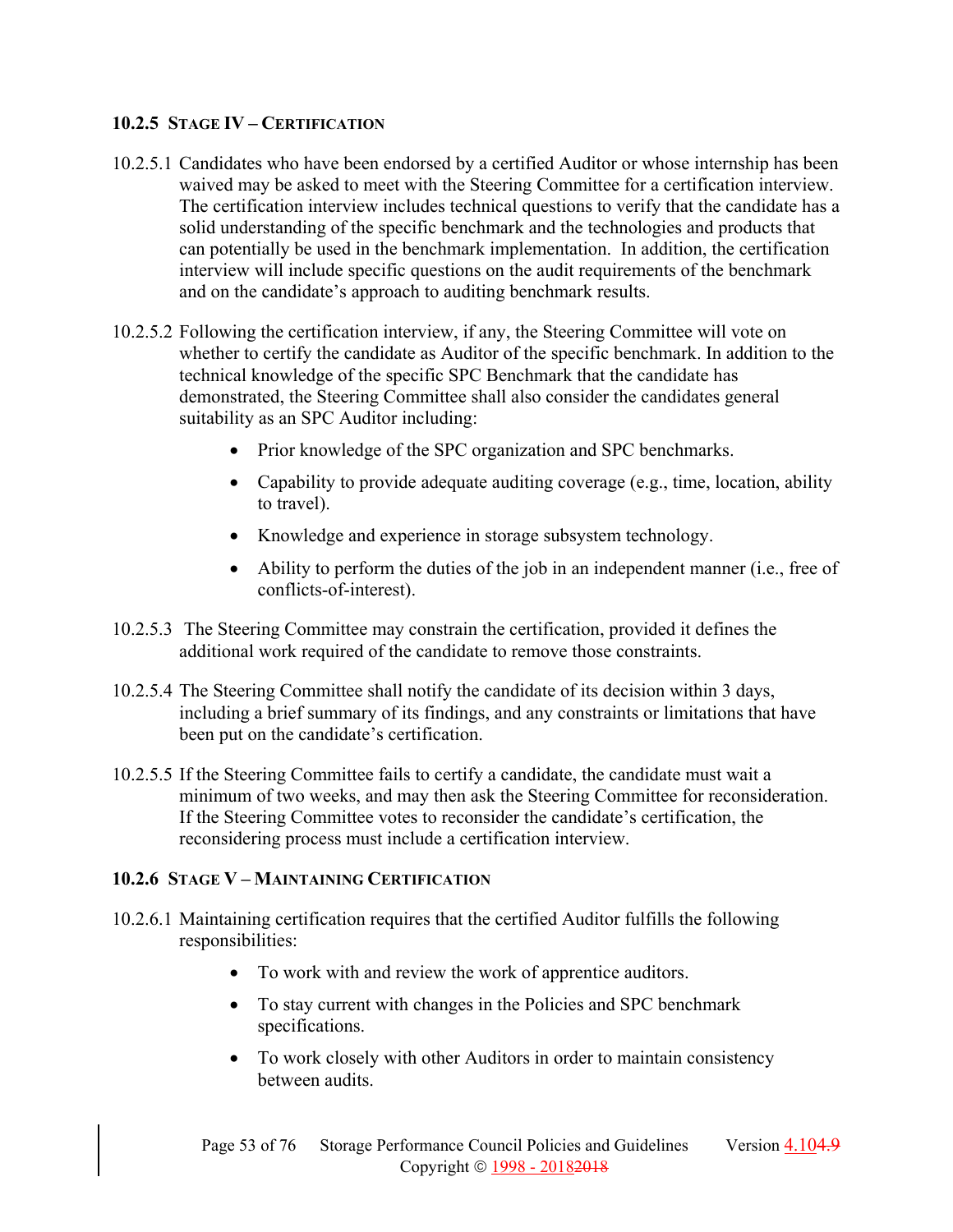- To provide adequate auditing coverage (e.g., availability, turnaround time, travel).
- To work closely with the Maintenance Subcommittee(s) to maintain and enhance the benchmark specifications.
- To perform the duties of the job in a professional and independent manner.
- To support the best interests of the SPC and its mission.
- 10.2.6.2 An Auditor's certification may be revoked by a vote of the Steering Committee.
- 10.2.6.3 Auditors agree to comply with the SPC Antitrust Compliance Policy. The certification of an Auditor who violates or fails to comply with the SPC Antitrust Compliance Policy shall be immediately revoked.
- 10.2.6.4 Certified Auditors may relinquish their certification by informing the Steering Committee of their decision in writing.
- 10.2.6.5 The Steering Committee may require that certified Auditors physically attend a minimum number of general meetings to maintain their certification. In case of such requirement the Steering Committee will negotiate with the certified Auditors to establish a reasonable compensation for their attendance.

# **10.3 SPC AUDIT PROCESS**

# **10.3.1 OVERVIEW**

10.3.1.1 The audit process is a complete review of an SPC Measurement, to assess the compliance of that Measurement against the corresponding specification. The audit encompasses more than just the outcome of the benchmark tests. It also includes a review of any other item that may affect the compliance of the result.

> A successful audit does not guarantee compliance. The SPC Peer Review process is used as an additional mechanism for determining compliance (see 9.3). The audit is intended to reduce the probability that a new SPC Result will be found noncompliant during the SPC Peer Review process.

- 10.3.1.2 The main components of the audit process are:
	- Establish an audit protocol to document in detail the required set of steps to produce a Measurement compliant with the benchmark specification. The protocol also documents the automation level of the test methodology and the resulting test data to be captured and communicated to the auditor.
	- Verify the compliance of all components of the implementation (e.g., benchmark kit, hardware configurations, component pricing).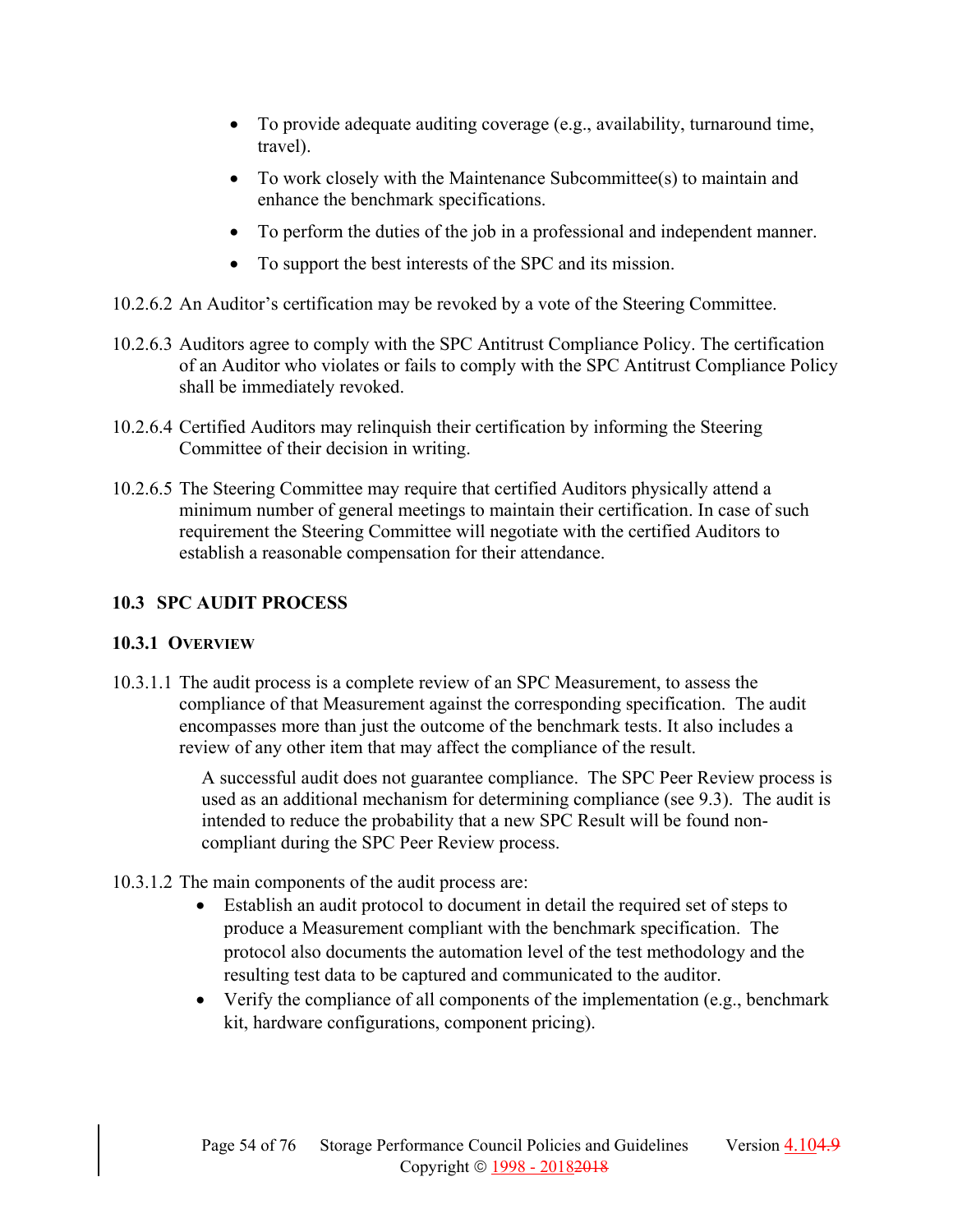- Verify that the tested configuration falls within the intended scope stated by the benchmark specification, as reflected by its appropriateness, availability and usability within the intended segment of the storage marketplace.
- Obtain a reasonable confidence level that the methodology used to execute the benchmark tests produces reliable measurement results.
- Verify the compliance of a Measurement by examining those results.
- Verify the compliance of the result based on applicable CRC rulings not yet reflected in the benchmark specification.
- Produce an FDR that accurately reflects and discloses all required details about the result.

# **10.3.2 AUDITOR SELECTION AND PAYMENT**

- 10.3.2.1 The test Sponsor selects an Auditor from the list of certified Auditors maintained by the Executive Director.
- 10.3.2.2 The test Sponsor contracts directly with their selected certified Auditor to obtain audit and FDR production services.
- 10.3.2.3 The service fees charged by the Auditor and related payment terms are determined by negotiation between the Test Sponsor and the Auditor.
- 10.3.2.4 The Test Sponsor pays the fees for audit and FDR production services directly to the Auditor based on the negotiated terms.
- 10.3.2.5 An Auditor may refuse to provide services to a Test Sponsor that has failed to make timely payments for services previously rendered.
- 10.3.2.6 An Auditor may request that the Steering Committee vote on the withdrawal of a published result when the audit and FDR production services fee for that result have not been timely paid by the Test Sponsor.

# **10.3.3 AUDIT PROCESS**

- 10.3.3.1 The audit process for the specific benchmark is documented in that Benchmark's specification.
- 10.3.3.2 The Auditor may, at his or her discretion, adjust or alter the documented audit process to meet the specific needs of an audit.
- 10.3.3.3 It is the responsibility of the Test Sponsor to attest to the veracity of all information disclosed to the Auditor as part of the audit.
- 10.3.3.4 The Auditor may choose to examine, verify and test any information disclosed by the Test Sponsor.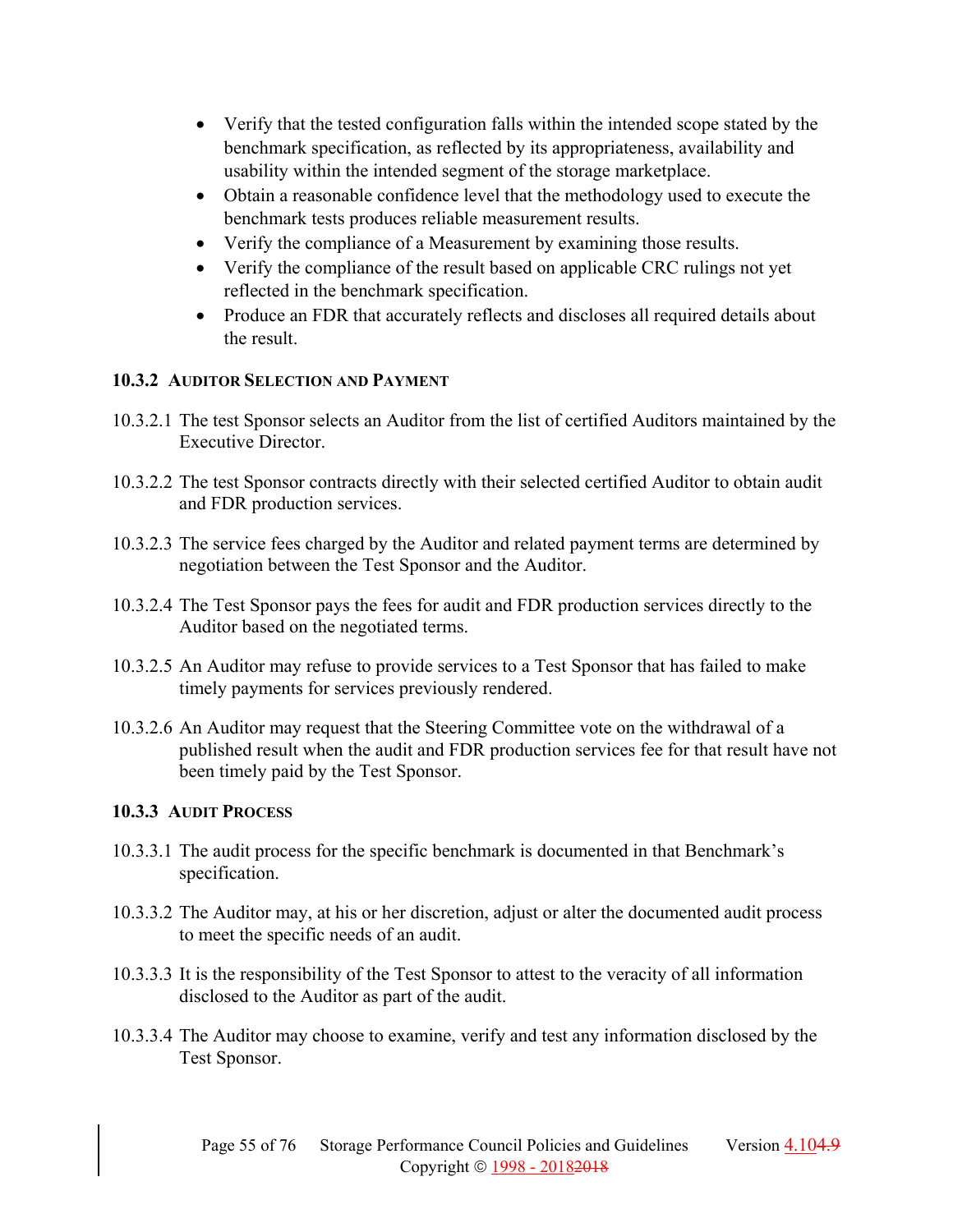10.3.3.5 In cases where the Auditor identifies a need for further documentation not produced as part of a pre-existing protocol, it is the joint responsibility of the Auditor and Test Sponsor to identify or develop such documentation (e.g. through screen shots or added reports).

### **10.3.4 AUDITOR'S DECISION AND APPEAL**

- 10.3.4.1 The Auditor has the authority to make all compliance-related decisions during the course of an audit.
- 10.3.4.2 In case of a benchmark implementation where the letter and the spirit of a benchmark specification are found to be ambiguous and no preponderance of evidence can be established to resolve the ambiguity, the Auditor should decide in favor of a conservative, rather than liberal, interpretation of the benchmark requirement.
- 10.3.4.3 The Auditor may waive a benchmark requirement in cases where sufficient proof is obtained that this requirement meets all of the following criteria:
	- It has no effect, whatsoever, on the reported metrics.
	- It does not affect compliance with any other requirement.
	- Its compliance would represent a significant financial or operational burden on the part of the Test Sponsor.

As a specific example, suppose that the script that must run following initialization contains a fatal path error. In such a case, the Auditor may allow the Test Sponsor to correct the path error and resubmit the script without reinitializing the system, provided that in the Auditor's judgement this procedure meets the three criteria as just stated. Any such waiver must be highlighted in the Audit Report and the FDR must include a description of the waived requirement, along with the proof provided that all reported metrics would have otherwise been the same and that there is no effect on compliance with other requirements. The FDR must also include an explanation of the nature of the burden that was relieved by the waiver.

- 10.3.4.4 The Test Sponsor can request from the Auditor that selected decisions be documented in writing, including a detailed description of the issue and the process used to make the decision.
- 10.3.4.5 If a Test Sponsor disagrees with an Auditor's decision, the Test Sponsor has the option of submitting the documented decision to the CRC for appeal.

### **10.3.5 CONFIDENTIALITY OF INFORMATION**

10.3.5.1 It is recommended that Test Sponsors and their chosen Auditor enter into a confidentiality agreement to protect all information disclosed to the Auditor during the course of an audit. Such an agreement should take into consideration the need for the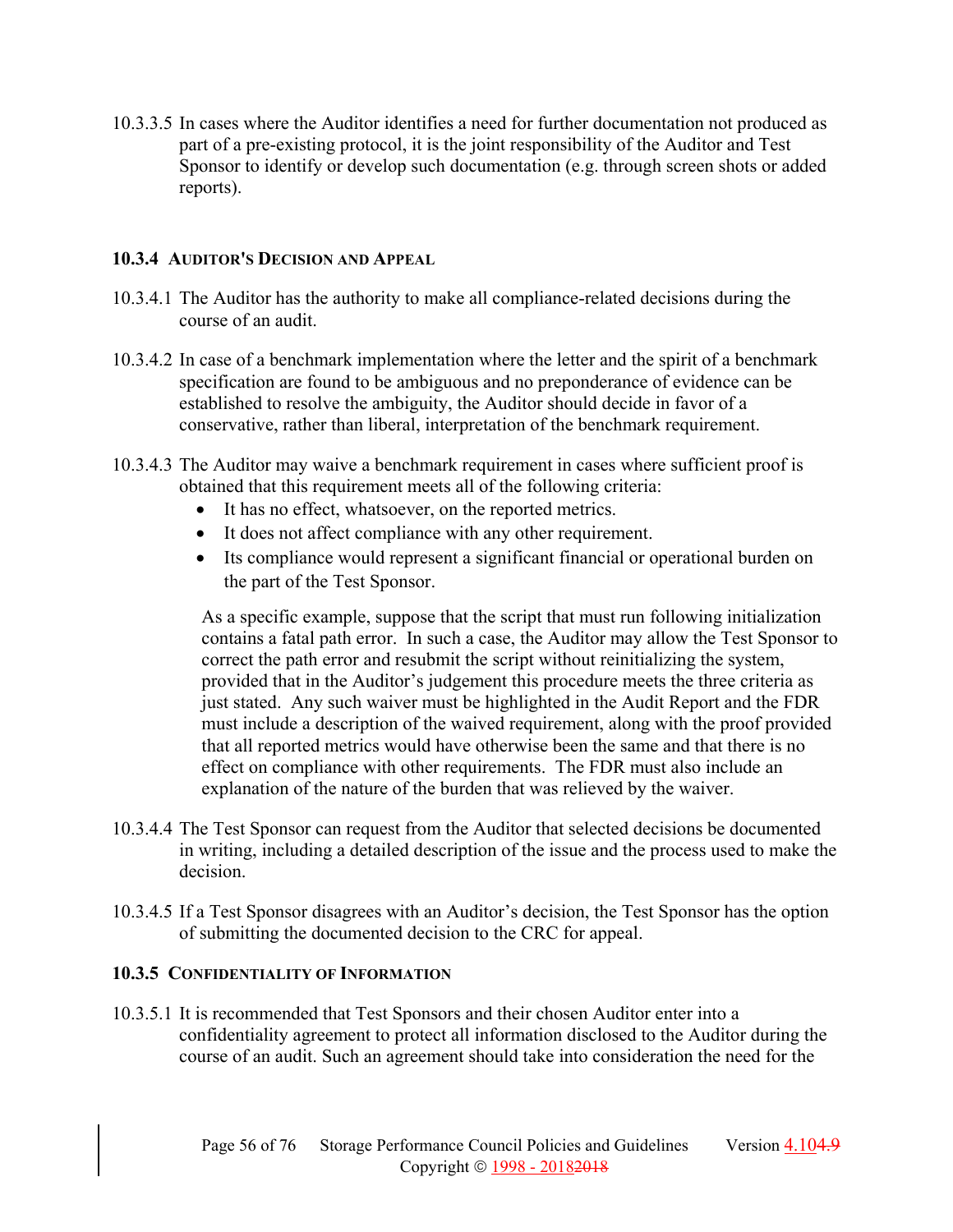Auditor to communicate confidential information to other Auditors when required to perform the auditing function.

10.3.5.2 When an FDR is sent to the SPC for Public Review, all information contained in the FDR becomes public knowledge.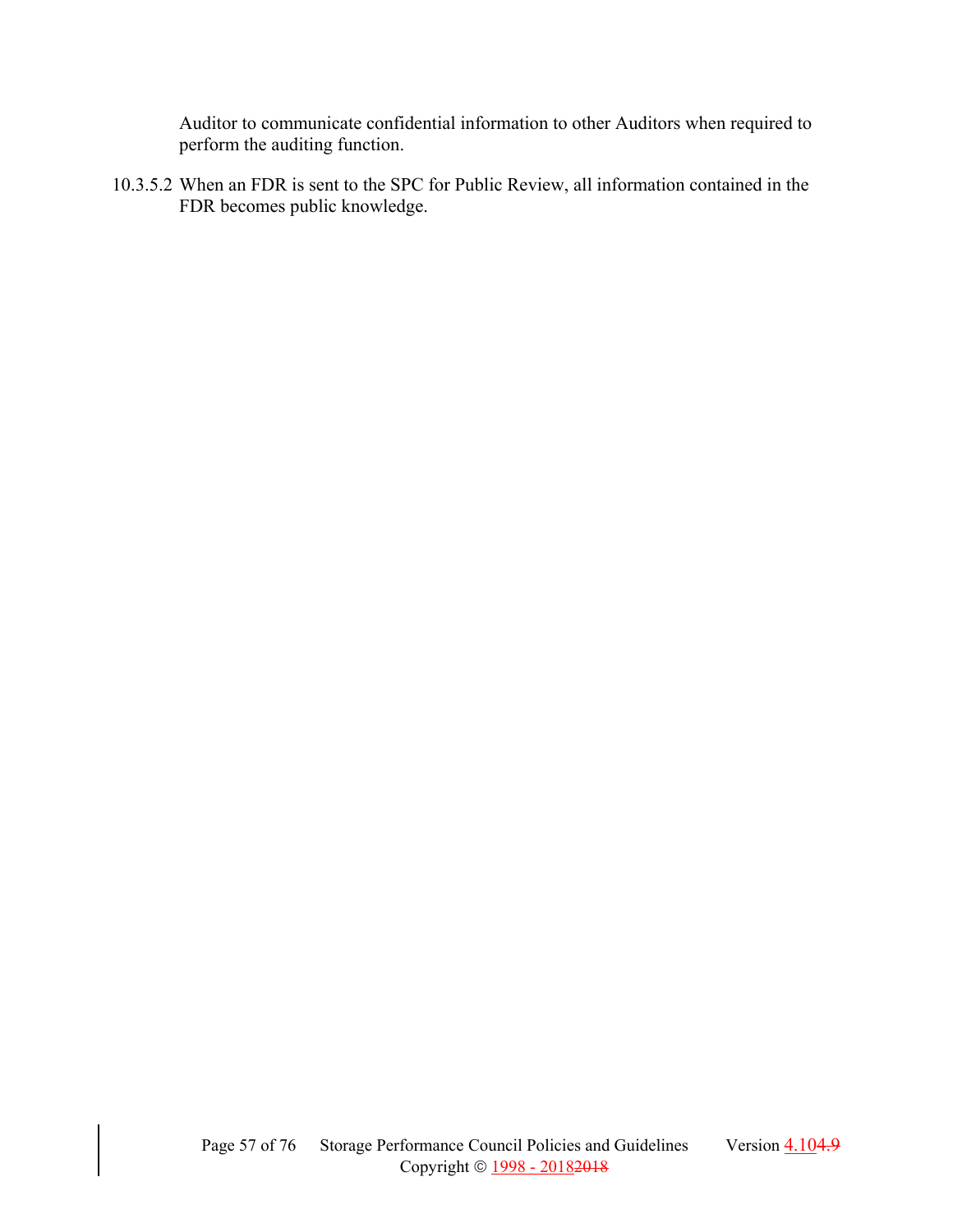# **SECTION 11 RESULTS SUBMISSION AND PUBLICATION**

#### **11.1 MANDATORY AUDITS**

- 11.1.1 An SPC Measurement must be successfully audited before a Test Sponsor can submit it to the Executive Director for publication as an SPC Result.
- 11.1.2 SPC Auditors provide audit services for members who wish to audit SPC Measurements.
- 11.1.3 Auditors must be certified by the Steering Committee to audit SPC Measurements for compliance with an SPC Benchmark specification. (see SECTION 10).
- 11.1.4 Test Sponsors may choose amongst any of the Auditors certified for the applicable specification for assistance in auditing their SPC Measurement.

### **11.2 MEASUREMENT SUBMISSION**

A Test Sponsor may submit a successfully audited SPC Measurement to the Executive Director for publication as an SPC Result. The precise contents of a measurement submission are defined in each benchmark specification, however all submissions shall include:

- A cover letter or email explicitly stating:
	- o If the submission is a new SPC measurement or pricing revisions to an existing SPC Result;
	- o Full contact information for the Test Sponsor.
- A software copy of the required Full Disclosure Report (FDR)
- An Audit Report stating the SPC measurement has successfully completed the required SPC Audit.
- A release, if not previously submitted, allowing public disclosure of the SPC Result and corresponding FDR.
- If the submission is incomplete, the Executive Director will not accept the submitted Measurement.

After the above submission requirements have been satisfied, the submission:

- becomes a new SPC Result;
- is given the status of "Submitted for Review";
- is "registered" with the SPC, and remains registered until the result is withdrawn (see 11.7);must complete Peer Review to determine its compliance with SPC specifications. This occurs whether or not the result is withdrawn immediately thereafter.

**Rationale**: This requirement is intended to prevent test sponsors from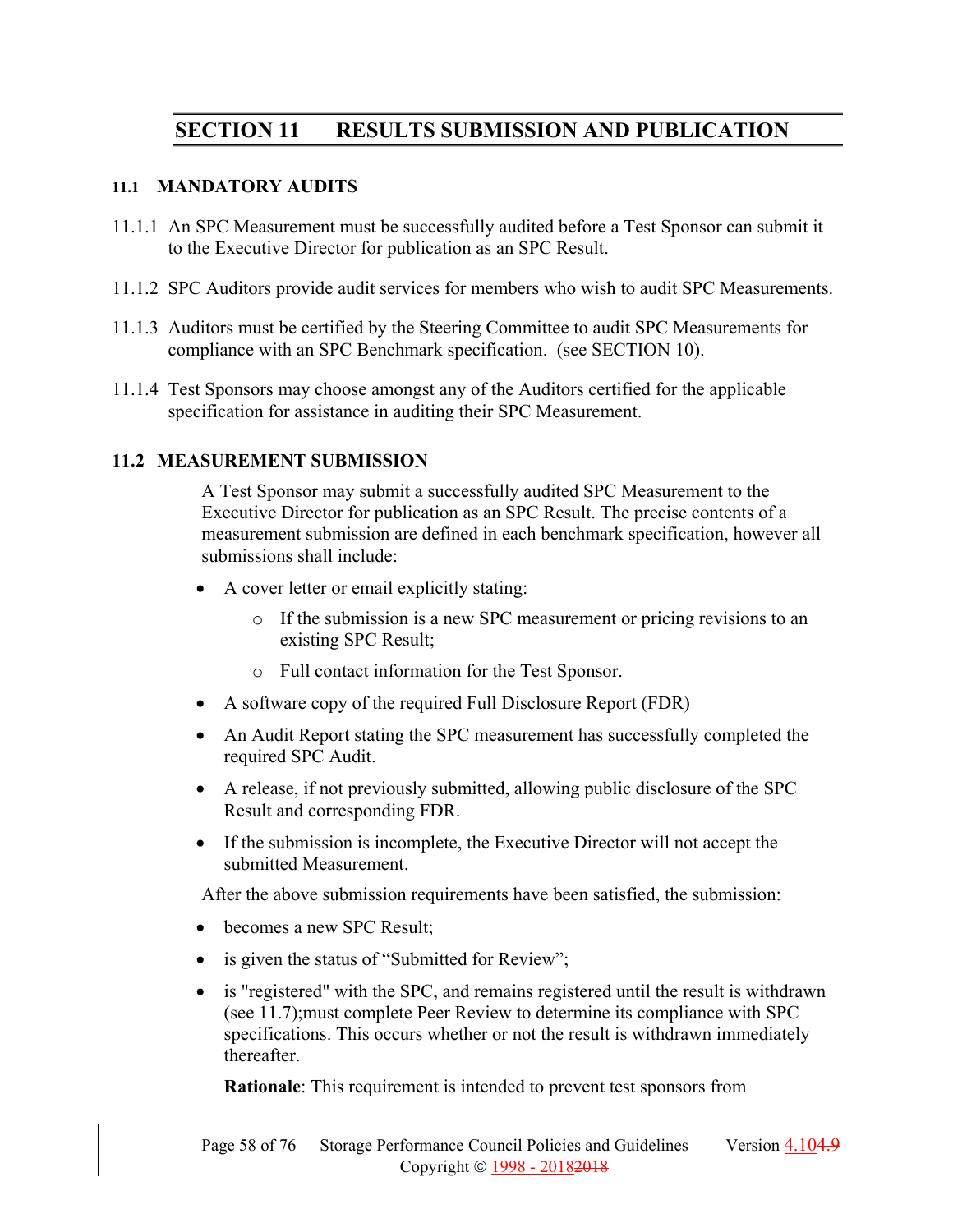submitting invalid SPC results and then immediately withdrawing them, thereby preventing the normal SPC review process.

### **11.3 PEER REVIEW PROCESS.**

### **11.3.1 OVERVIEW**

All new SPC Results must pass through the SPC Peer Review process. The SPC Peer Review has an initial duration of 60 calendar days, with day one being the SPC Result submission date, which is established by the Executive Director and recorded with the result.

### **11.3.2 PUBLIC REVIEW**

At the start of the public review:

- The new SPC Result will be posted to the SPC website as "Submitted for Review".
- An announcement of the submission/posting will be sent to the SPC membership.
- The Full Disclosure Report is a public document available to all SPC members, as well as the general public, and may be referenced publicly in accordance with the SPC "Permitted Use" requirements (Section 11.2).

If there is no challenge to a new SPC Result during its SPC Public Review, the result is eligible to transition from "Submitted for Review" to "Accepted" status at the end of that SPC Public Review period (see 11.5).

# **11.4 CHALLENGING A RESULT**

### **11.4.1 CHALLENGE SUBMISSION**

A new SPC Result may be challenged during the SPC Peer Review period based on non-compliance with the appropriate SPC specification. Challenges are submitted to the Compliance Review Committee (CRC) (see 5.55.4).

SPC members with access to a Full Disclosure report for a new result may, at their option and within the specified review period, submit to the Compliance Review Committee (CRC) specific challenges related to compliance with specific clauses of the appropriate SPC specification.

If a challenge is filed within a designated review period but the CRC does not accept it (see 5.5.55.4.5), the challenge is as if it never occurred.

If the CRC receives a request to review a specific issue of a Full Disclosure Report and finds the challenge to be substantive, it will add it to its work list. The result remains in "Submitted for Review" status until the CRC has reviewed the result and the Board has made a decision on the recommendation submitted by the CRC.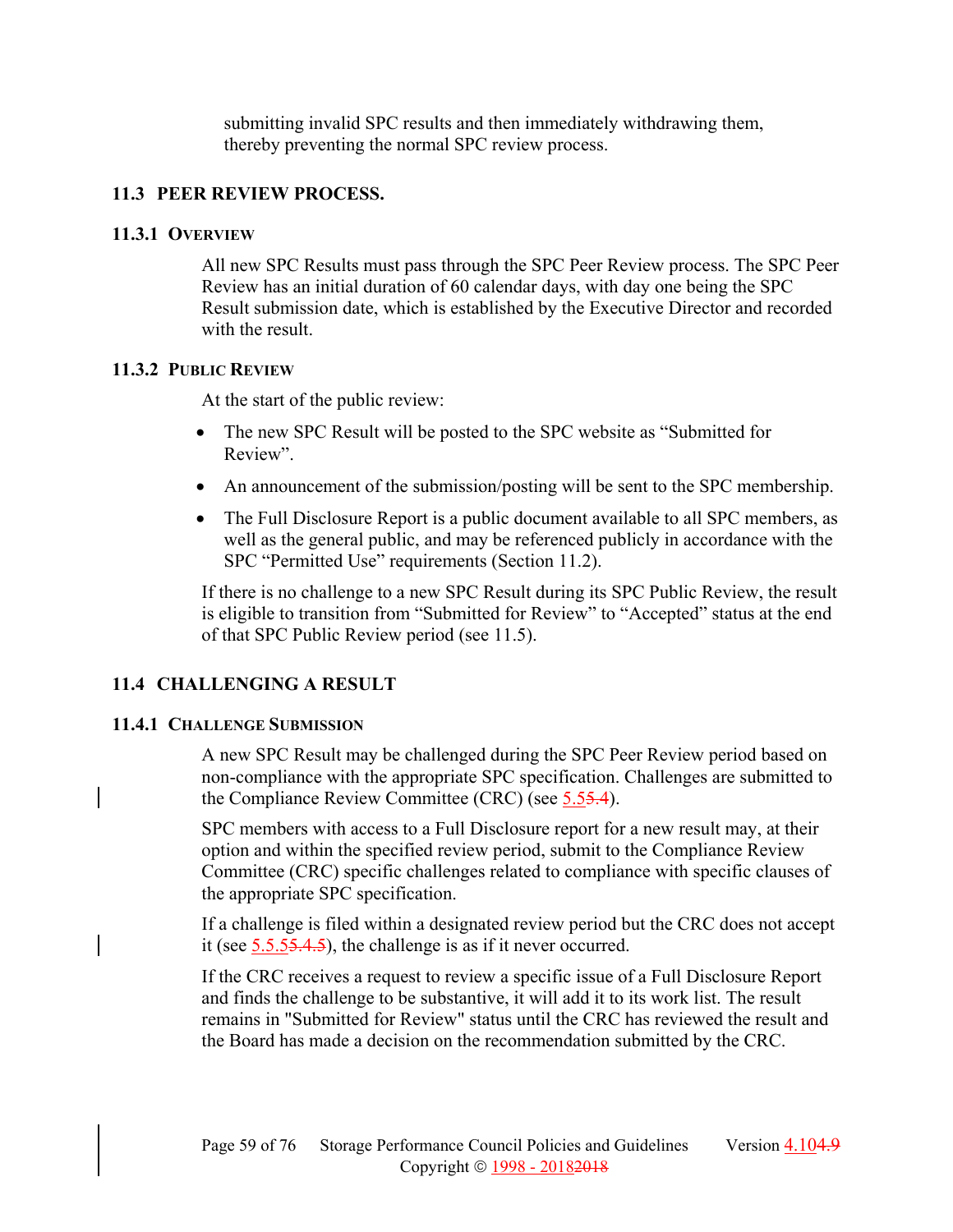#### **11.4.2 STATUS OF CHALLENGED RESULTS**

If one or more challenges to a new SPC Result are submitted to and accepted by the CRC, the result remains in the designated review state the result was in when the challenge was submitted until all the challenges are resolved.

A result that has been challenged during its SPC Public Review cannot transition to "Accepted" status while the accepted challenges are under review even if the designated SPC Public Review period has concluded.

In the event a Test Sponsor submits documentation to the CRC in response to a challenge accepted by the CRC, that documentation is subject to the SPC Peer Review process. Specifically, the submitted documentation is subject to challenge as if it were a new SPC Result.

If a new SPC Result remains in "Submitted for Review" status at the end of its 60 day SPC Peer Review period because of accepted challenges still under review, any new challenges submitted after that 60-day period must pertain to the challenges currently under review. New issues may not be submitted after the 60-day review period has concluded even if the new SPC Result is still in "Submitted for Review" status.

### **11.4.3 RESULTS OF A VOTE ON CRC RECOMMENDATIONS**

Non-compliance recommendations from the CRC are to be passed by a Simple Majority Vote of the Board.

The Board should vote on CRC recommendations as soon as possible.

**Rationale**: It is the intent of this section that a Test Sponsor's results receive expeditious attention, and that there be a limited time during which results remain in 'Submitted for Review' status.

If the review of all accepted challenges to a new SPC Result determines the result is compliant, the following will occur based upon the review state of the result:

- **(a)** A result in SPC Public Review will immediately transition to "Accepted" status if its designated SPC Public Review period concluded during the review of the accepted challenges.
- **(b)** If the designated SPC Public Review period has not concluded, the result will remain in SPC Public Review. That review period will not be extended as a result of the challenges and will conclude as originally scheduled.

If the Board approves a CRC recommendation stating that a result is non-compliant with the standard, the Executive Director shall immediately remove that result from the official SPC results list. The Test Sponsor may not use this result in any of its marketing, sales, or press materials.

# **11.5 ACTIVE, ACCEPTED SPC RESULTS**

11.5.1 A new SPC Result is an Active result at the start of the Peer Review.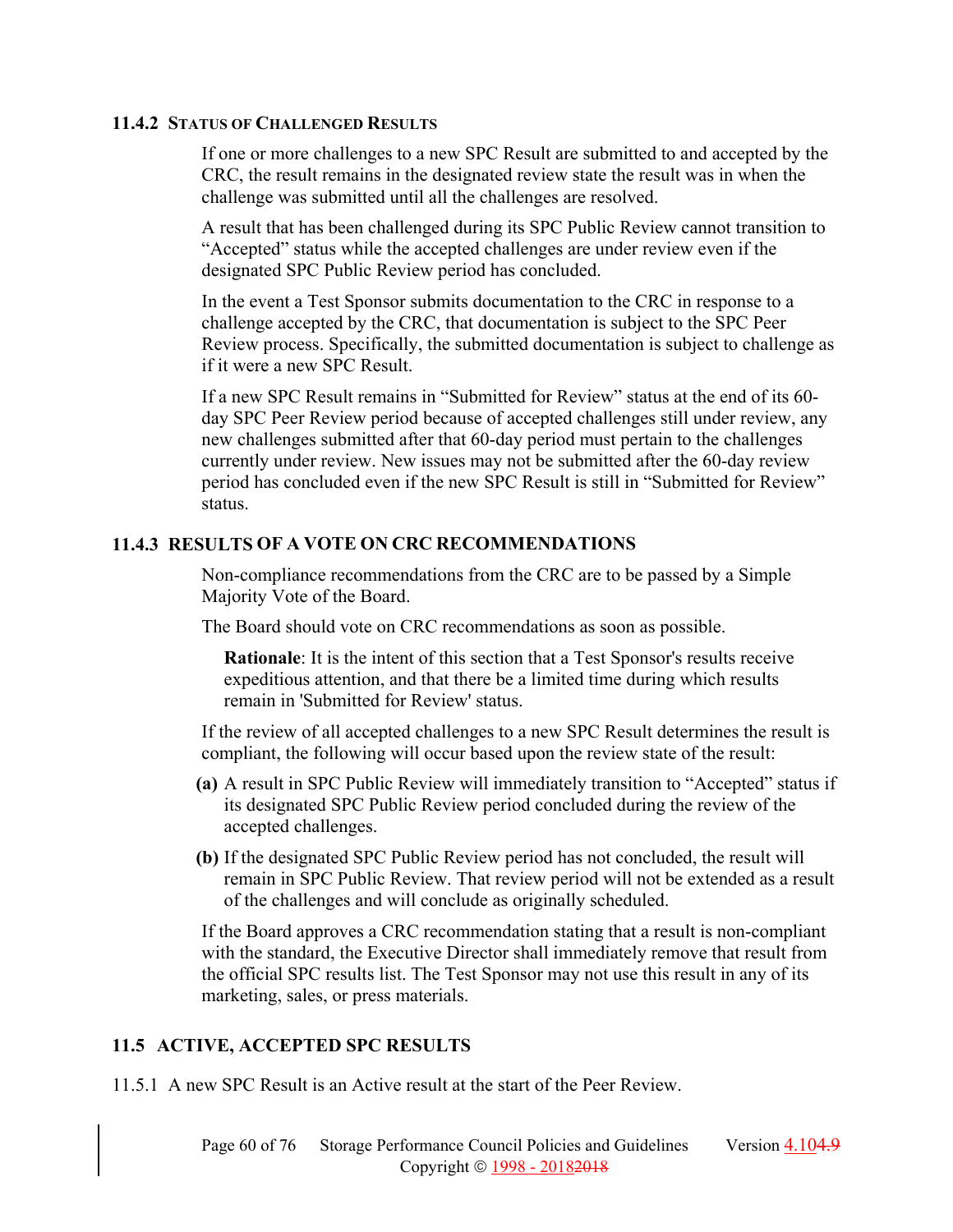- 11.5.2 At the conclusion of Peer Review, a new SPC Result's peer review status changes from "Submitted for Review" to "Accepted" if:
	- The new result has not been challenged, or
	- The new result has been challenged, but the challenge was not upheld
- 11.5.3 A new SPC Result that has transitioned to "Accepted" status remains an Active result.
- 11.5.4 The initial Active status is for a period of two (2) years. Beyond that period, Test Sponsors must make an annual request for a one-year extension of an SPC Result's Active status.
- 11.5.5 That one-year extension request is granted if the Priced Storage Configuration is still fully supported and available for sale with current pricing as submitted by the Test Sponsor.
- 11.5.6 There is no limit to the number of 1-year extensions that may be requested for a currently Active SPC Result, and extensions shall not be unreasonably withheld.
- 11.5.7 An SPC Result whose Active status is not renewed at the end of its current Active period (i.e., either its initial two year active period or or the current one year extension) becomes an Inactive SPC Result, and its status changes from Active to Inactive.
- 11.5.8 An SPC Result's "Accepted" status is retained after a transiton to Inactive status.
- 11.5.9 "Accepted" status cannot be revoked or abrogated by later Council decisions or rulings, except when fraud or serious violations of the benchmark specification are involved.

**Exception:** Even after an SPC Result has passed into "Accepted" status, it can be challenged on the basis of non-compliance with the pricing and availability sections of the benchmark specifications.

**Rationale**: This clause recognizes the pragmatic principle that SPC Results have a limited competitive lifespan and market relevancy, and that the SPC should spend its limited resources reviewing current results.

# **11.6 INACTIVE SPC RESULTS**

- 11.6.1 Inactive SPC Results have been designated as such bytheir Test Sponsor for any number of reasons such as no longer available for sale and/or no longer fully supported, superceded by a newer version/model, etc. But, Inactive results may continue to provide meaningful context and information to potential consumer of SPC data.
- 11.6.2 Inactive SPC Results retain their audit identifier, and are separated from Active SPC Results on the SPC web site.
- 11.6.3 Inactive SPC Results are not subject to challenge.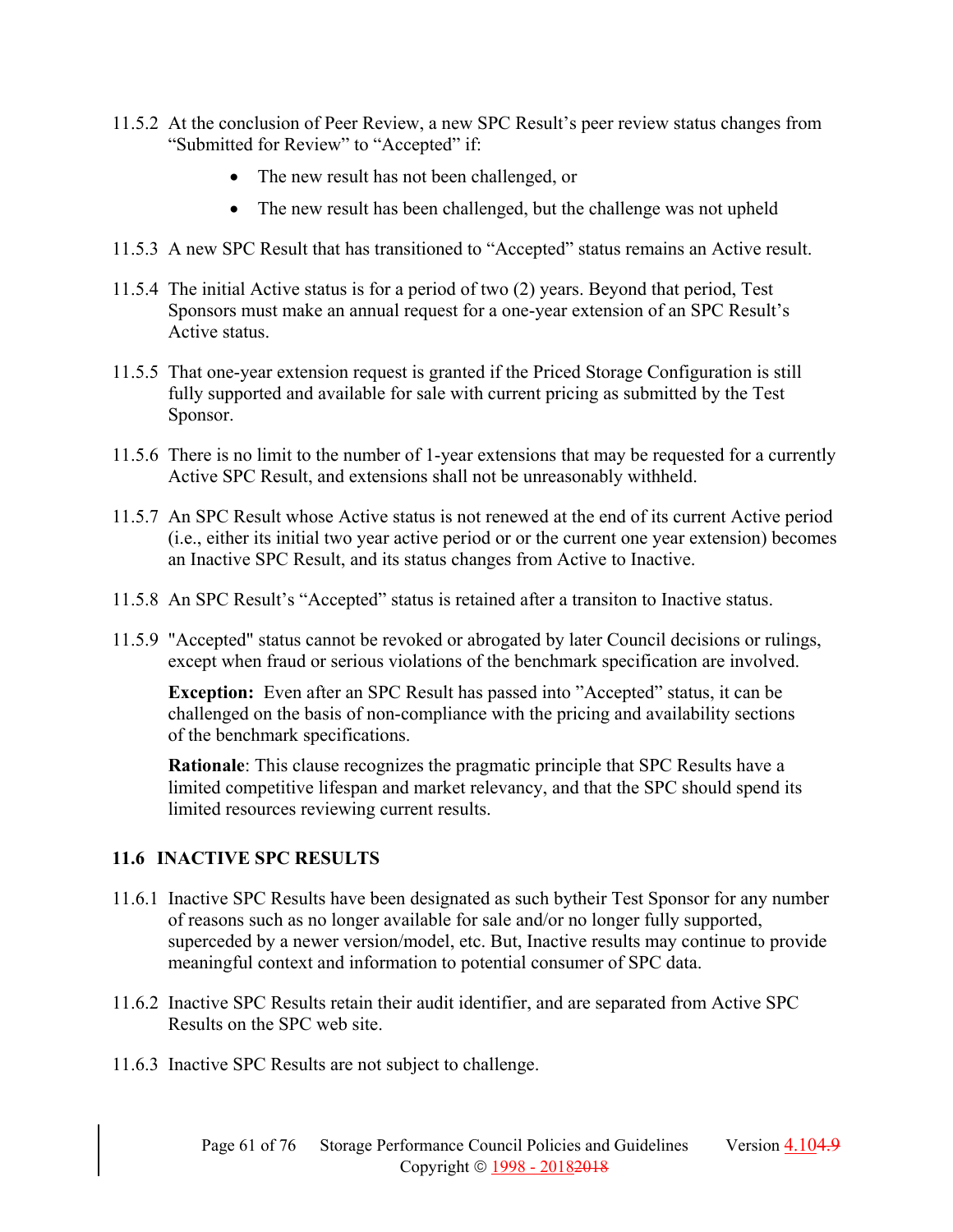- 11.6.4 Inactive SPC Results may be used in public relations. They must conform to all Permitted Use requirements (see 13.2). In addition, they are subject to the following additional constraints:
	- Inactive SPC Results may appear in publicly available material prepared by members other than their Test Sponsor **after** receiving approval from the Steering Committee;
	- All references to Inactive SPC Results must include the text "Inactive as of <date>", where <date> is replaced with the date that the SPC Result transitioned from a status of Active to a status of Inactive.

# **11.7 WITHDRAWING A RESULT**

Once it has begun Peer Review (see 11.3), an SPC Result can be withdrawn by the Test Sponsor or by a vote of the Board.

Test Sponsors may withdraw a previously submitted result by notifying the Executive Director in writing.

Withdrawn results will fall into three (3) categories:

- **Category #1:** Withdrawn by the Test Sponsor without prejudice. This means a Test Sponsor voluntary withdraws an SPC Result that has had no compliance challenge brought and upheld against it. If a withdrawn result falls into category #1, a footnote on the SPC Results list will note: "Withdrawn without prejudice."
- **Category #2:** Withdrawn by the Test Sponsor during the review period after being challenged as non-compliant. If a withdrawn result falls into category #2, a footnote on the SPC Results list will note: "Withdrawn by test sponsor after compliance to technical specifications of the benchmark was challenged. This does not imply any admission of error by the test sponsor or judgment by the SPC Council."
- **Category #3:** Withdrawn by the SPC Council after a result was found to be noncompliant. If a withdrawn result falls into category #3, a footnote on the SPC Results list will note: "Withdrawn by the SPC Council after SPC Council ruled result was non-compliant with technical specifications of benchmark."

All withdrawn results will be retained on the SPC Results list (on a separate page) for 120 days. After that period, the withdrawn result will be dropped from all SPC press releases, results lists, or other documentation. SPC members may publicize these results as being withdrawn in accordance with normal rules covering Accepted Use of SPC results, for a period of 120 days from date of withdrawal.

A withdrawn result is considered to no longer represent a currently valid SPC result after the 120-day period, and may no longer be publicized.

To resubmit a withdrawn result, a new Full Disclosure Report is required.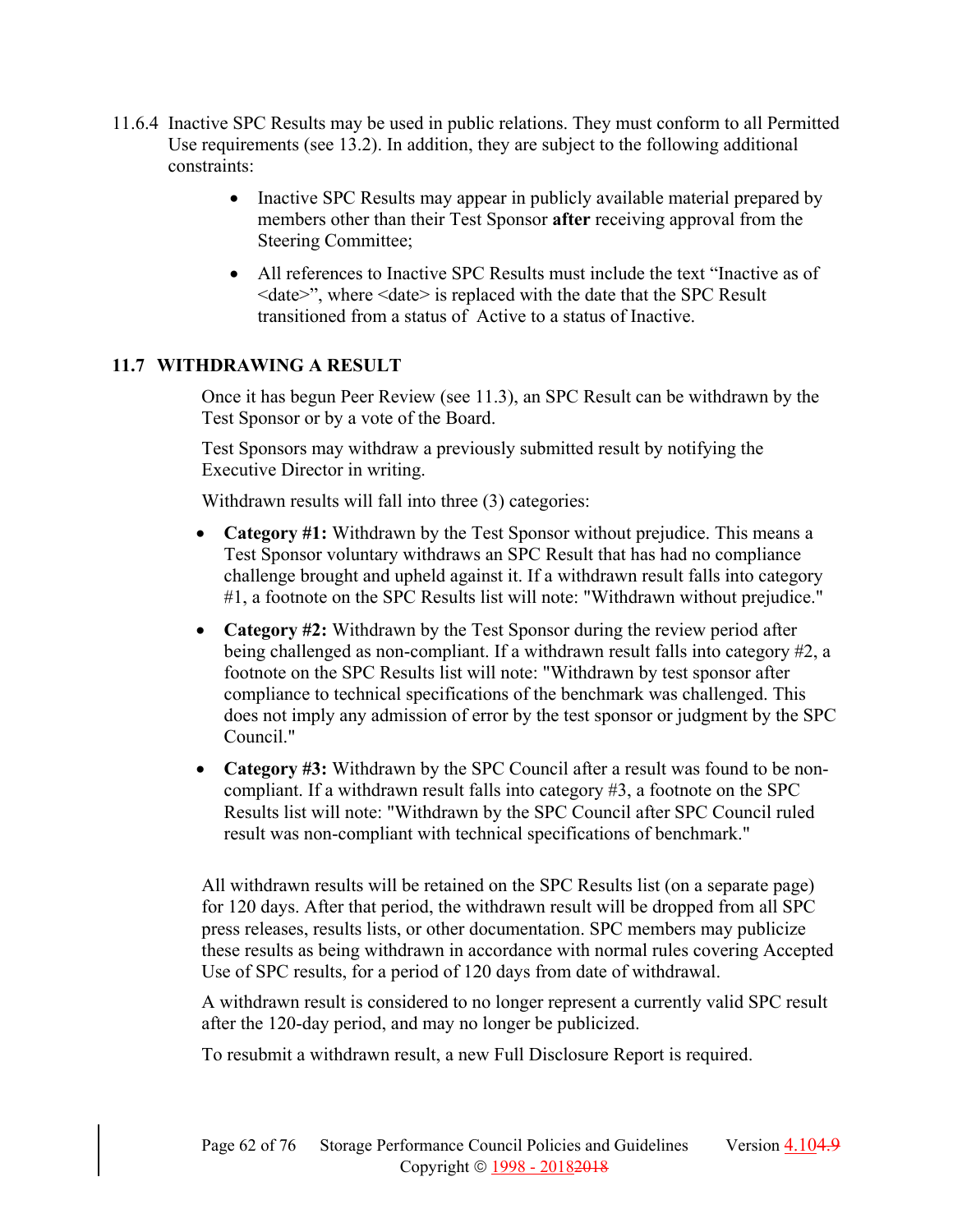### **11.8 RESULTS SUBMITTED ON ANOTHER VENDOR'S PRODUCT.**

When a Test Sponsor wishes to submit an SPC measurement using a different company's product as the Tested Storage Product, the following policy is invoked:

- a. If Test Sponsor X wishes to submit an SPC measurement using Vendor Y's product as the Tested Storage Product, and if Test Sponsor X has Vendor Y's permission, Test Sponsor X can do so according to the standard policies outlined in this document.
- b. If Test Sponsor X does not have Vendor Y's permission, the submission and corresponding new result is subject to the standard policies outlined in this document as well as the following:
	- i. Vendor Y will be notified at the same time as the SPC membership when the result begins the SPC Public Review.
	- ii. Vendor Y may, at their option and within the SPC Public Review period, submit to the Executive Director, specific challenges related to compliance with specific clauses of the appropriate SPC specification.
	- iii. In addition, during the SPC Public Review period, Vendor Y may challenge the result as not being produced with a good faith effort to achieve an optimal result, which would be considered an SPC Policies violation.

**Note:** The definition of "optimal" goes beyond meeting the letter of the benchmark specifications. An optimal result must document a diligent, careful effort to maximize the performance and/or price/performance.

- iv. The Executive Director will immediately forward to the CRC any challenges submitted by Vendor Y.
- v. If the result is challenged (either as non-optimal or on compliance issues), the challenge shall be handled by the standard CRC policies for challenges.

# **11.9 AVAILABILITY OF FULL DISCLOSURE REPORTS**

### **11.9.1 TIMELY ANNOUNCEMENT OF SPC RESULTS**

To alert SPC members of the start of the SPC Public Review period for a new SPC Result, a summary alert email message will be sent to the SPC membership by the Executive Director prior to the result being released into the public arena (e.g., by newswire, hard copy distribution of press release, or press conference).

This summary alert will contain a summary of the new result, including the Primary Metrics and Reported Data specified by the appropriate SPC specification. In addition, the summary alert will contain the public access location of the new result's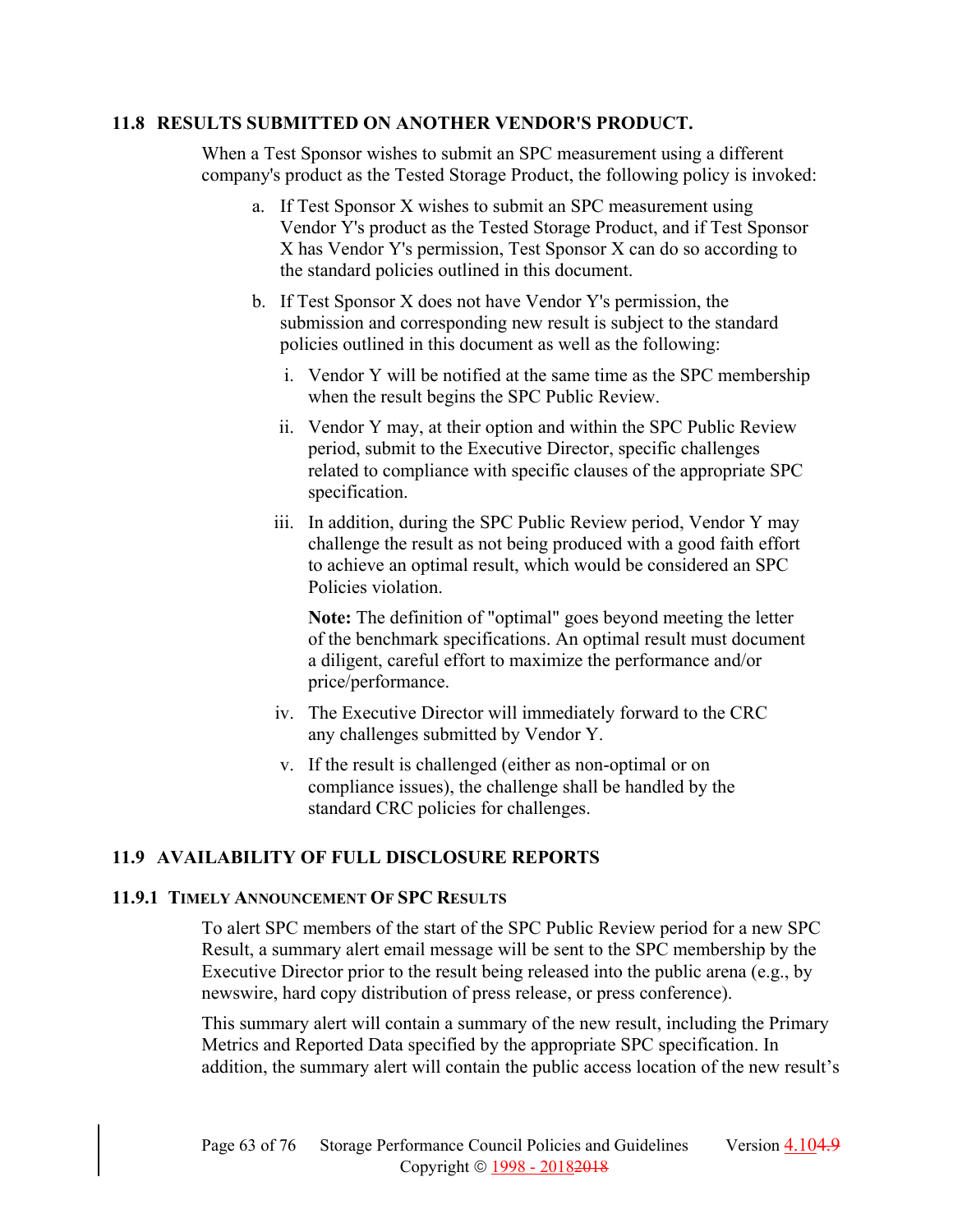Full Disclosure Report on the SPC website.

# **11.9.2 CHANGE IN RESULTS STATUS ALERT**

The Executive Director will send a summary alert email message to the SPC when there is a change to an existing SPC Result. Changes include, but are not limited to:

- Withdrawing a result;
- Repricing a result;
- Changing the availability date for a result;
- Making any other significant change to the result or Full Disclosure Report.

The change of status alert, particularly in regards to pricing changes, will clearly summarize what has changed and the extent of the change. Test Sponsors are encouraged, but not required, to provide any rationale or further explanation for the change.

If the change materially affects the details provided in the previously submitted FDR, the Test Sponsor is required to also submit a revised electronic copy of the executive summary and FDR to the Executive Director prior to the revised result being released into the public arena.

# **11.9.3 NON-DELIVERY OF FULL DISCLOSURE REPORTS**

**(a)** If a company publicly discloses a SPC result without meeting the submission requirements listed in 11.1, the following actions will ensue:

- The Executive Director will send the company a letter regarding their violation of SPC policy.
- At the next general meeting, the Board will vote to cite the company as having violated SPC policy.

**(b)** If non-delivery of a Full Disclosure Report should occur again within six-months of the date of the initial violation, the Steering Committee is authorized to meet with the company to discuss the matter, and if appropriate, issue a press release.

# **11.9.4 COPYRIGHT OF FULL DISCLOSURE REPORTS**

The SPC encourages member companies to allow SPC and other recipients to make copies of copyrighted full disclosure documents.

# **11.9.5 STANDARD DISCLOSURE REPORT SUMMARY**

All Full Disclosure Reports and SPC documentation must use the same Executive Summary format as stipulated by the Council. (The Executive Director can provide the current accepted summary format upon request.)

The Executive Summary must include in the "notes" section any information about minor violations with a reference to the full disclosure report.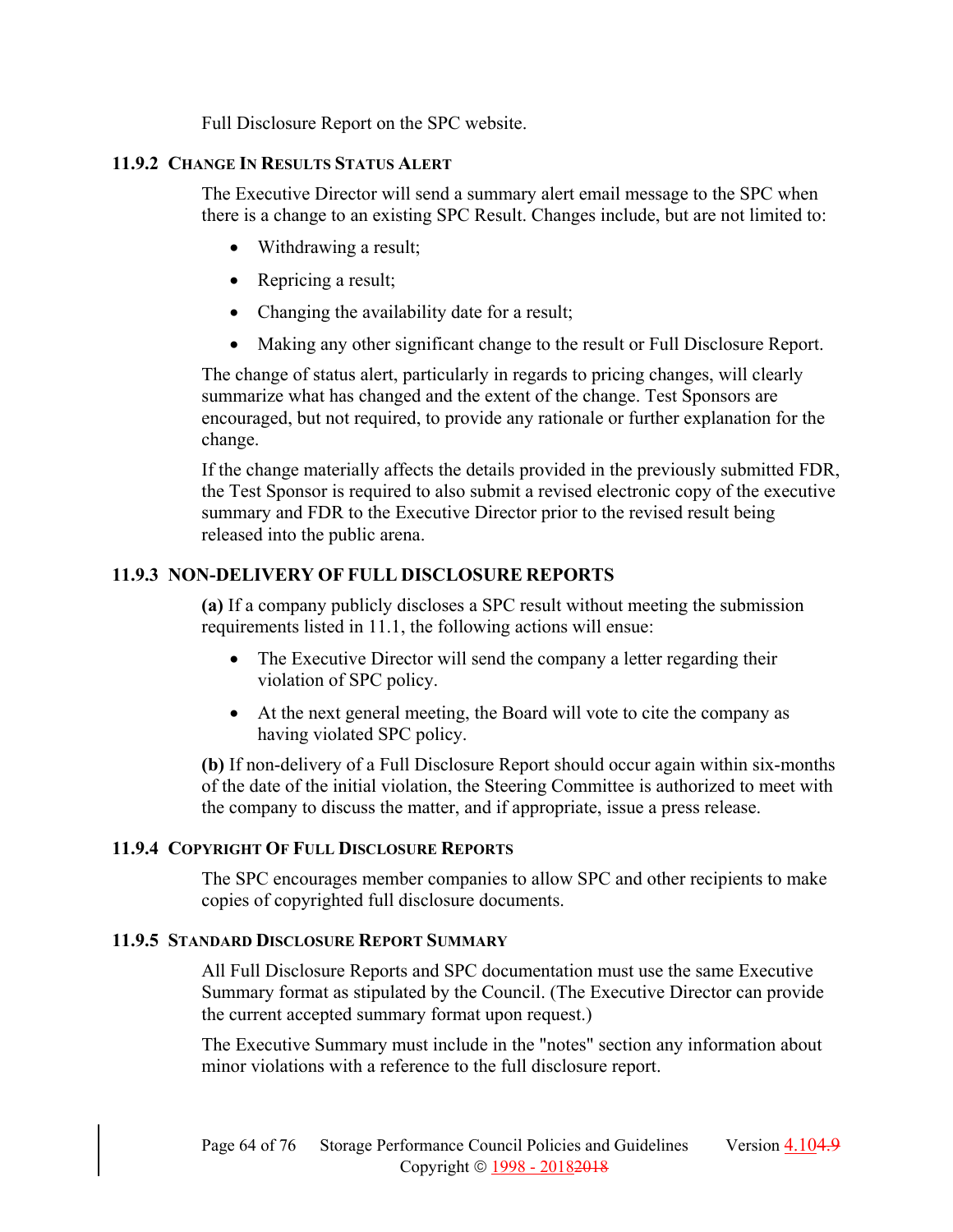# **11.10 REVISIONS TO AN APPROVED SPC SPECIFICATION**

### **11.10.1GENERAL GUIDELINES**

This policy describes the impact of specification revisions on SPC results. Different versions of a SPC specification are considered comparable unless the Council stipulates the contrary. If the Council stipulates that a new version of a given specification is not comparable to an older version, the Council will also define any restrictions for publicly comparing older version results with the new version.

The first version of a specification is Version 1.0.

Changes to a SPC specification are to be distributed to all members, auditors, and benchmark subscribers. The Maintenance subcommittee will produce an Official Change List.

### **11.10.2REVISION SCOPE**

Each SPC specification is identified by a three-part revision identifier (e.g., 1.0.0). Similarly, the SPC has defined three different revision types:

- Third Tier Change (see  $11.10.3$ );
- Minor Change (see  $11.10.4$ );
- Major Change (see  $11.10.5$ ).

### **11.10.3THIRD TIER CHANGES**

Third-tier revisions are those changes that clarify some confusing or ambiguous area of the specification, but do not change the workload or specification's intent or meaning. A third-tier change might include the following:

- Insignificant editorial changes (i.e., changes don't change the meaning of the specification)
- CRC interpretations
- Variants

Third tier changes are approved in a General meeting and go into effect immediately.

Whenever a third-tier change is approved, the third part of the revision identifier of the affected specification is incremented. (e.g., Version 1.0.0 becomes Version 1.0.1), unless the Council decides to use another identifier.

Third-tier changes do not impact comparability.

### **11.10.4MINOR CHANGE.**

Minor changes are minor changes to workload and/or the intent and meaning of the specification. A change is defined as "minor" or "major" depending on whether the results are comparable with the older version of the specification. A minor version change is comparable with the older version. A major version change is not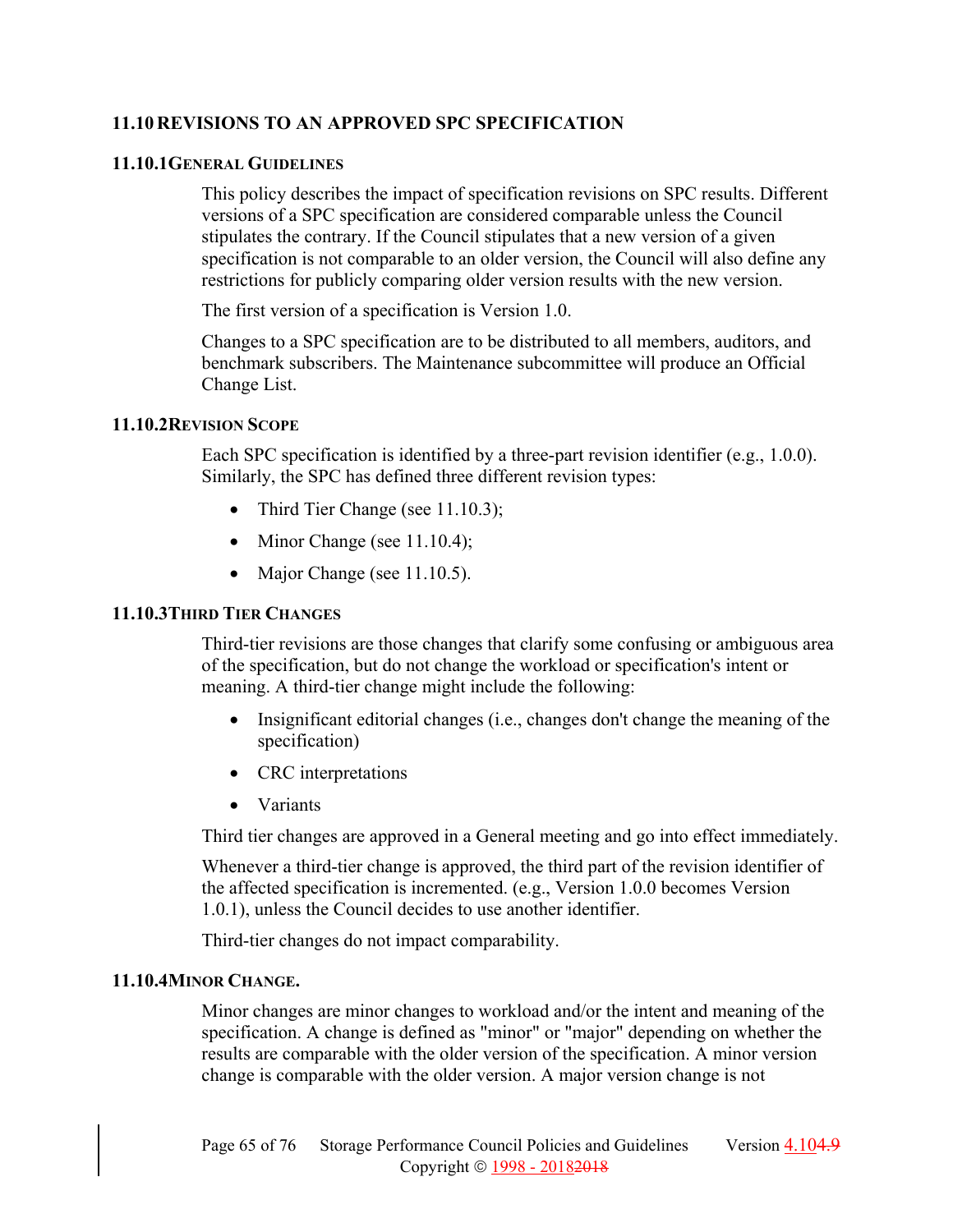comparable. A minor change and version level might include the following:

- 1. Corrections of clear mistakes in the specification that have an impact on how test sponsors implement the benchmark
- 2. Additional requirements

Minor revision changes are approved in a General meeting and go into effect 60 days after the change is approved.

Whenever a minor change is approved, the second part of the revision identifier of the affected specification is incremented (e.g., Version 1.0.0 becomes Version 1.1.0), unless the Council decides to use another identifier.

# **11.10.5MAJOR CHANGE**

 A major change is a change to the workload or intent of the specification that is significant enough to make results from this new version incomparable with results from the older version.

A major version change must receive two votes of approval. The first is a vote, during a general meeting, to send the major version change to a Membership Vote. The second vote is the Membership Vote to approve the new revision.

Whenever a major change is approved, the first part of the revision identifier of the affected specification is incremented (e.g., Version 1.0.0 becomes Version 2.0.0), unless the Council decides to use another identifier.

# **11.10.6 SPECIFICATION REVISIONS AND SPC RESULTS**

- 11.10.6.1 The official SPC results list will show, for each result listed, columns indicating the specification version(s) with which it is compliant.
- 11.10.6.2 After a new version of a SPC specification becomes effective, a test sponsor who already has results for a prior version of the specification, whether those results are in the "Submitted For Review" or "Approved" status, has the following options:
	- Submit an entirely new Full Disclosure Report, without necessarily having to rerun the test, and assert that it is in full compliance with the new version. Normal review procedures apply. All aspects of the newly –submitted SPC Result and Full Disclosure Report are subject to review.
	- Comply with whatever method the Council has defined for upgrading an SPC Result from the old version to the new version.
	- Do nothing. The results remain on the SPC's results list until removed as obsolete (see 11.10.7).

**Note**: The intent of this clause is to encourage test sponsors to perform a positive action, if they wish to claim compliance with a new specification version. Previously submitted results do not automatically achieve recognition under the new version.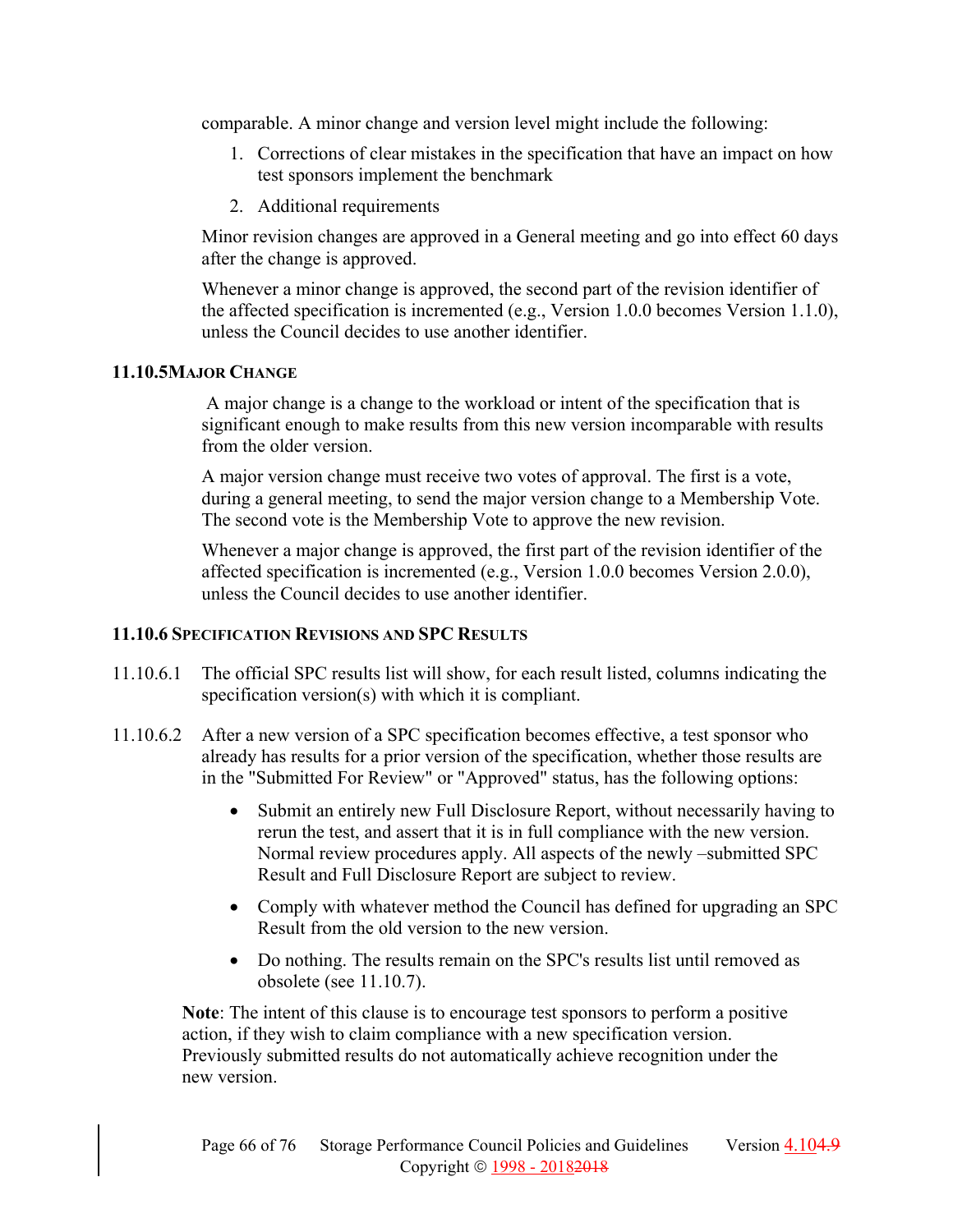- 11.10.6.3 Test sponsors may continue to refer to SPC Results that are compliant with previous versions of a specification, but the version must be indicated.
- 11.10.6.4 New results, when submitted, must be compliant with either or both of:
	- the version of the specification in effect at the date of submittal;
	- a new version of the specification, in those cases when it was already officially approved to take effect at a future date.

The test sponsor must state in the Full Disclosure Report the version or versions of the specification their tests comply with. Usual review procedures then apply.

**Note:** It may not be possible to comply with both the current and new versions. A test sponsor might want to run tests with the current version right up until the time the new version is effective, in order to be able to compare results with previous tests.

### **11.10.7RESULT OBSELESCENSE**

The date when one benchmark version is superseded by a newer version, or when a benchmark is declared to be obsolete, is called the obsolescence date. SPC results against obsolete benchmarks or benchmark revisions will be removed automatically from the "SPC Summary of Results" list six months after the obsolescence date of the appropriate benchmark or revision.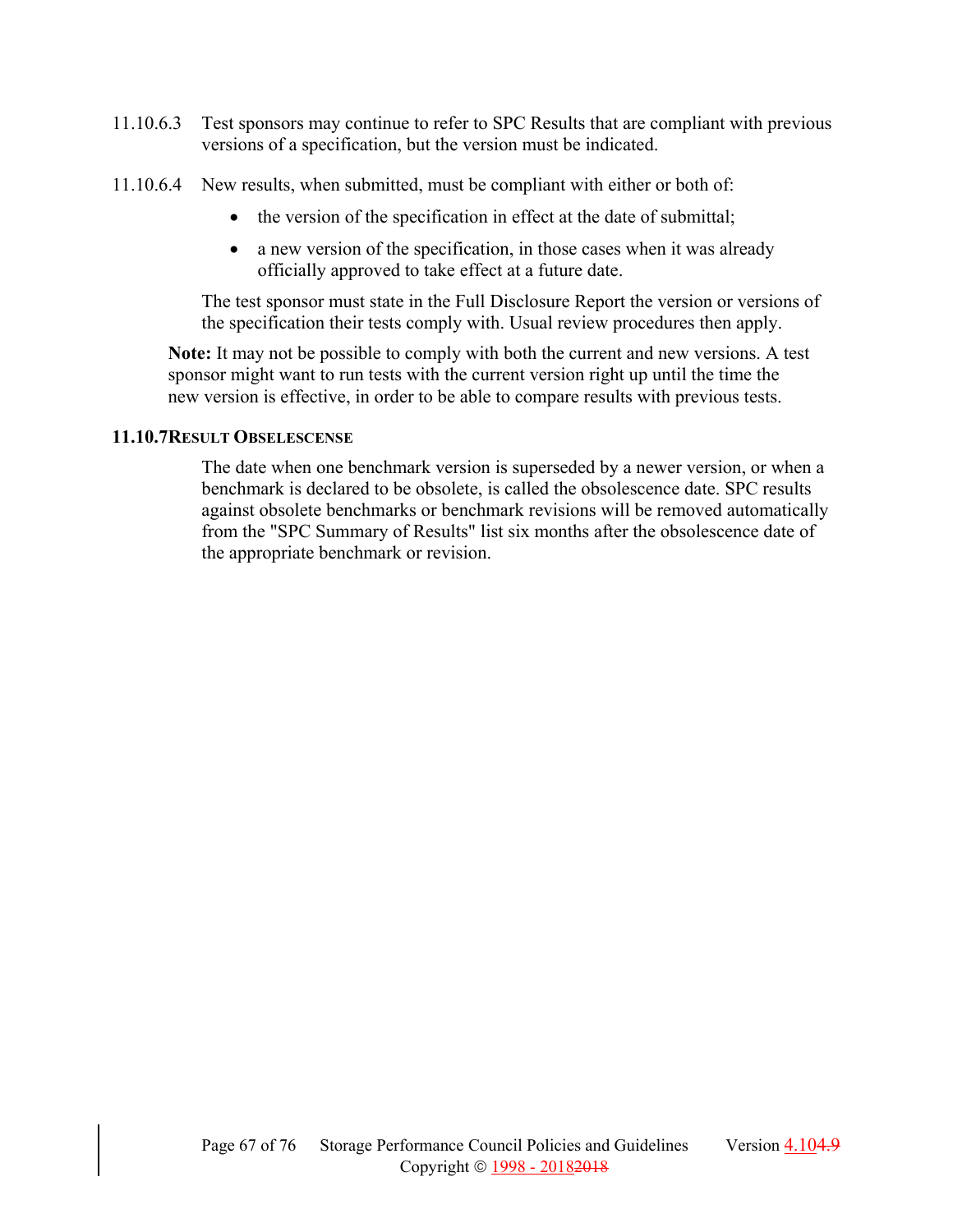# **SECTION 12 PUBLIC RELATIONS**

# **12.1 CONFIDENTIALITY RULE**

- 12.1.1 All SPC documents are confidential and to be marked, "For SPC and Member Internal Use Only" except for those specifically intended to have public and unimpeded distribution.
- 12.1.2 An SPC document may be authorized for public release based on a Board vote.
- 12.1.3 Primary Representatives are responsible for assuring proper compliance with the SPC's confidentiality requirement when documents are distributed within their member company.
- 12.1.4 With the exceptions noted in 12.1.5, member companies are encouraged to share all Council discussions, rulings, documentation with individuals or divisions within their own company, but should refrain from releasing any of the above to organizations outside the SPC without approval from the SC.
- 12.1.5 Exceptions to confidentiality rules:
	- a) Rulings or interpretations of SPC specifications shall be disseminated to all affected parties, including members, users, and auditors. However, these interpretations shall not be released to the press without prior approval.
	- b) If an SPC member wants to distribute confidential SPC information (written or verbal) to non-members, that member should consult with the Executive Director, who will pass on the request and make a recommendation to the Steering Committee. The Steering Committee will review the matter and vote on any release of SPC confidential information.
	- c) Section 8.2 Step 3 allows a technical subcommittee to brief non-members on the development of a benchmark specification.
	- d) Section 8.2 Step 5 allows public discussion and dissemination of results from the execution of a SPC draft benchmark specification. The results may be used in discussions with customers, to publish technical articles, or presented to industry conferences. Companies are strictly prohibited from publicizing the results for marketing and/or competitive purposes.
- 12.1.6 The Council reserves the right to take appropriate action when breaches of confidentiality occur.

# **12.2 SPC SPOKESPERSON**

The Executive Director is the official spokesperson for the SPC. SPC members may speak to the press or public at large on behalf of the SPC with the approval of the SC.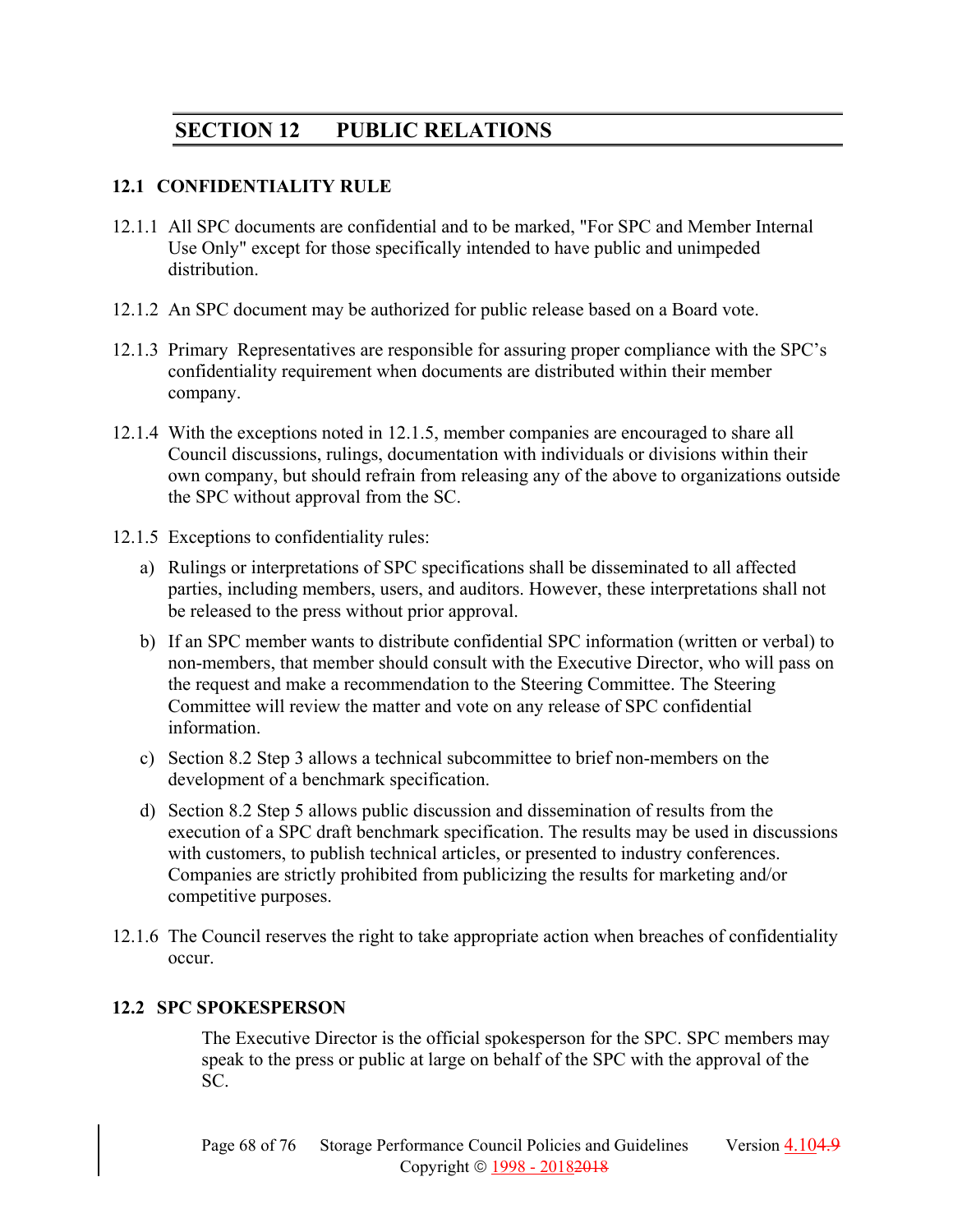### **12.3 SPC PRESS RELEASES**

The Board will vote to approve any SPC press release.

### **12.4 MEMBER PRESS RELEASES**

SPC members are encouraged to publicize their involvement in the SPC, including the publishing of SPC benchmark results. However, all members should follow the guidelines for publishing SPC information. These guidelines include:

**(a)** All references to SPC benchmark names should be accompanied by the SPC trademark.

**(b)** No SPC member shall publish results that imply or suggest that they are official SPC results, when they are not. Estimated or extrapolated results that claim or imply to be official results are not allowed by SPC policy.

#### **12.5 SPC WEB SITE**

The design and layout of the SPC web site is under the control of the Executive Director. The Executive Director will maintain the design and layout of the SPC web site in a manner consistent with the overall mission of the SPC and SPC policies. The Executive Director will post any major design and layout changes for general membership review for a two-week period before implementing these changes. Objections to the new design and layout changes should be filed with the Executive Director. At the end of the two-week period, if there are no objections filed, the Executive Director will implement the changes. If there are objections still unresolved, they will be discussed at the next General meeting.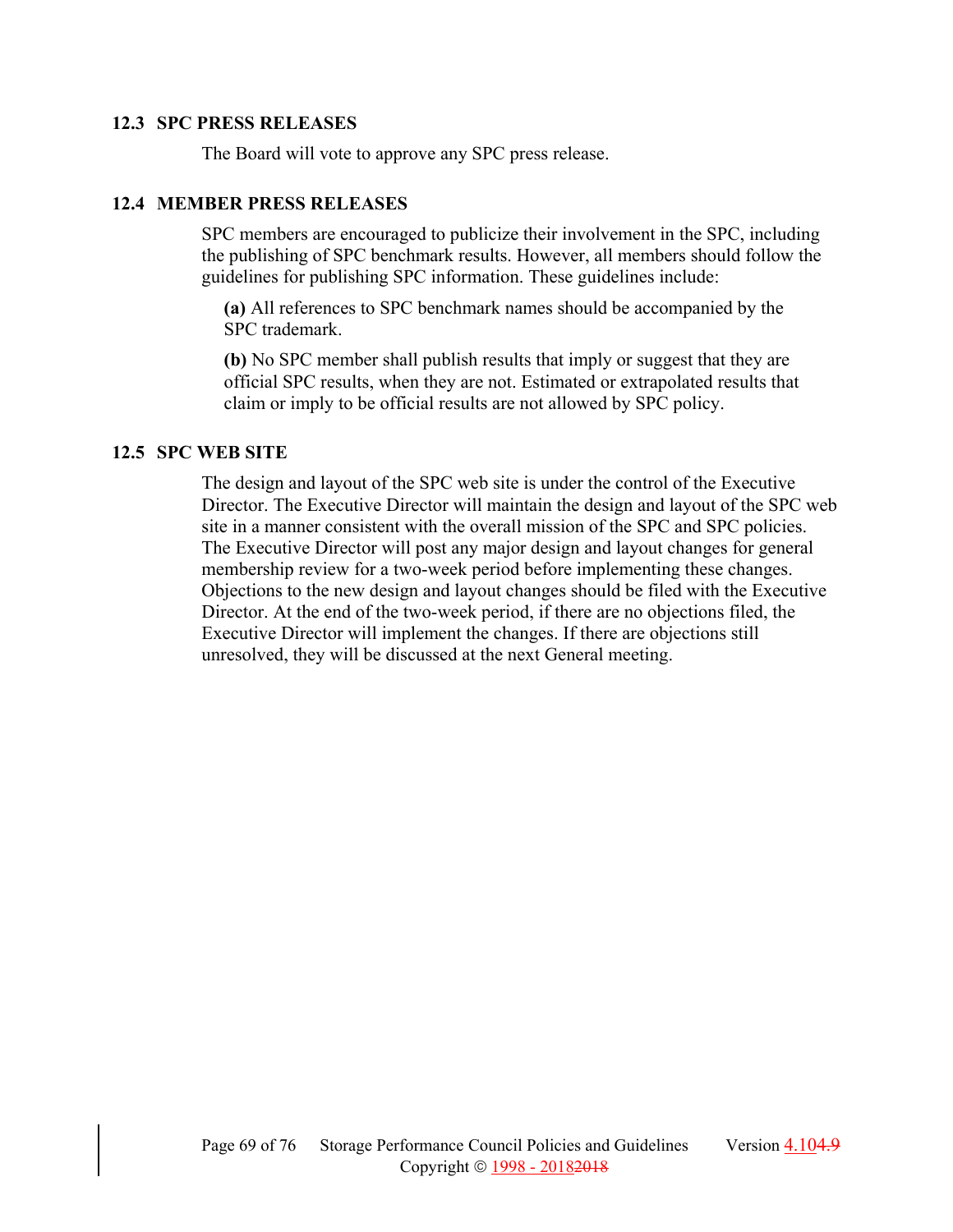# **SECTION 13 USE OF SPC RESULTS AND SPECIFICATIONS**

### **13.1 SPC COPYRIGHT NOTICE**

All parties are granted permission to copy and distribute to any party, without fee, all or part of SPC results and specifications provided that:

- **(1)** copying and distribution is done for the primary purpose of disseminating SPC material;
- **(2)** the SPC copyright notice, the title of the publication, and its date appear, and notice is given that copying is by permission of the Storage Performance Council.

Parties wishing to copy and distribute SPC materials other than for the purpose outlined above (including incorporating SPC material in a non-SPC document, specification or report), must secure the SPC's written permission.

# **13.2 PERMITTED USE OF SPC RESULTS**

The SPC actively encourages Test Sponsors to widely distribute their SPC benchmark results in publicity. This is, after all, the benefit and purpose of producing SPC benchmark results. The SPC also actively encourages the publication of SPC results by the press, market researchers, financial analysts, and non-profit organizations.

All SPC members, as well as any SPC test sponsors (those who run and publish SPC benchmarks, whether they be SPC members or not), are required to follow both the general and specific guidelines detailed in these policies.

To ensure that users and readers of SPC results are given a fair and complete representation of SPC data, the SPC requests that all non-members, including the press, market researchers, financial analysts and non-profit organizations also follow these guidelines when publishing or re-publishing SPC results. The Executive Director will actively encourage them to follow the Permitted Use policies, and where appropriate, to issue retractions or corrections. The SPC may also initiate various PR activities to correct distortions of SPC results created by non-members.

It should be noted that, in regards to any published SPC information, whether by members or non-members, the SPC will continue to defend and protect all of its copyright and trademark rights.

This section states how SPC results may be fairly used in publicity. It is intended that the SPC label be applied to only official SPC Results that are used in a fair manner. The value of the SPC brand, its benchmarks, and the collection of SPC Results is directly dependent on this. Furthermore, SPC members are required to carefully avoid disseminating information that is not based upon official SPC Results, but which could be reasonably implied or inferred to represent SPC metrics, benchmarks, or standards.

Publicity includes: press releases, advertisements, commercials, and any and all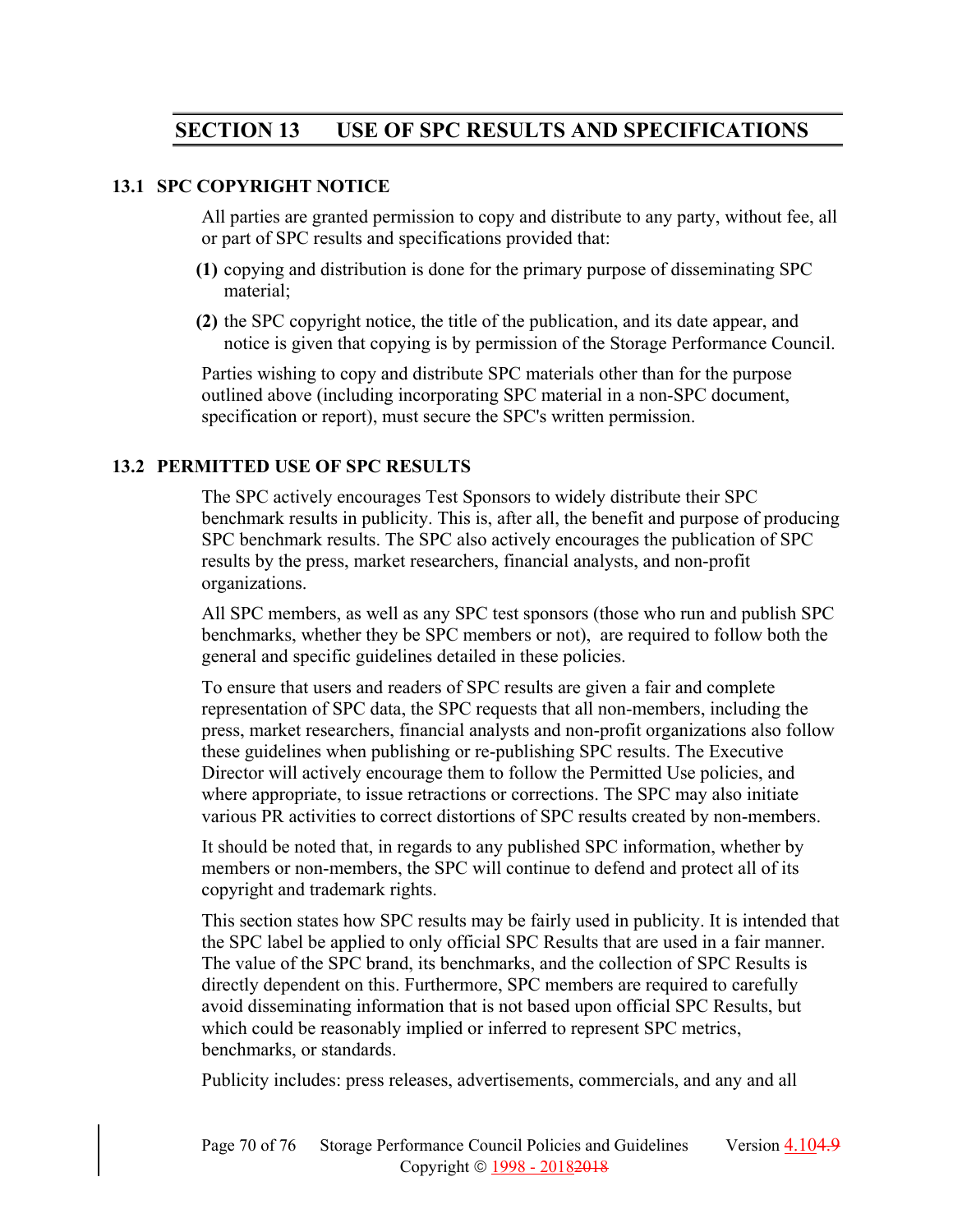marketing materials, literature, and collateral that are obtainable without a nondisclosure statement. Publicity includes spoken as well as written communication; e.g., a spokesperson speaking in an open forum such as a press conference is bound by the policy.

When SPC results are used in publicity, the use is expected to adhere to basic standards of fidelity, candor, and due diligence, the qualities that together add up to, and define, Permitted Use of SPC Results:

Fidelity: Adherence to facts; accuracy

Candor: Above-boardness; needful completeness

Due Diligence: Care for integrity of SPC results

Because the SPC Trademark protects SPC results, this policy applies to all parties who use SPC results, including but not limited to members of the SPC. The intent is simple: if you want to use the SPC name, you are requested to follow this policy. Otherwise, do not mention or imply the SPC.

Violations will be dealt with in a manner appropriate to the pattern, seriousness, and impact of the violations, by vote of the SPC.

# **13.2.1 APPLICABILITY**

"**Permitted Use**" is required for any public reference to a SPC Result. This applies to any public reference that makes explicit SPC references, as well as to that which makes implicit references, insofar as a reasonably aware reader would connect it to the SPC.

All public references to an SPC Result shall include the date on which the references are prepared. Further, a public reference to an SPC Result is required to include one of the following:

- A complete URL (hyperlink) to the SPC Result's entry on the appropriate "Results" page of the SPC website.
- The set of SPC Reported Data defined in the appropriate SPC specification clause that states public use requirements.

# **13.2.2 "PERMITTED USE" OF SPC RESULTS**

It is "Permitted Use" to:

- a. Use SPC Results, as long as the following conditions are met:
	- i. The appropriate Executive Summary URL or SPC Reported Data, as described above, is included for each referenced SPC Result.
	- ii. A Full Disclosure Report for each referenced SPC Result has been submitted to the SPC
	- iii. Each referenced SPC Result includes a "current as of" date. If applicable, a single date may be specified for a complete set of referenced SPC Results.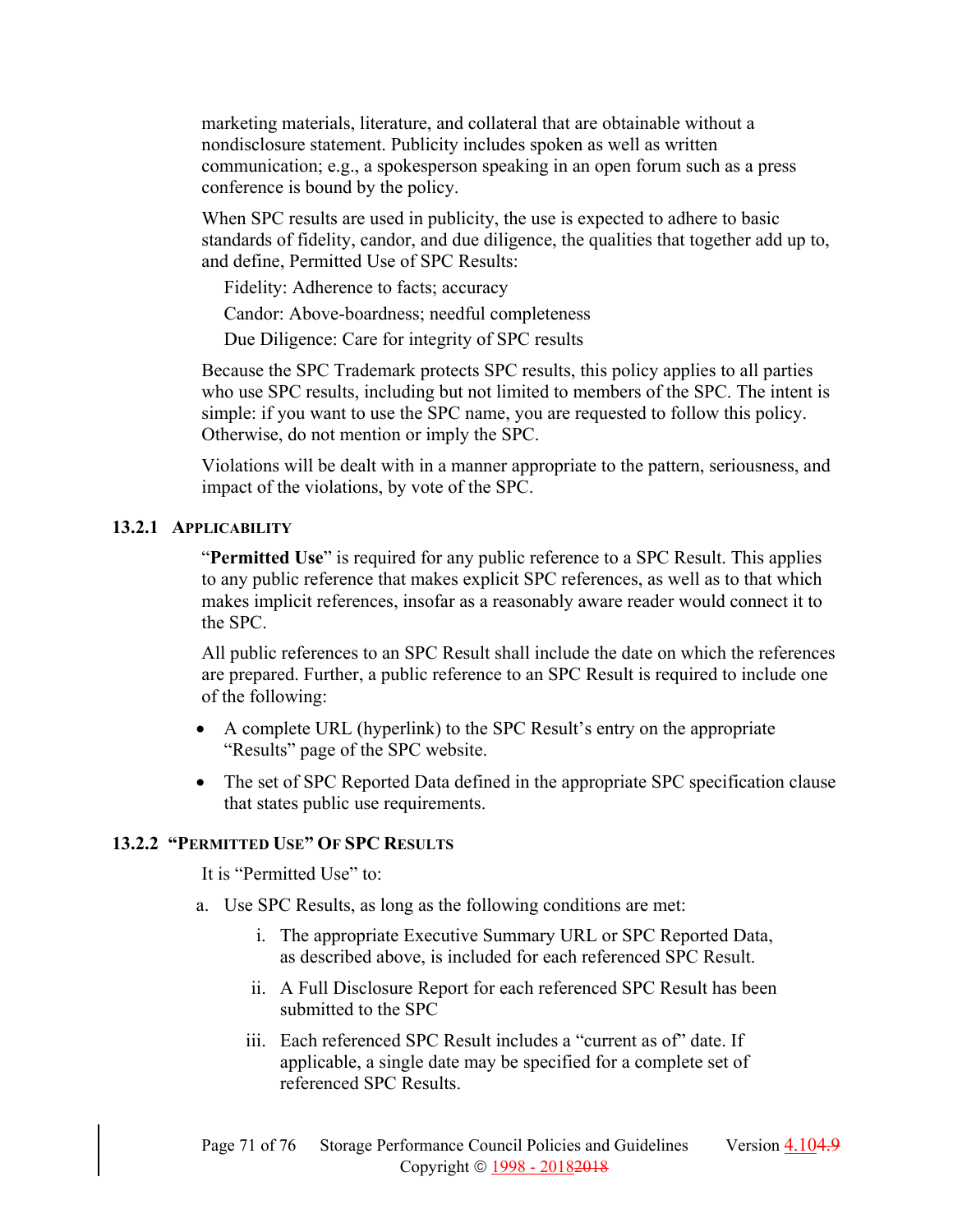- iv. Appropriate attribution is given to the SPC Trademark.
- b. Freely compare and contrast sets of SPC primary metrics, from whatever set of Test Sponsors.
- c. Mathematically derive and publish numerical characterizations of SPC results, provided:
	- i. The derived value is based solely on numerical quantities published in the appropriate Full Disclosure Report.
	- ii. The formula used to derive the value is provided as a part of the public reference.
	- iii. The name associated with the derived value is unambiguously distinct from the name of any SPC Reported Data.
	- iv. The public reference makes it clear that the derived value is a Test Sponsor/member company definition, not an SPC definition.

# **13.2.3 INVALID USE OF SPC RESULTS**

It is not "Permitted Use" for publicity to:

- a. Use estimated results that refer to the SPC or SPC workloads, or to compare them to SPC Results.
- b. Use results, metrics, or terminology that are not based upon SPC Results, but which could be reasonably inferred to refer to the SPC or SPC workloads, or to be comparable to SPC Results.
- c. Reference SPC Results without specifying that these results are current as of a certain date. If applicable, a single date can be displayed for an entire range of results.
- d. Reference SPC Results, from whatever source, unless the appropriate Full Disclosure Report is on file with the SPC.
- e. Use SPC Results without an attribution to the SPC Trademark.
- f. Compare one SPC Result's total price to the partial price of another SPC Result, or to compare partial price to partial price. SPC Results can not be generated with less than the entirety of the configured system.
- g. Display SPC Results with non-SPC results in a manner that may cause the reader to believe that non-SPC results are in fact SPC Results.
- h. Show a benchmark result derived from SPC specifications in a manner that may cause the reader to believe that the non-SPC result is the equivalent or near equivalent of an SPC Result.
- i. State or imply that another Test Sponsor's SPC Results are considered invalid or in any way suspect by the SPC, unless the SPC has publicly stated this to be the case. All SPC internal review proceedings are confidential, and attempts to disclose these review proceedings or their results without SPC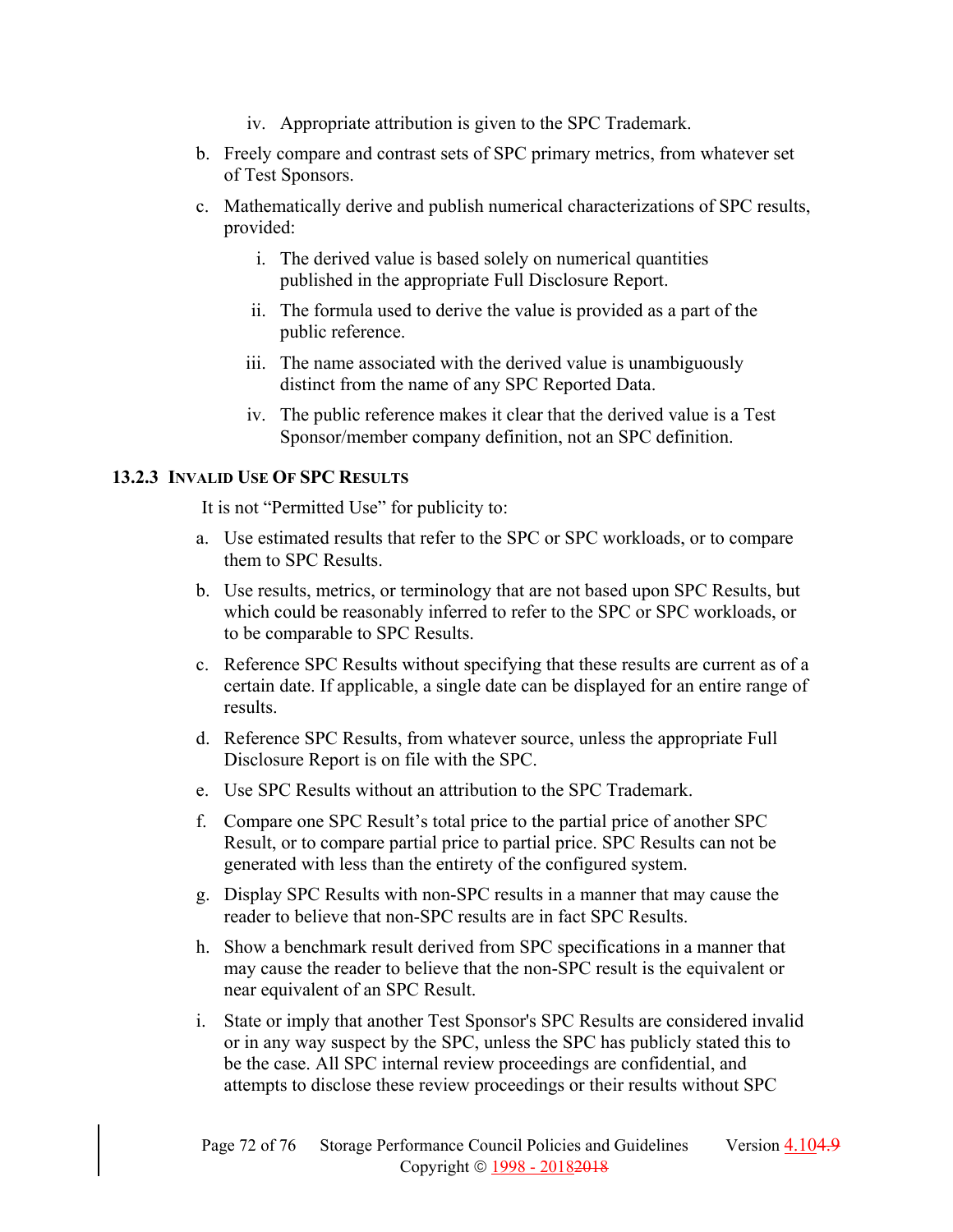authorization are not permitted.

- j. Compare the pricing of SPC Results when the currencies used in the results are not alike (e.g. dollars vs. pounds, or pounds vs. francs).
- k. Compare pricing of SPC Results when the comparison is based on a direct conversion of different currencies (e.g., converting dollars into pounds based on a simple dollars-to-pounds conversion rate published in a newspaper).
- l. Refer to a withdrawn SPC Result without specifically stating that the result is withdrawn and no longer represents an active SPC result.
- m. Display the SPC Primary Metrics of an SPC Result without naming (displaying) the Tested Storage Product associated with the SPC Result.

**Note:** This provision must be adhered to except where the law prohibits naming a competitor's product.

- n. Compare results from different major versions of SPC benchmark specifications.
- o. Distribute, re-publish, or to make special purchases to distribute or re-publish documents, from whatever source, which are in violation of the SPC's Permitted Use policies.

# **13.3 PERMITTED USE OF SPC SPECIFICATIONS**

SPC benchmark specifications or parts of SPC specifications may not be used to develop non-SPC benchmarks.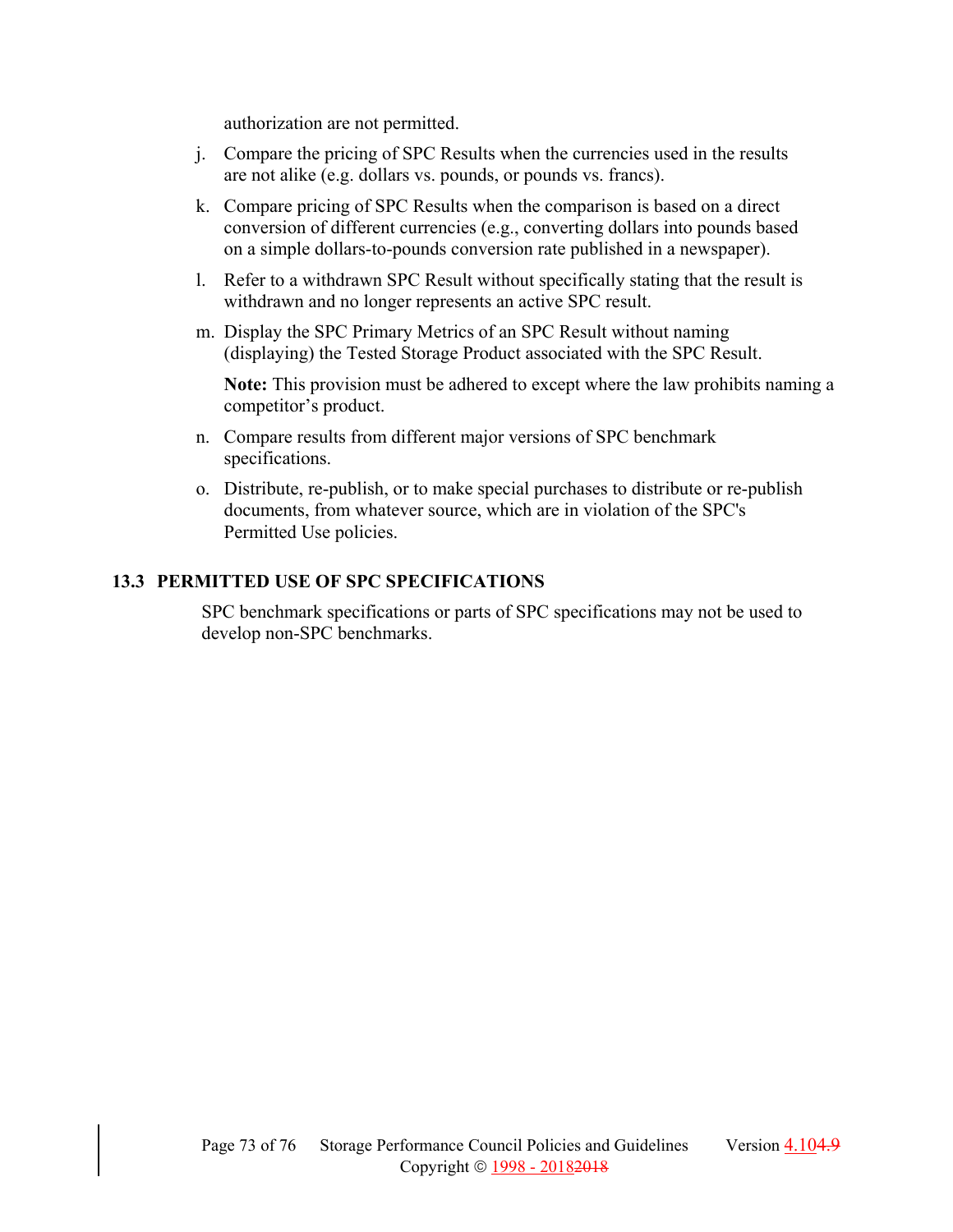# **SECTION 14 REVIEW AND RESPONSE TO POLICY VIOLATIONS**

#### **14.1 OVERVIEW**

If the Board votes that a violation of SPC policies has occurred, it may take appropriate response measures, as detailed in this policy. In its deliberations, the Board will seek a fair, appropriate, and reasonable response according to the seriousness of the violation. There are two phases of this policy: 1) review and 2) response.

## **14.2 REVIEW PHASE**

#### **14.2.1 INITIAL ASSESSMENT**

Before being discussed at a general meeting, the alleged policy violation must be submitted to the Steering Committee via the Executive Director. The Steering Committee will investigate the issue and make a recommendation to the Council only if it believes a minor or major violation has occurred (non-violations and insignificant violations will not be brought forward by the Steering Committee, although any member may introduce such a motion).

**Note:** This exclusion section recognizes the limited resources the Steering Committee and Council can spend investigating, discussing, and enforcing its policies but does not, in any way, sanction or approve violations, no matter however insignificant.

If the SC determines that Council action is warranted, the Executive Director will give the company accused of the violation at least seven days notice by fax or mail that the Council will discuss the matter. The Executive Director will also mail or fax any documents that pertain to the alleged violation. Once notified, it is the responsibility of the company to be in attendance at the next general meeting of the Council. The Council will discuss, and the Board will rule on, the alleged violation whether the company is in attendance or not.

## **14.2.2 COUNCIL REVIEW**

During the review phase at a general meeting, the Council will assess the specific violation(s) in question. The Board will vote to determine if a violation has occurred.

If a violation has occurred, the Board must next vote on its severity. The SPC categorizes violations as one of the following:

## **(1) Insignificant violations**

Violation(s) with a non-existent or negligible impact on the credibility of the SPC, its trademarks, or on the competitive environment.

## **(2) Minor violations**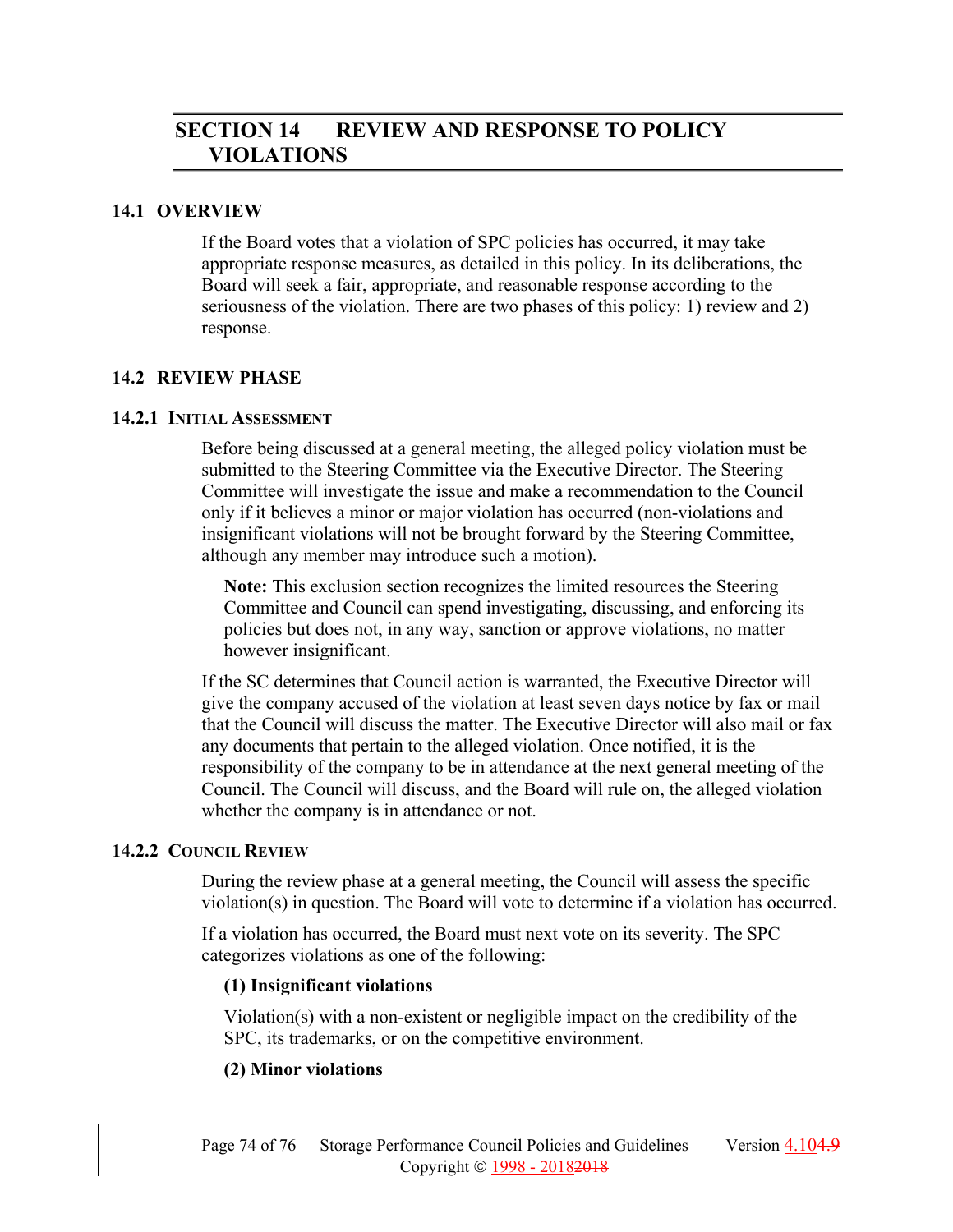Violation(s) with a small but non-trivial impact on the credibility of the SPC, its trademarks, or on the competitive environment.

## **(3) Major violations**

Violation(s) with significant impact on the credibility of the SPC, its trademarks, or on the competitive environment.

The Council will not consider past violations in making the determination of the severity of the violation. However, it will consider the following criteria in its deliberations:

**(a)** If the violation pertains to publicity or to public information, the Board will determine the extent of publicity. Who was affected or who knew of the violation: one person, a small group, one trade magazine, several trade magazines, a national newspaper or business magazine, or national network television?

**(b)** If the violation pertains to publicity or to public information, how prominent or significant was the violation in the context of the event or publication?

**(c)** If the violation pertains to SPC data, policies, or results, was the violation a significant departure from the facts or SPC policies?

# **14.3 RESPONSE PHASE**

## **14.3.1 OVERVIEW**

In formulating its response to a Policy violation, the Council may take into account the history of violations or recent pattern of violations, excluding insignificant violations. The Council may also take into account what corrective or remedial actions the company accused of a violation has taken.

These response measures outlined in 14.3.2 are intended to specify how, under most circumstances, the Council will respond to policy violations. However, the Council retains the right to take other response measures if, under extra-ordinary circumstances, it deems it necessary and appropriate. These measures will be consistent with the general principles of fairness, reasonableness, and appropriateness established in this policy. Also, the Council may take no response measure to a policy violation, if it deems that course of action to meet these same principles.

## **14.3.2 RESPONSES TO VIOLATIONS**

If the Board determines that a violation has occurred, it may take any or all of the response measures outlined under each response level:

## **1. Level one response (insignificant violation)**

The Council, via the Executive Director, will notify the Primary Representative of the company in question that it has committed an insignificant violation. No further